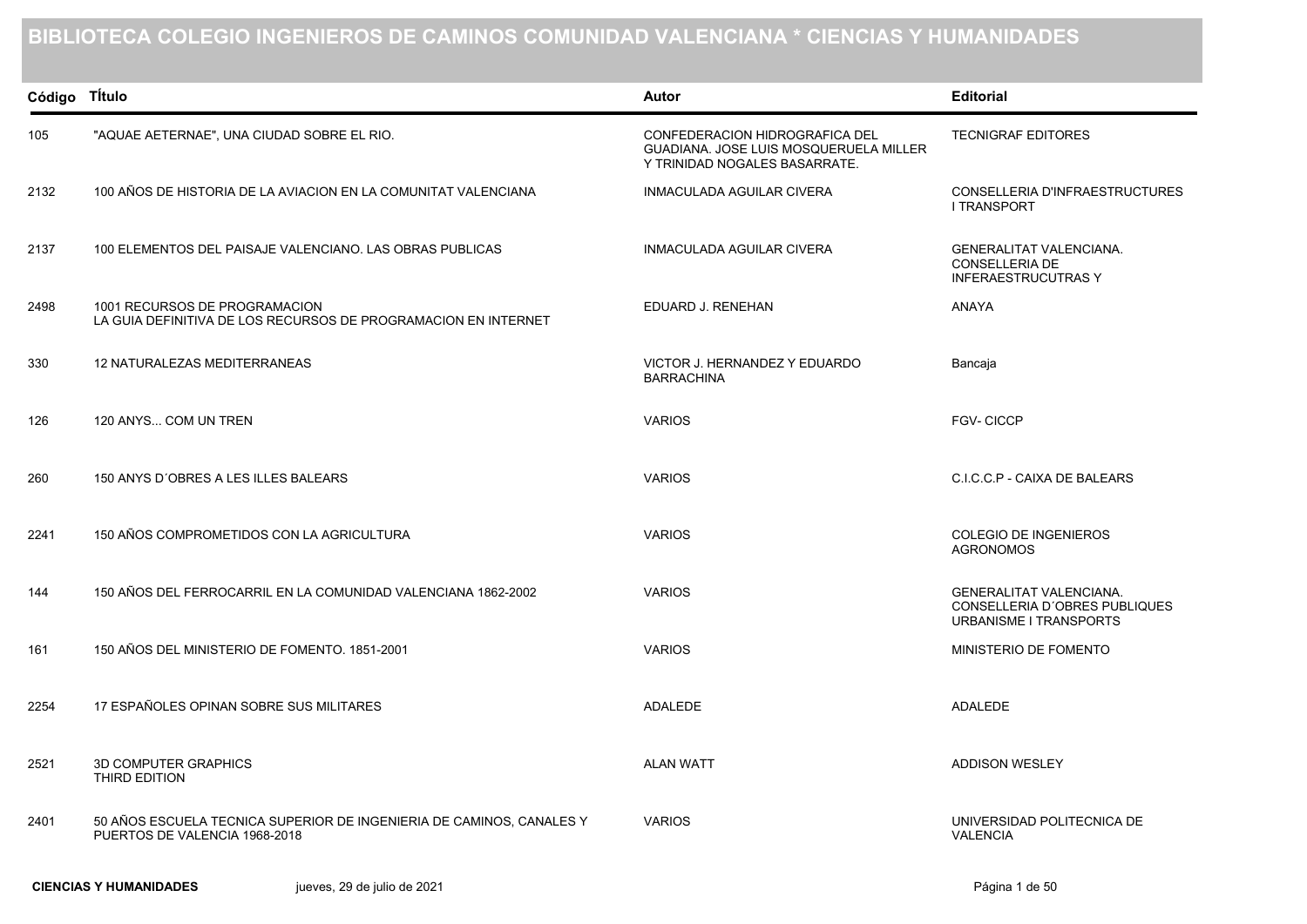| Código Título |                                                                                                                                                              | Autor                                                                   | <b>Editorial</b>                                                                    |
|---------------|--------------------------------------------------------------------------------------------------------------------------------------------------------------|-------------------------------------------------------------------------|-------------------------------------------------------------------------------------|
| 2586          | $\overline{7}$<br><b>APROVISIONAMIENTOS</b><br><b>MANUTENCION</b>                                                                                            | <b>B. DELVAQUE</b><br>R. DUCELLIER<br>G. JOUHAUD                        | <b>DEUSTO</b>                                                                       |
| 306           | ACTO EN MEMORIA DE JOSE EDMUNDO CASA; PEREZ SERRANO                                                                                                          | COLEGIO INGENIEROS DE CAMINOS, CANALES<br>Y PUERTOS.                    | COLEGIO INGENIEROS DE CAMINOS,<br><b>CANALES Y PUERTOS.</b>                         |
| 2530          | ADVANCED C PROGRAMMING FOR DISPLAYS                                                                                                                          | MARC J. ROCHKIND                                                        | PRENTICE HALL INC                                                                   |
| 2510          | ADVANCED GRAPHICS PROGRAMMING IN C AND C++                                                                                                                   | ROGER T. STEVENS<br>CHRISTOPHER D. WATKINS                              | PRENTICE HALL<br><b>M&amp;T PUBLISHING</b>                                          |
| 29            | AFORISMOS ESTRUCTURALES QUE PUEDEN SER DE UTILIDAD PARA COMPRENDER<br>DETERMINADOS COMPORTAMIENTOS DE LOS SERES HUMANOS                                      | <b>FUNDACION ESTEYCO</b>                                                | <b>FUNDACION ESTEYCO</b>                                                            |
| 2150          | AL SERVICIO DE LA SOCIEDAD VALENCIANA, 75 ANIVERSARIO DE LA FUNDACION DEL<br>ILUSTRE COLEGIO OFICIAL DE GESTORES ADMINISTRATIVOS DE VALENCIA (1934-<br>2009) | <b>MANUEL BAS CARBONELL</b>                                             | ILUSTRE COLEGIO OFICIAL DE<br><b>GESTORES ADMINISTRATIVOS DE</b><br><b>VALENCIA</b> |
| 269           | ALBUM DE LAS AGUAS. RIO EBRO. (CHI Nº 70).                                                                                                                   | JOSE TORAN.                                                             | COLEGIO INGENIEROS DE CAMINOS,<br>CANALES Y PUERTOS.                                |
| 2535          | ALGORITHMS FOR GRAPHICS AND IMAGE PROCESSING                                                                                                                 | THEO PAVLIDIS                                                           | SPRINGER-VERLAG                                                                     |
| 2507          | ALGORITMOS + ESTRUCTURAS DE DATOS = PROGRAMAS                                                                                                                | <b>NIKLAUS WIRTH</b><br>ANGEL ALVAREZ RODRIGUEZ<br>JOSE CUENA BARTOLOME | EDICIONES DEL CASTILLO, S.A.                                                        |
| 137           | <b>ALGUNOS ESCRITOS</b>                                                                                                                                      | <b>JAVIER RUI-WAMBA</b>                                                 | <b>FUNDACION ESTEYLO</b>                                                            |
| 197           | ALMANAQUE 2.001-2002. LAS PROVINCIAS.                                                                                                                        | VARIOS.                                                                 | FEDERICO DOMENECH SA                                                                |
| 26            | ALUMBRADO URBANO: NORMAS MV E INSTRUCCIONES                                                                                                                  | MINISTERIO DE VIVIENDA 1965                                             | SERVICIO CENTRAL DE<br>PUBLICACIONES DEL MINISTERIO                                 |
| 365           | AMPLIACION INFORMATICA PARA LA GESTION UNIFICADA DE LOS EXPEDIENTES DE<br>TRABAJO DE CONSULTORAS MEDIANAS Y GRANDES DE INGENIERIA                            | PEDRO GOMEZ GOMAR                                                       | <b>AICEQUIP</b>                                                                     |
| 2517          | AN INTRODUCTION TO PROGRAMMING AND PROBLEM SOLVING WITH PASCAL<br><b>SECOND EDITION</b>                                                                      | <b>G. MICHAEL SCHNEIDER</b><br>STEVEN W. WEINGART<br>DAVID M. PERLMAN   | JOHN WILEY & SONS                                                                   |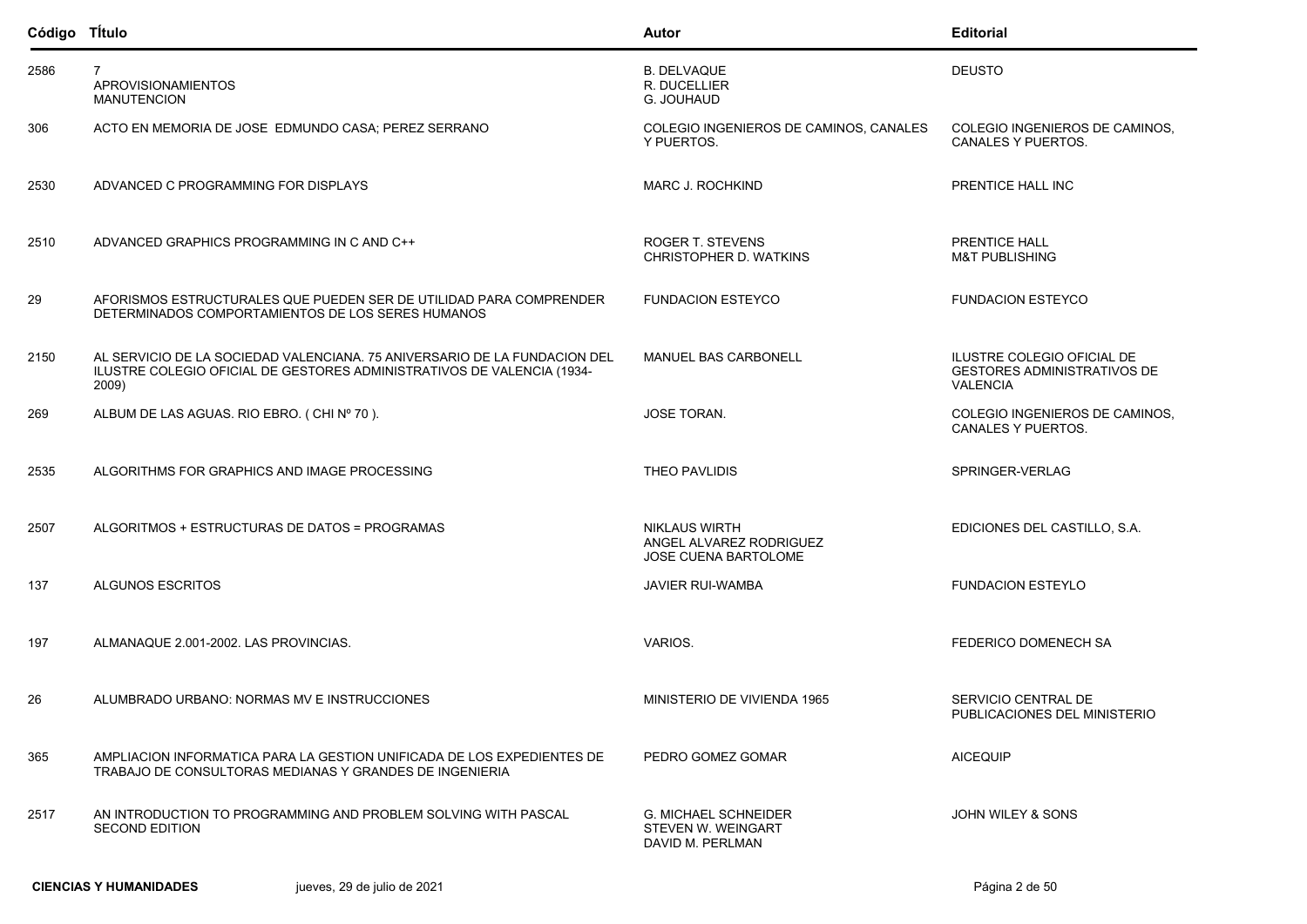| Código Título |                                                                                        | Autor                                                          | <b>Editorial</b>                                                                     |
|---------------|----------------------------------------------------------------------------------------|----------------------------------------------------------------|--------------------------------------------------------------------------------------|
| 2499          | AN INTRODUCTION TO SPLINES FOR USE IN COMPUTER GRAPHICS & GEOMETRIC<br><b>MODELING</b> | RICHARD H. BARTELS<br>JOHN C. BEATTY<br><b>BRIAN A. BARSKY</b> | MORGAN KAUFMANN PUBLISHERS,<br>INC.                                                  |
| 2382          | ANALISIS DE LA INVERSION EN INFRAESTRUCTURAS PRIORITARIAS EN ESPAÑA                    | <b>VARIOS</b>                                                  | SEOPAN. ASOCIACION DE EMPRESAS<br><b>CONSTRUCTORAS Y</b><br><b>CONCESIONARIAS DE</b> |
| 2564          | ANALISIS DISEÑO Y OPTIMIZACION DE PLACAS EMPLEANDO ELEMENTOS FINITOS<br><b>MIXTOS</b>  | LUIS M. BOZZO ROTONDO                                          | CENTRO INTERNACIONAL DE<br>METODOS NUMERICOS EN INGENIERIA                           |
| 2631          | ANALISIS MATRICIAL DE ESTRUCTURAS EN ORDENADORES PERSONALES<br><b>COMPATIBLES</b>      | <b>FRANCISCO MORAN CABRE</b>                                   | <b>RUEDA</b>                                                                         |
| 2532          | ANALISIS MATRICIAL DE ESTRUCTURAS EN ORDENADORES PERSONALES<br><b>COMPATIBLES</b>      | <b>FRANCISCO MORAN CABRE</b>                                   | <b>RUEDA</b>                                                                         |
| 301           | ANATOMIA DE LA INGENIERIA                                                              | JAVIER MUÑOZ ALVAREZ                                           | <b>FUNDACION ESTEYCO</b>                                                             |
| 2234          | ANDALUCIA. GUIA DE OBRAS PUBLICAS.                                                     | ANTONIO DE LAS CASAS GOMEZ                                     | CICCP. COLECCION CIENCIAS<br>HUMANIDADES E INGENIERIA 92                             |
| 182           | ANTIGUAS OBRAS HIDRAULICAS EN AMERICA. ACTAS DEL SEMINARIO MEXICO 1988.                | <b>VARIOS</b>                                                  | <b>CEHOPU</b>                                                                        |
| 78            | ANTONIO FERNANDEZ ALBA. ESPACIOS DE LA NORMA. LUGARES DE INTERVENCION.<br>1980 - 2000  | <b>FUNDACION ESTEYCO</b>                                       | <b>FUNDACION ESTEYCO</b>                                                             |
| 2304          | ANUARI ESTADISTIC DE LA CIUTAT DE VALENCIA                                             | AJUNTAMENT DE VALENCIA                                         | AJUNTAMENT DE VALENCIA                                                               |
| 2287          | ANUARI ESTADISTIC DE LA CIUTAT DE VALENCIA                                             | AJUNTAMENT DE VALENCIA                                         | AJUNTAMENT DE VALENCIA                                                               |
| 2262          | ANUARI ESTADISTIC DE LA CIUTAT DE VALENCIA                                             | AJUNTAMENT DE VALENCIA                                         | AJUNTAMENT DE VALENCIA                                                               |
| 2376          | ANUARI ESTADISTIC DE LA CIUTAT DE VALENCIA 2018                                        | AYUNTAMIENTO DE VALENCIA                                       | AYUNTAMIENTO DE VALENCIA                                                             |
| 2358          | ANUARI ESTADISTIC DE LA CIUTAT DE VALENCIA. 2017                                       | AYUNTAMIENTO DE VALENCIA                                       | AYUNTAMIENTO DE VALENCIA                                                             |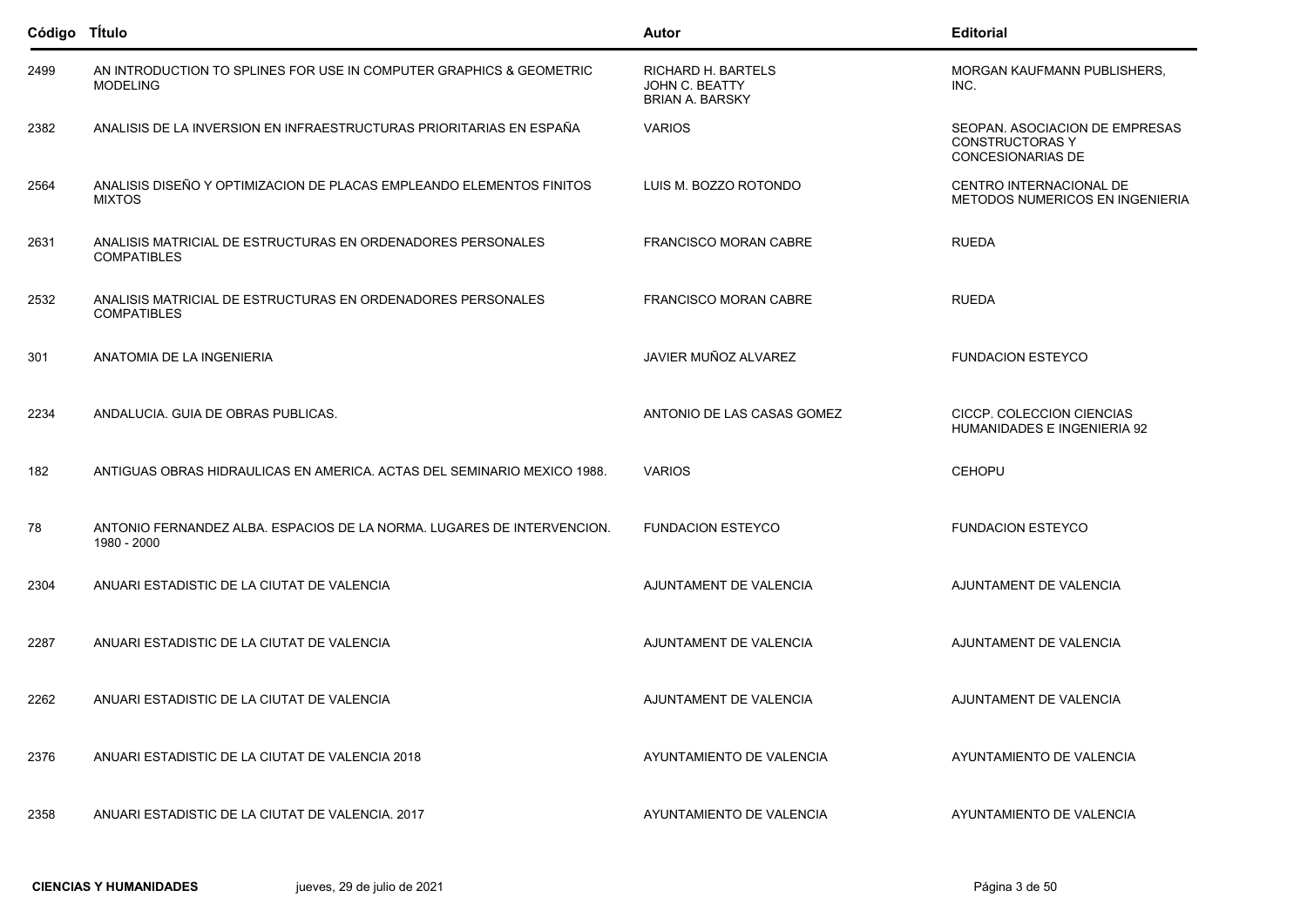| Código TÍtulo |                                                                                                                                                    | Autor                                                         | <b>Editorial</b>                                                                            |
|---------------|----------------------------------------------------------------------------------------------------------------------------------------------------|---------------------------------------------------------------|---------------------------------------------------------------------------------------------|
| 2529          | APRENDIENDO C++ PARA LINUX EN 21 DIAS                                                                                                              | <b>JESSE LIBERTY</b><br>DAVID B. HORVATH                      | PRENTICE HALL                                                                               |
| 2515          | APRENDIENDO VISUAL J++ EN 21 DIAS                                                                                                                  | <b>PATRICK WINTERS</b><br>DAVID OLHASSO<br><b>LAURA LEMAY</b> | PRENTICE-HALL<br>HISPANOAMERICANA, S.A.                                                     |
| 2171          | APUNTES PERSONALES DE UN INGENIERO DE CAMINOS SOBRE LA RESTAURACION<br>DEL PATRIMONIO MONUMENTAL CONSTRUIDO (EL CASO PARTICULAR DE LOS<br>PUENTES) | FLORENTINO REGALADO TESORO                                    | CICCP. VALENCIA                                                                             |
| 209           | APUNTES PERSONALES DE UN INGENIERO SOBRE LA RESTAURACION DEL<br>PATRIMONIO HISTORICO CONSTRUIDO                                                    | FLORENTINO REGALADO TESORO                                    | <b>EL MISMO</b>                                                                             |
| 394           | ARANZADI. BASES DE DATOS. DVD                                                                                                                      | THOMSON-ARANZADI                                              | THOMSON-ARANZADI                                                                            |
| 2412          | ARQUERIAS DE ACUEDUCTOS EN SUELO VALENCIANO                                                                                                        | PABLO CAMARASA BALAGUER                                       | CONSELLERIA DE POLITICA<br>TERRITORIAL, OBRAS PUBLICAS Y<br>MOVILIDAD.                      |
| 85            | ARQUITECTOS ENTRE INGENIEROS. ANDREU ESTANY I SERRA                                                                                                | JAVIER RUI-WAMBA Y OTROS                                      | <b>ESTEYCO</b>                                                                              |
| 92            | ARQUITECTURA DEL MEDITERRANEO. COMUNIDAD VALENCIANA.                                                                                               | VARIOS.                                                       | COLEGIO OFICIAL DE ARQUITECTOS<br>DE LA COMUNIDAD VALENCIANA.                               |
| 2216          | ARQUITECTURA E INFRAESTRUCTURAS                                                                                                                    | <b>VARIOS</b>                                                 | <b>FUNDACION ESTEYCO</b>                                                                    |
| 91            | ARQUITECTURA. COMUNIDAD VALENCIANA. MENCIONES DE ARQUITECTURA 1973.<br>PREMIOS DE ARQUITECTURA 1985-89                                             | VARIOS.                                                       | COLEGIO OFICIAL DE ARQUITECTOS<br>DE LA COMUNIDAD VALENCIANA.                               |
| 2192          | ARQUITECTURAS DEL TRAM. LA ESTACION DE LUCEROS. NUEVA PLAZA EN LA<br>CIUDAD. CUADERNOS DEL MUSEO DEL TRANSPORTE 12                                 | INMACULADA AGUILAR CIVERA                                     | CATEDRA DEMETRIO RIBES UVEG-<br>FGV. CONSELLERIA DE<br><b>INFRAESTRUCTURAS Y TRANSPORTE</b> |
| 379           | ARRENDAMIENTOS URBANOS. PROPIEDAD HORIZONAL Y LEGISLACION<br>COMPLEMENTARIA.                                                                       | ANGEL CARRASCO PERERA Y NAZARET<br>PEREZ DE CASTRO            | <b>CIVITAS</b>                                                                              |
| 120           | ARTE Y CULTURA EN TORNO A 1492                                                                                                                     | SOCIEDAD ESTATAL PARA LA EXPOSICION<br>UNIVERSAL SEVILLA 92   | CENTRO PUBLICACIONES EXPO 92                                                                |
| 313           | ASIGNACION DE NOMBRES DE CALLES A INGENIEROS DE CAMINOS CANALES Y<br>PUERTOS. SUP-T.8 UNIVERSIDAD DE MALAGA                                        | <b>CICCP</b>                                                  | <b>CICCP</b>                                                                                |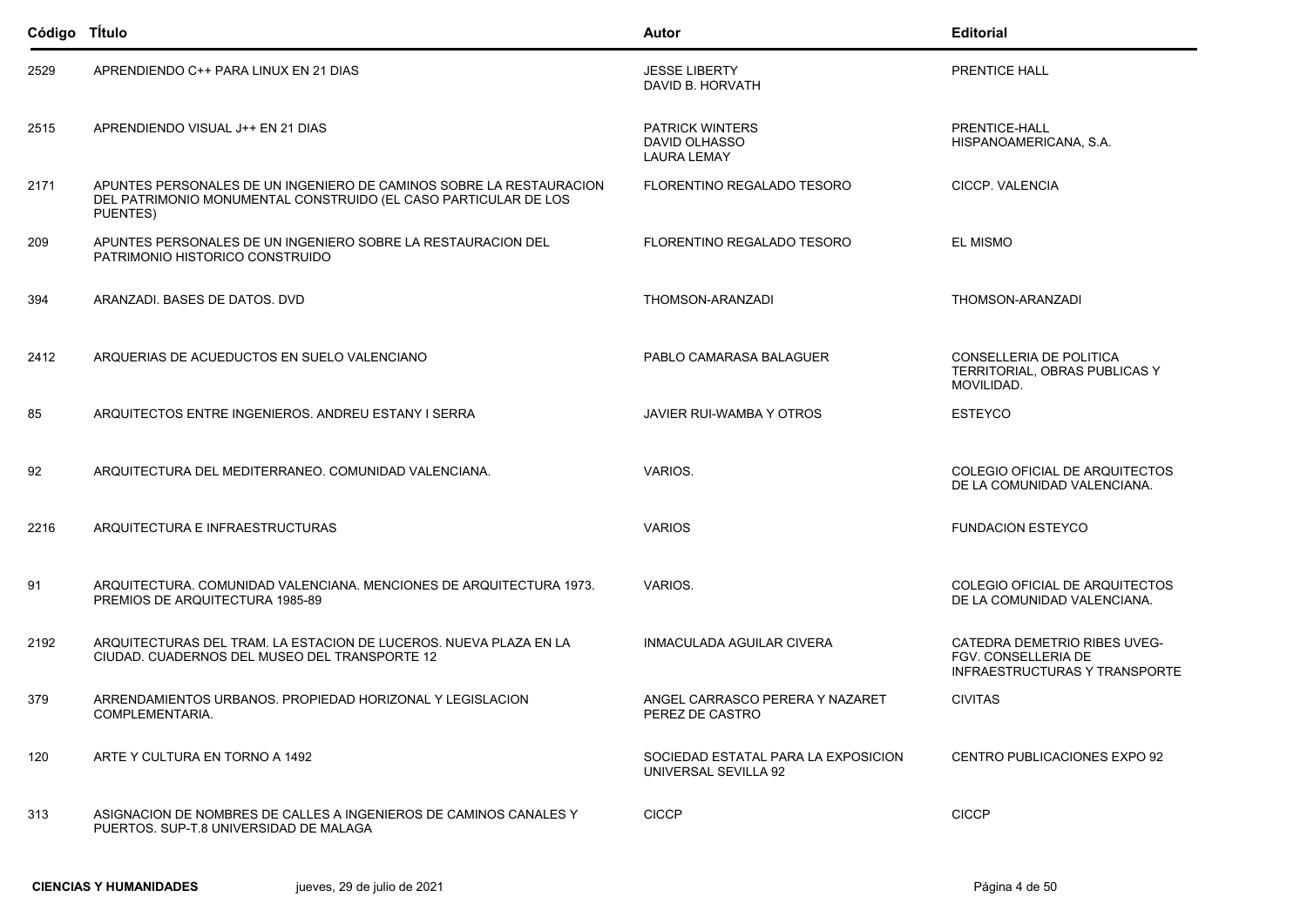| Código TÍtulo |                                                                                              | Autor                                                  | <b>Editorial</b>                                                                                  |
|---------------|----------------------------------------------------------------------------------------------|--------------------------------------------------------|---------------------------------------------------------------------------------------------------|
| 196           | ASOCIACION ESPAÑOLA DE LA CARRETERA. 50 AÑOS                                                 | <b>VARIOS</b>                                          | ASOCIACION ESPAÑOLA DE LA<br><b>CARRETERA</b>                                                     |
| 2106          | ASPECTOS GEOTECNICOS MAS RELEVANTES DEL CODIGO TECNICO DE LA<br>EDIFICACION. CUADERNO Nº 11. | JOSE MANUEL MARTINEZ Y CLAUDIO OLALLA                  | <b>CICCP</b>                                                                                      |
| 49            | ATLAS CLIMATIC DE LA COMUNITAT VALENCIANA                                                    | A.J.PEREZ CUEVAS                                       | <b>GENERALITAT VALENCIANA</b>                                                                     |
| 53            | ATLAS DE ROCAS ORNAMENTALES DE EXTREMADURA                                                   | ALFONSO PERIANES VALLE Y PEDRO GARCIA<br><b>ISIDRO</b> | CONSELLERIA DE INDUSTRIA Y<br>TURISMO DE LA JUNTA DE<br>EXTREMADURA.                              |
| 2182          | ATLAS PEDRO TEXEIRA, 1634. DESCRIPCION DE ESPAÑA Y DE LAS COSTAS Y<br>PUERTOS DE SUS REINOS  | <b>IBERDROLA</b>                                       | EDITORIAL NEREA                                                                                   |
| 103           | auguste choisy (1841-1909) l'architecture et l'art de bâtir                                  | <b>JAVIER GIRON, SANTIAGO HUERTA</b>                   | <b>INSTITUTO JUAN DE HERRERA.</b><br><b>ESCUELA TECNICA SUPERIOR DE</b><br>ARQUITECTURA DE MADRID |
| 2225          | AVE VALENCIA-MADRID. DIALOGOS SOBRE EL TERRITORIO Y ESCENAS DESDE EL<br><b>TREN</b>          | INMACULADA AGUILAR CIVERA                              | <b>GENERALITAT VALENCIANA</b>                                                                     |
| 415           | B.O.E. (BOLETIN OFICIAL DEL ESTADO) EN CD - ROOM                                             | MINISTERIO DE LA PRESIDENCIA                           | <b>IMPRENTA NACIONAL</b>                                                                          |
| 416           | B.O.E. (BOLETIN OFICIAL DEL ESTADO) EN D.V.D. Nº 1                                           | MINISTERIO DE LA PRESIDENCIA                           | <b>IMPRENTA NACIONAL</b>                                                                          |
| 2511          | <b>BASIC SCIENTIFIC SUBROUTINES</b><br><b>VOLUME II</b>                                      | F. R. RUCKDESCHEL                                      | <b>BYTE MCGRAW-HILL</b>                                                                           |
| 2350          | BENESIT2007, VOLUM CONMEMORATIU DEL CENTENARI D'EDUARD SOLER I PEREZ                         | <b>VARIOS</b>                                          | ASSOCIACIO BENESIT. AJUNTAMENT<br>DE RELLEU. UNIVERSITAT DE<br><b>VALENCIA</b>                    |
| 218           | BETANCOURT - LOS INICIOS DE LA INGIENERIA EN EUROPA                                          | VARIOS.                                                | COLECCION CIENCIAS, HUMANIDADES<br>E INGENIERIA, Nº54, CEDEX -<br>CEHOPU - MOPTMA - C.I.C.C Y P.  |
| 165           | BIBLIOGRAFIA DE LAS FORTIFICACIONES ESPAÑOLAS EN AMERICA EN LA EDAD<br>MODERNA.              | JOSE ANTONIO CALDERON QUIJANO.                         | <b>CEHOPU</b>                                                                                     |
| 305           | BIOGRAFIAS - AUDIOVISUAL (EDUARDO SAVEDRA)                                                   | E-60 MITSUBISHI                                        | MADE IN JAPAN                                                                                     |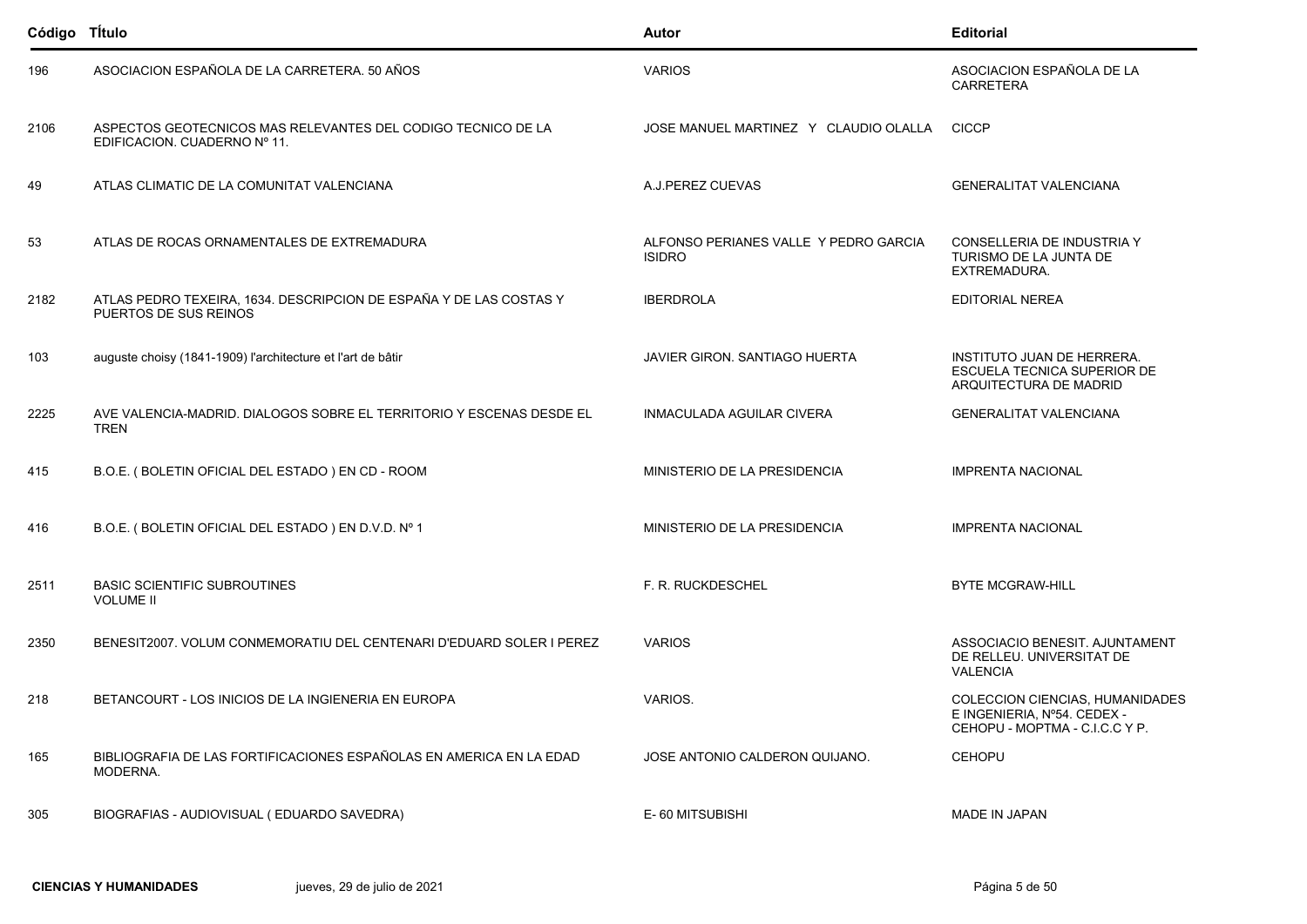| Código TÍtulo |                                                                                                          | Autor                                                    | <b>Editorial</b>                                                                           |
|---------------|----------------------------------------------------------------------------------------------------------|----------------------------------------------------------|--------------------------------------------------------------------------------------------|
| 2360          | BOLETIN INFORMACION MUNICIPAL DE VALENCIA. TOMOS I A XIII ENTRE LOS AÑOS<br>1958 Y 1971                  | AYUNTAMIENTO DE VALENCIA                                 | AYUNTAMIENTO DE VALENCIA                                                                   |
| 44            | BREVE DISCURSO A SU MAJESTAD EL REY CATOLICO EN TORNO A LA REDUCCION<br>DEL AÑO Y REFORMA DEL CALENDARIO | <b>JUANELO TURRIANO</b>                                  | <b>FUNDACION JUANELO TURRIANO</b>                                                          |
| 398           | C.E.D.E.X (CENTRO DE ESTUDIOS Y EXPERIMENTACION DE OBRAS PUBLICAS)                                       |                                                          | MINISTERIO DE O.P.T Y M.AMBIENTE                                                           |
| 2512          | CAD/CAM<br>COMPUTER-AIDED<br><b>DESIGN AND MANUFACTURING</b>                                             | MIKELL P. GROOVER<br>EMORY W. ZIMMERS, JR.               | PRENTICE-HALL                                                                              |
| 2508          | CALCULO DE ESTRUCTURAS<br>PROGRAMACION<br><b>TOMO III</b>                                                | RAMON ARGÜELLES ALVAREZ                                  | FUNDACION CONDE DEL VALLE DE<br><b>SALAZAR</b>                                             |
| 2605          | CALCULO DIFERENCIAL E INTEGRAL                                                                           | <b>JOHN MCATEE</b>                                       | <b>DIANA</b>                                                                               |
| 2560          | CALCULO NUMERICO.<br>METODOS, APLICACIONES                                                               | <b>BRICE CARNAHAN</b><br>H. A. LUTHER<br>JAMES O. WILKES |                                                                                            |
| 351           | CAMBIO SOCIAL, TERRITORIO Y ACTORES SOCIALES, LA CONFIGURACION DEL AREA<br>METROPOLITANA DE VALENCIA.    | MERCEDES ALCAÑIZ MOSCARDO                                | CONSELL METROPOLITA DE L'HORTA                                                             |
| 202           | CAMINANTES Y CAMINOS EN LA FRONTERA DEL OESTE NORTEAMERICANO<br>ESPAÑOL, 1519-1821                       | LUIS LAORDEN JIMENEZ                                     | CICCP DEMARCACION DE VALENCIA                                                              |
| 164           | CAMINERIA HISPANICA. ACTAS DE LOS CONGRESOS INTERNACIONALES: III, IV, V.                                 | <b>VARIOS</b>                                            | CEHOPU, MINISTERIO DE FOMENTO                                                              |
| 118           | CAMINOS DE MONTAÑA                                                                                       | <b>JAVIER PIEDRA</b>                                     | COICCP DEMARCACION DE LA<br>COMUNIDAD VALENCIANA                                           |
| 266           | CAMINOS EN EL AIRE: LOS PUENTES (C.H.I. Nº 57)                                                           | <b>JUAN JOSE ARENAS</b>                                  | COLEGIO INGENIEROS DE CAMINOS,<br>CANALES Y PUERTOS COLECCION DE<br>CIENCIAS Y HUMANIDADES |
| 292           | CARLOS FERNANDEZ CASADO                                                                                  | <b>VARIOS</b>                                            | ESTEYCO                                                                                    |
| 2284          | CARLOS FERNANDEZ CASADO EN IMÁGENES. EL VERTIGO DE LOS PUENTES                                           | MINISTERIO DE FOMENTO                                    | MINISTERIO DE FOMENTO                                                                      |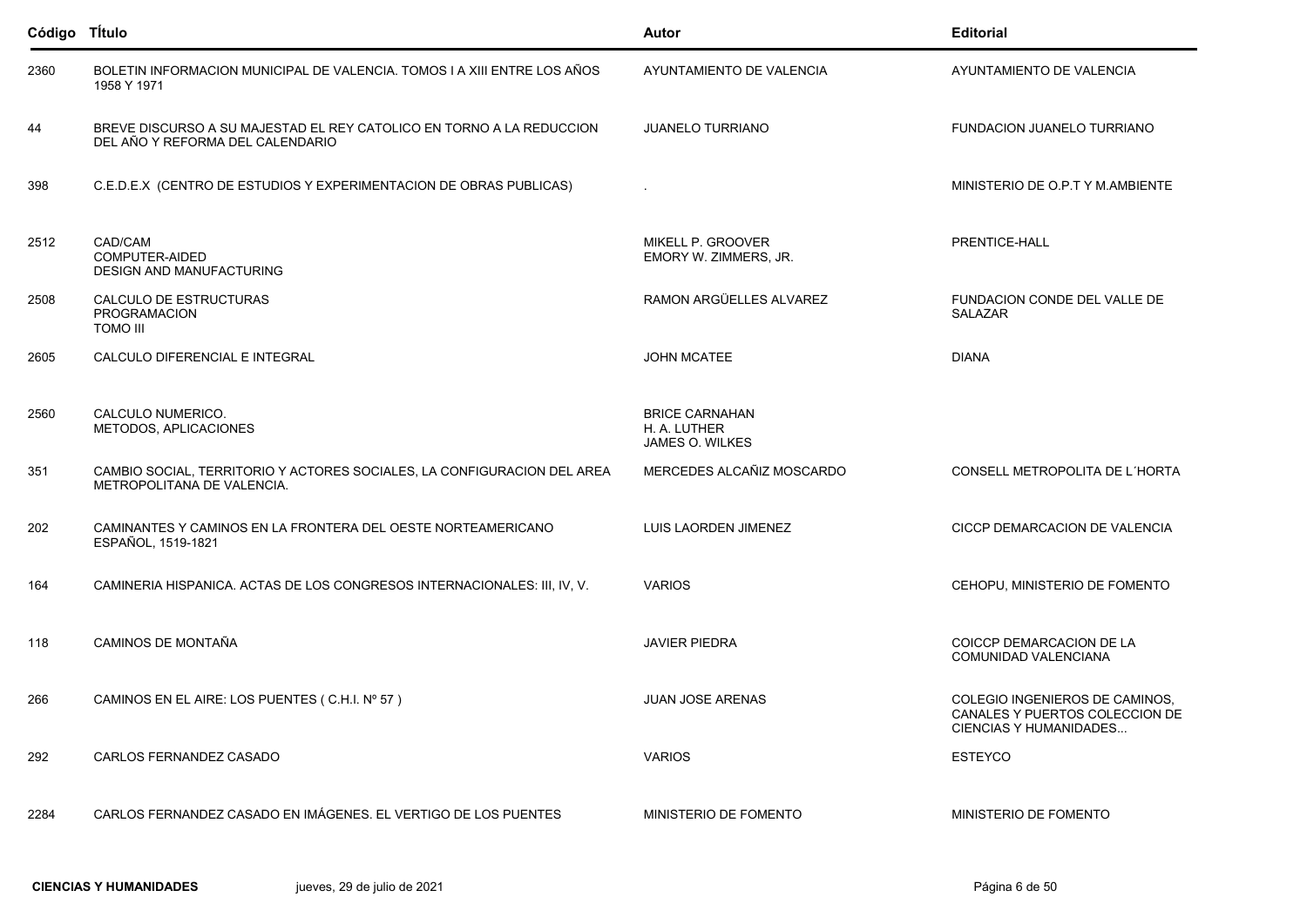| Código TÍtulo |                                                                                         | Autor                                                       | <b>Editorial</b>                                                                                       |
|---------------|-----------------------------------------------------------------------------------------|-------------------------------------------------------------|--------------------------------------------------------------------------------------------------------|
| 257           | CARLOS LEMAUR Y EL CANAL DE GUADARRAMA                                                  | TERESA SANCHEZ LAZARO                                       | COLECCION CIENCIAS, HUMANIDADES<br>E INGENIERIA, Nº 48. COLEG. ING.<br>CAMINOS, CAN. Y PUERTOS.        |
| 215           | CARRETERAS - CARRETERAS Y CULTURA                                                       | <b>VARIOS</b>                                               | ASOCIACION ESPAÑOLA DE<br><b>CARRETERAS</b>                                                            |
| 251           | CARTAGENA DE INDIAS - MAGICA AEROPOLIS DE AMERICA                                       | ENRIQUE CABELLOS BARREIRO                                   | <b>COLECCION CIENCIAS, HUMANIDADES</b><br>E INGENIERIA, Nº 38. COLEG. ING.<br>CAMINOS, CAN. Y PUERTOS. |
| 319           | CARTOGRAFIA Y FOTOGRAFIA AEREA-MANUAL DE CONTRATACION                                   | JOSE LUIS GUTIERREZ GORLAT Y ANTONIO<br>SAMPAYO CORTINAS    | C.E.O.T.M.A. - MOPU                                                                                    |
| 2297          | CASTELLON, UN TERRITORIO EN COMUNICACIÓN. DE LA DILIGENCIA AL TRAM                      | INMACULADA AGUILAR CIVERA Y VARIOS                          | <b>CONSELLERIA</b><br>D'INFRAESTRUCTURES, TERRITORI I<br><b>MEDI AMBIENT</b>                           |
| 234           | CASTILLA MERINERA - LAS CAÑADAS REALES A TRAVES DE SU TOPONIMIA                         | MANUEL BELLOSILLO                                           | COLECCION CIENCIAS, HUMANIDADES<br>E INGENIERIA, Nº 27. C.I.C.C.P                                      |
| 412           | CATALEG / CATALOGO GENERAL DE PUBLICACIONS MINICIPALS                                   | SERVICI D'ASISTENCIA I RECURSOS<br><b>CULTURALS</b>         | <b>DIPUTACIO DE VALENCIA</b>                                                                           |
| 194           | CATALOGO DE NOVENTA PRESAS Y AZUDES ESPAÑOLES ANTERIORES A 1900.                        | JOSE A. FERNANDEZ ORDOÑEZ                                   | <b>CEHOPU</b>                                                                                          |
| 411           | CATALOGO DE PUBLICACIONES 2003-2004, JUNTA DE ANDALUCIA                                 | CONSEJERIA DE OBRAS PUBLICAS Y<br><b>TRANSPORTES</b>        | SERVICIO DE PUBLICACIONES                                                                              |
| 413           | CATALOGO DE PUBLICACIONES DEL 2006 DEL MINISTERIO DE FOMENTO Y MEDIO<br><b>AMBIENTE</b> | MINISTERIO DE FOMENTO                                       | MINISTERIO DE FOMENTO                                                                                  |
| 191           | CATALOGO DE PUENTES ANTERIORES A 1.800. LA RIOJA                                        | <b>VARIOS</b>                                               | CEHOPU. IER ( INSTITUTO DE<br><b>ESTURIOS RIOJANOS ).</b>                                              |
| 237           | CATALOGO DE PUENTES ANTERIORES A 1936 - LEON                                            | JOSE A. FERNANDEZ - TOMAS ABAD - PILAR<br>CHIAS NAVARRO     | COLECCION CIENCIAS, HUMANIDADES<br>E INGENIERIA, Nº 28. C.I.C.C.P - CEDEX                              |
| 223           | CATALOGO DE TREINTA CANALES ESPAÑOLES ANTERIORES A 1900                                 | JOSE .A FERNANDEZ ORDONEZ                                   | COLECCION CIENCIAS, HUMANIDADES<br>E INGENIERIA, Nº 21. C.I.C.C.P                                      |
| 3             | CATALOGO UNE 1998                                                                       | <b>IRANOR - MINISTERIO DE INDUSTRIA Y</b><br><b>ENERGIA</b> | AENOR (ASOCIACION DE<br>NORMALIZACION Y CERTIFICACION)                                                 |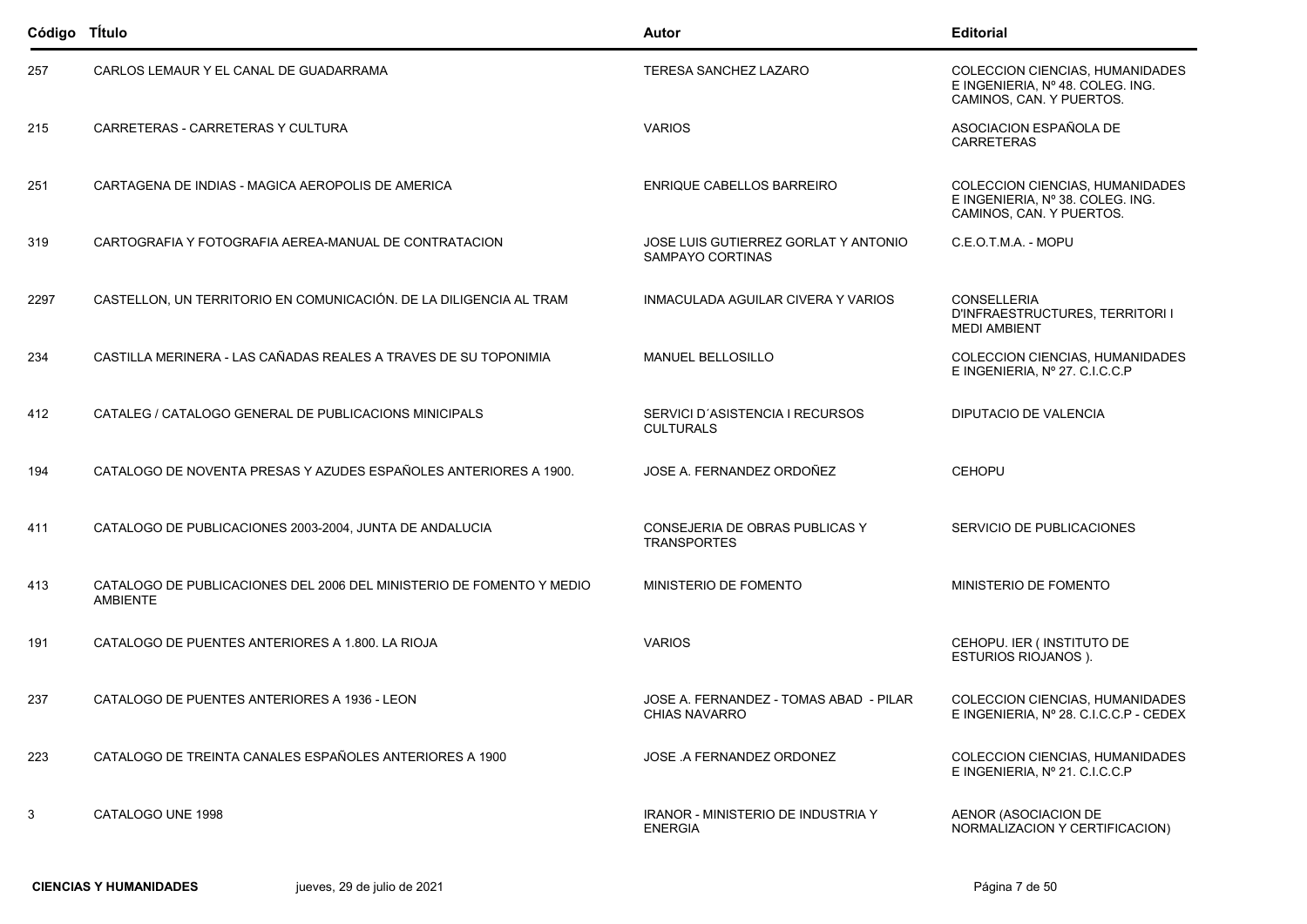| Código TÍtulo |                                                                                                                                                                         | Autor                                                                                          | <b>Editorial</b>                                                            |
|---------------|-------------------------------------------------------------------------------------------------------------------------------------------------------------------------|------------------------------------------------------------------------------------------------|-----------------------------------------------------------------------------|
| 46            | CATASTROFES NATURALES.                                                                                                                                                  | CATEDRA DE GEOLOGIA APLICADA A LAS<br>OBRAS PUBLICAS, ESCUELA TECNICA SUP, DE<br>L.C.C.P.      | UNIVERSIDAD POLITECNICA DE<br><b>VALENCIA</b>                               |
| 2191          | CATEDRA DEMETRIO RIBES UVEG-FGV. 5º ANIVERSARIO. CINCO AÑOS DE<br><b>REALIDADES</b>                                                                                     | <b>CATEDRA DEMETRIO RIBES</b>                                                                  | CATEDRA DEMETRIO RIBES                                                      |
| 2276          | CATEDRA DEMETRIO RIBES UVEG-FGV. 8º ANIVERSARIO. OCHO AÑOS DE<br><b>REALIDADES</b>                                                                                      | CATEDRA DEMETRIO RIBES                                                                         | CATEDRA DEMETRIO RIBES                                                      |
| 339           | CD / ROOM / APLICACION PARA LA CONSULTA Y VISUALIZACION DE LA CARTOGRAFIA<br><b>TEMATICA</b>                                                                            | CONSELLERIA OBRAS PUBLICAS                                                                     | CONSELLERIA OBRAS PUBLICAS                                                  |
| 195           | CERRAMIENTOS Y TRAZAS DE MONTEA                                                                                                                                         | GINES MARTINEZ DE ARANDA                                                                       | <b>CEHOPU</b>                                                               |
| 2614          | CIENCIA Y TECNOLOGIA DEL MEDIO AMBIENTE                                                                                                                                 | JOSE ANTONIO MENDOZA ROCA<br>MARIA TERESA MONTAÑES SANJUAN<br>ANTONIO EDUARDO PALOMARES GIMENO | SERVICIO DE PUBLICACIONES<br>UNIVERSIDAD POLITECNICA DE<br><b>VALENCIA</b>  |
| 396           | CIENCIA Y TECNOLOGIA EN 2.001 (ANUARIO 2.002)                                                                                                                           | ASOCIACION ESPAÑOLA DE PERIODISMO<br><b>CIENTIFICO</b>                                         | MINISTERIO DE CIENCIA Y<br><b>TECNOLOGIA</b>                                |
| 227           | CIENCIA Y TECNOLOGIA EN LA ESPAÑA ILUSTRADA : LA ESCUELA DE CAMINOS Y<br><b>CANALES</b>                                                                                 | ANTONIO RUSMEU DE ARMAS                                                                        | COLECCION CIENCIAS, HUMANIDADES<br>E INGENIERIA, Nº13. C.I.C.C.P            |
| 2571          | <b>CIVIL ENGINEERING SERIES</b>                                                                                                                                         | G. A. LEONARDS                                                                                 | <b>MCGRAW-HILL</b>                                                          |
| 377           | <b>CODIGO CIVIL</b>                                                                                                                                                     | <b>VARIOS</b>                                                                                  | BOLETIN OFICIAL DEL ESTADO                                                  |
| 2149          | CODIGO FISCAL 2000                                                                                                                                                      | SANTIAGO BARROSO NIETO Y SIETE MAS                                                             | CONSEJO NACIONAL DEL COLEGIO<br>DE ECONOMISTAS DE ESPAÑA                    |
| 2257          | COLECCIÓN DE VEHICULOS HISTORICOS RESTAURADOS. PUESTA EN VALOR DEL<br>PATRIMONIO DE FERROCARRILS DE LA GENERALITAT VALENCIANA. CUADERNOS DEL<br>MUSEO DEL TRANSPORTE 13 | <b>VARIOS</b>                                                                                  | CONSELLERIA DE<br>INFRAESTRUCTURAS, TERRITORIO Y<br>MEDIO AMBIENTE. CATEDRA |
| 2379          | COLECCIÓN DESARROLLO TERRITORIAL, 16.<br>EL CORREDOR MEDITERRANEO. DESENCUENTRO POLITICO Y TERRITORIAL                                                                  | ELOÏSE LIBOUREL                                                                                | UNIVERSIDAD DE VALENCIA                                                     |
| 2585          | COMO CONTROLAR LA RENTABILIDAD DE UNA EMPRESA<br>GESTIÓN DE BIENES Y FINANCIACION<br>TOMO <sub>2</sub>                                                                  | <b>GUY BOUCHET</b>                                                                             | <b>FRANCISCO CASANOVAS</b>                                                  |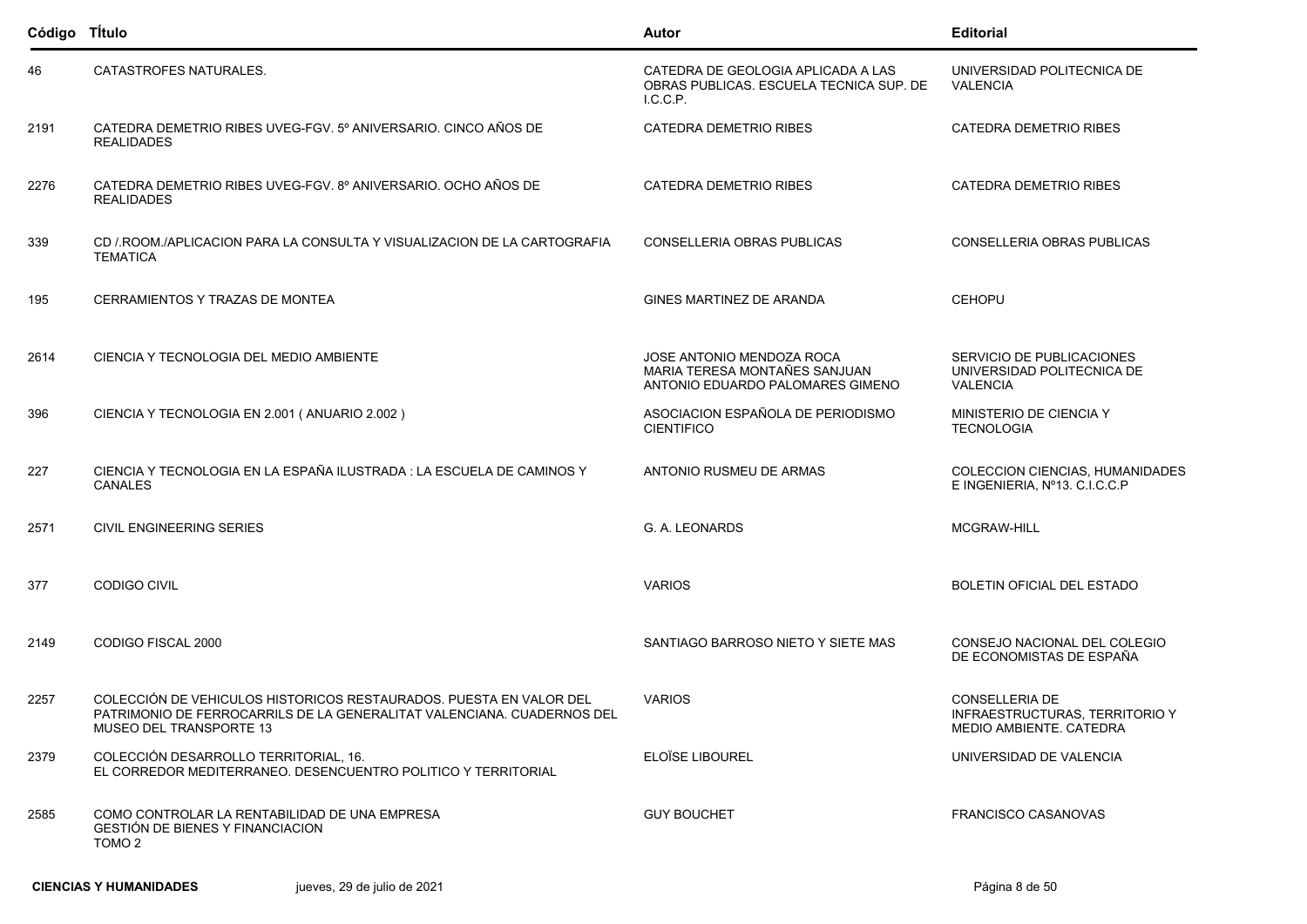| Código TÍtulo |                                                                                                                          | Autor                                                                 | <b>Editorial</b>                                                                               |
|---------------|--------------------------------------------------------------------------------------------------------------------------|-----------------------------------------------------------------------|------------------------------------------------------------------------------------------------|
| 61            | COMO CREAR UNA EMPRESA - "MANUALES IMPI" 1                                                                               | CARLOS RODRIGUEZ FERNANDEZ -<br>CONCEPCION FERNANDEZ FERNANDEZ        | MINISTERIO DE INSDUSTRIA Y<br>ENERGIA - INSTITUTO DE LA MEDIANA<br>Y PEQUEÑA EMPRESA INDUSTRIA |
| 2582          | COMO HACER QUE SU EMPRESA SEA COMPETITIVA                                                                                | DAVID JACOBS<br>ALFRED HOMBURGER                                      | DIAZ DE SANTOS                                                                                 |
| 2533          | COMPUTER GRAPHICS A PROGRAMMING APPROACH<br><b>SECOND EDITION</b>                                                        | <b>STEVEN HARRINGTON</b>                                              | MACGRAW-HILL                                                                                   |
| 2500          | <b>COMPUTER GRAPHICS</b><br>A PROGRAMMING APPROACH                                                                       | <b>STEVEN HARRINGTON</b>                                              | MCGRAW-HILL COMPANY                                                                            |
| 74            | COMUNICACION INFORMACION Y DOCUMENTACION                                                                                 | CENTRO DE PERFECCIONAMIENTO<br>PROFESIONAL Y EMPRESARIAL              | COLEGIO INGENIEROS DE CAMINOS,<br>CANALES Y PUERTOS.                                           |
| 65            | CONCEPTOS BASICOS DE ECONOMIA                                                                                            | <b>JESUS LIDON CAMPILLO</b>                                           | U POLITECNICA DE VALENCIA                                                                      |
| 110           | CONCURSO DE ARTES PLASTICAS - CATALOGO                                                                                   | <b>VARIOS</b>                                                         | COLEGIO INGENIEROS DE CAMINOS,<br><b>CANALES Y PUERTOS</b>                                     |
| 107           | CONCURSO-EXPOSICION DE ARTES PLASTICAS. COLECCION PERMANENTE (1982-<br>1996)                                             | COLEGIO INGENIEROS DE CAMINOS, CANALES<br>Y PUERTOS.                  | COLEGIO INGENIEROS DE CAMINOS.<br>CANALES Y PUERTOS.                                           |
| 347           | CONSIDERACIONES SOBRE LA INTRODUCCION OBLIGATORIA DEL ESTUDIO<br><b>AMBIENTAL</b>                                        | <b>VARIOS</b>                                                         | COLEGIO INGENIEROS DE CAMINOS,<br><b>CANALES Y PUERTOS</b>                                     |
| 363           | CONSTRUCCION Y ECONOMIA. UNA VISION DE CONJUNTO                                                                          | EMILIO FONTELA Y ANTONIO PULIDO                                       | <b>SEOPAN</b>                                                                                  |
| 2190          | CONSTRUCTORES DE MONTAÑAS. ESTUDIO SOBRE LA CONSTRUCCION DE LAS<br><b>PIRAMIDES EGIPCIAS</b>                             | ANTONIO GARCIA VEREDA                                                 | <b>INFOINVEST</b>                                                                              |
| 327           | CONSTRUIR, REGISTRAR Y REPRESENTAR. SENDAS, CAMINOS Y CARRETERAS DE LA<br>COMUNIDAD VALENCIANA. MAPAS Y PLANOS 1550-1850 | INMACULADA AGUILAR CIVERA                                             | <b>GENERALITAT VALENCIANA.</b><br>CONSELLERIA D'INFRAESTRUCTURES<br><b>Y TRANSPORT</b>         |
| 66            | CONTABILIDAD Y FINANZAS EN LA EMPRESA CONSTRUCTORA                                                                       | <b>VARIOS</b>                                                         | <b>FUNDACION AGUSTIN DE</b><br><b>BETHENCOUNT</b>                                              |
| 51            | CONTAMINACION AGRARIA DIFUSA                                                                                             | M.CRUZ DIAZ ALVAREZ. SOLEDAD GARRIDO<br>VALERO ROSA HIDALGO GONZALEZ. | M.O.P.U                                                                                        |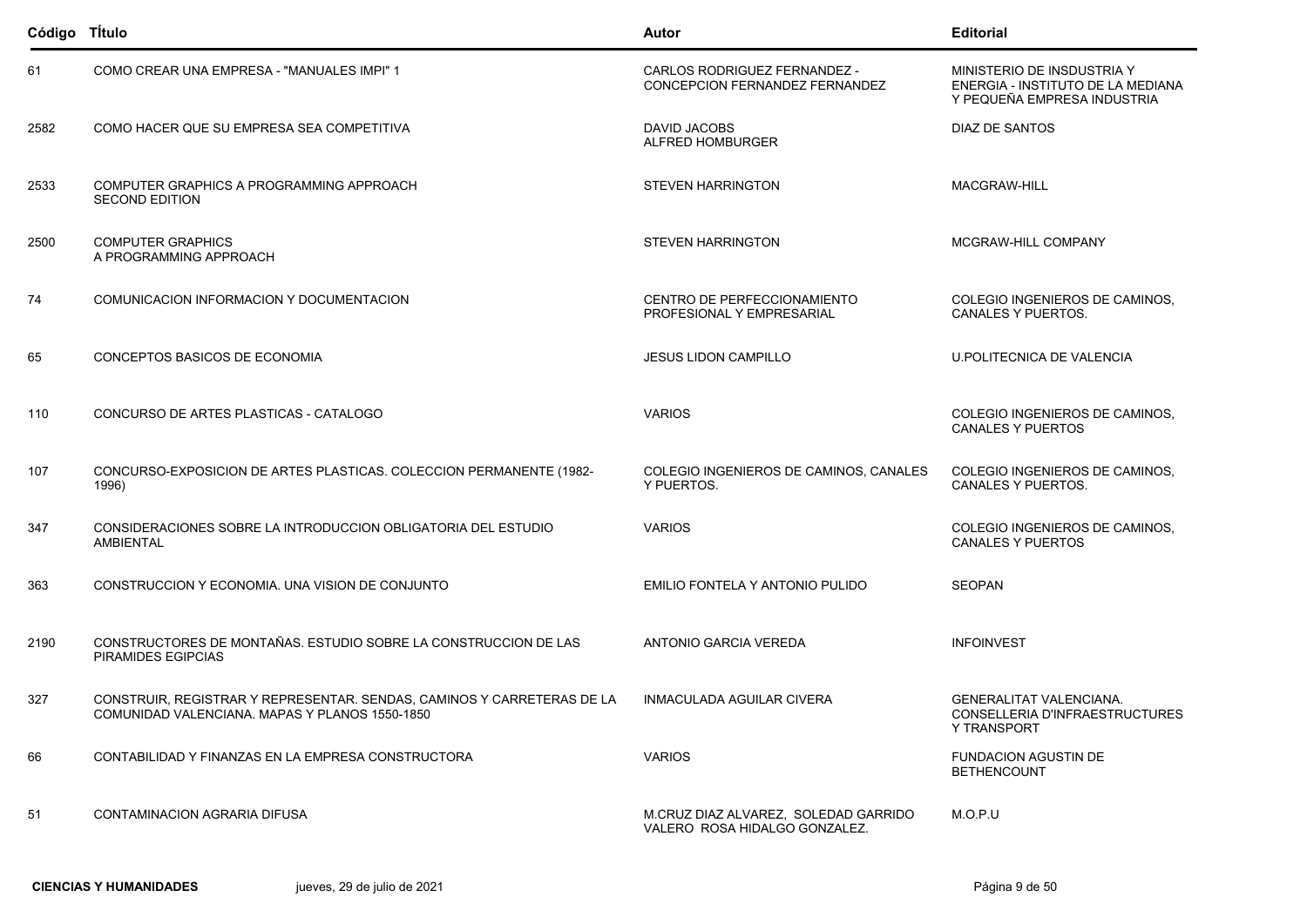| Código Título |                                                                                                             | Autor                                 | <b>Editorial</b>                                                            |
|---------------|-------------------------------------------------------------------------------------------------------------|---------------------------------------|-----------------------------------------------------------------------------|
| 2105          | CONTENIDO FORMAL DEL INFORME GEOTECNICO, CUADERNO Nº 10                                                     | JOSE MANUEL MARTINEZ Y CLAUDIO OLALLA | <b>CICCP</b>                                                                |
| 370           | CONTRATACION ADMINISTRATIVA DE LA GENERALITAT VALENCIANA. LEGISLACION.                                      | <b>ENRIQUE LUCAS RUIZ</b>             | <b>GENERALITAT VALENCIANA</b>                                               |
| 80            | CONVERSACIONES CON UN ARQUITECTO DEL PASADO. DIALOGO DE LA TECNICA Y<br>EL ESPIRITU.                        | <b>JULIO CANO LASSO</b>               | <b>FUNDACION ESTEYCO</b>                                                    |
| 2415          | CORRERA UN FERROCARRIL CERCA DEL LITORAL MEDITERRANEO.<br>VALENCIA, 1918                                    | <b>VARIOS</b>                         | CONSELLERIA DE POLITICA<br>TERRITORIAL, OBRAS PUBLICAS Y<br>MOVILIDAD.      |
| 2120          | COSSIO                                                                                                      | <b>FERNANDO HUICI</b>                 | <b>BARCLAYS</b>                                                             |
| 338           | COSTA BLANCA - EL MEDITERRANEO INTERIOR/AUDIOVISUAL                                                         | PATRONATO PROVINCIAL DE TURISMO       | DIPUTACION PROVINCIAL DE<br><b>ALICANTE</b>                                 |
| 2336          | CRITERIS LINGÜISTICS DE L'ADMINISTRACIO DE LA GENERALITAT                                                   | <b>GENERALITAT VALENCIANA</b>         | <b>GENERALITAT VALENCIANA</b>                                               |
| 2261          | CUADERNOS DE DISEÑO EN LA OBRA PUBLICA Nº 4. JULIO 2012                                                     | <b>VARIOS</b>                         | ESCUELA DE INGENIEROS DE<br>CAMINOS, CANALES Y PUERTOS.<br><b>BARCELONA</b> |
| 2371          | CUADERNOS DE DISEÑO EN LA OBRA PUBLICA. EL PUENTE DEL DRAGON EN ALCALA<br>DE GUADAIRA. N. 9. DICIEMBRE 2017 | <b>VARIOS</b>                         | CERCLE D'INFRAESTRUCTURES.<br>RUITEM. ADOP. GERC-BCN                        |
| 216           | CUADERNOS DE DISEÑO EN LA OBRA PUBLICA. Nº 2                                                                | <b>VARIOS</b>                         | <b>VARIOS</b>                                                               |
| 2340          | CUADERNOS DE DISEÑO EN LA OBRA PUBLICA. Nº 7                                                                | <b>VARIOS</b>                         | <b>CERCLE D'INFRAESTRUCTURES Y</b><br><b>OTROS</b>                          |
| 2341          | CUADERNOS DE DISEÑO EN LA OBRA PUBLICA. Nº 8                                                                | <b>VARIOS</b>                         | CERCLE D'INFRAESTRUCTURES Y<br><b>OTROS</b>                                 |
| 2139          | CUADERNOS INTERNACIONALES DE TECNOLOGIA PARA EL DESARROLLO HUMANO (8)                                       | <b>VARIOS</b>                         | <b>INGENIERIA SIN FRONTERAS</b>                                             |
| 185           | CUATRO CONFERENCIAS SOBRE HISTORIA DE LA INGENIERIA DE OBRAS PUBLICAS<br>EN ESPAÑA.                         | <b>VARIOS</b>                         | <b>CEHOPU</b>                                                               |
|               |                                                                                                             |                                       |                                                                             |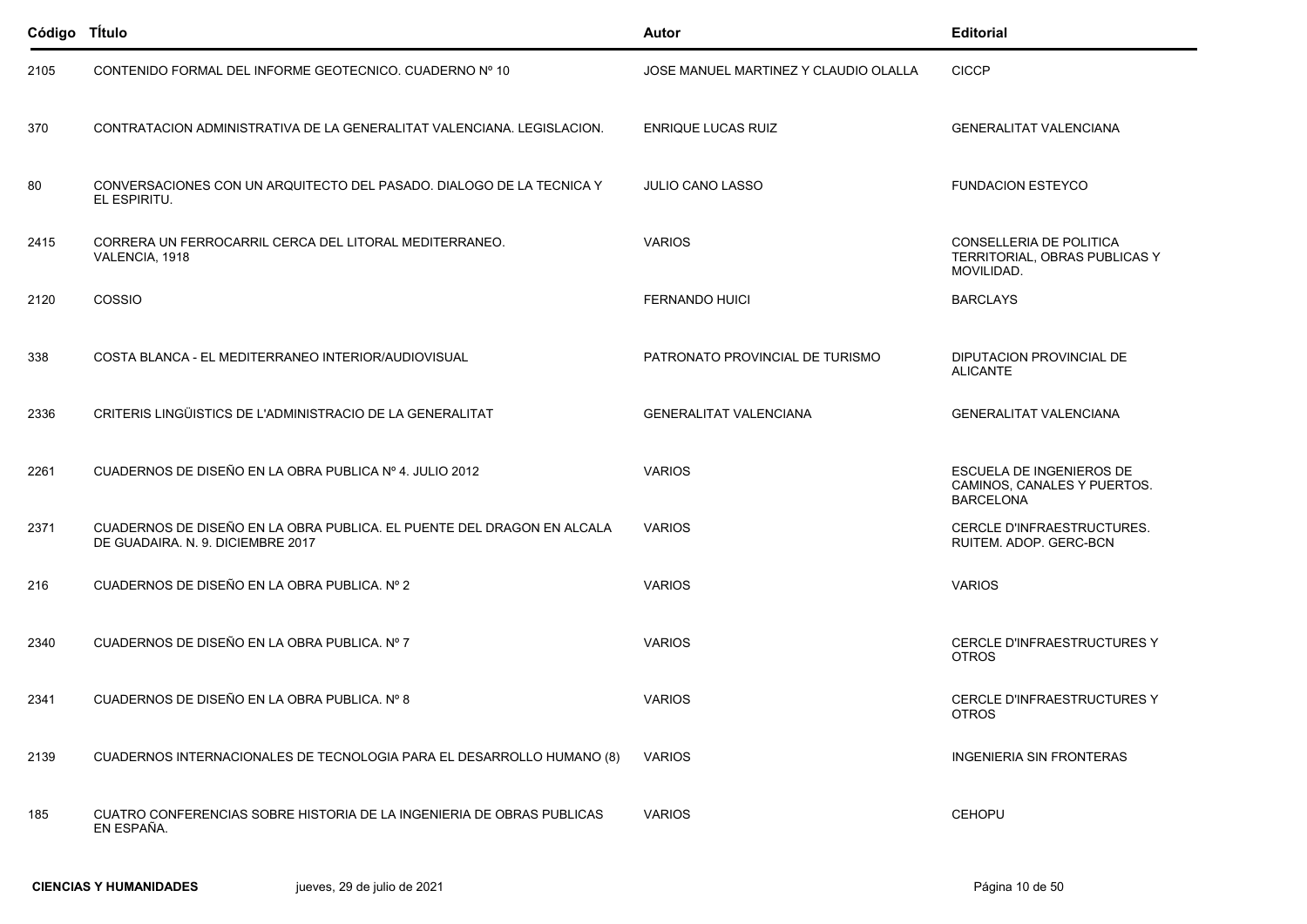| Código TÍtulo |                                                                                                     | Autor                                                                        | <b>Editorial</b>                                             |
|---------------|-----------------------------------------------------------------------------------------------------|------------------------------------------------------------------------------|--------------------------------------------------------------|
| 401           | <b>CURSO DE CONTRATACION ADMINISTRATIVA</b>                                                         | <b>VARIOS</b>                                                                | COLEGIO INGENIEROS DE CAMINOS,<br><b>CANALES Y PUERTOS</b>   |
| 2561          | CURSO DE CONTROL DE CALIDAD EN LA EDIFICACION.<br><b>ESTRUCTURAS METALICAS</b><br><b>CURSILLO 3</b> | RAFAEL HEREDIA SCASSO<br>FRANCISCO CACHO FALCO<br><b>JOSE MARTINEZ PARIS</b> | COLEGIO OFICIAL DE ARQUITECTOS<br><b>DE MADRID</b>           |
| 2111          | <b>CURSO DE FINANZAS PARA INGENIEROS</b>                                                            | <b>GUILLERMO FERNANDEZ RUBIO</b>                                             | <b>CICCP</b>                                                 |
| 17            | CURSO DE FISICA APLICADA - ESTATICA                                                                 | F.BELMAR - A.GARMENDIA - J. LLINARES                                         | UNIVERSIDAD POLITECNICA DE<br><b>VALENCIA</b>                |
| 2602          | <b>CURSO DE GEOMETRIA METRICA</b><br>TOMO I                                                         | P. PUIG ADAM                                                                 | EULER LIBROS - GOMEZ PUIG                                    |
| 34            | CURSO DE HIDROLOGIA URBANA. SEXTA EDICION.                                                          | MANUEL GOMEZ VALENTIN                                                        | <b>FLUMEN</b>                                                |
| 52            | CURSO DE INGENIERIA SISMICA (I). (LA ACCION SISMICA)                                                | AVELINO SANMARTIN QUIROGA                                                    | <b>CICCP</b>                                                 |
| 33            | CURSO DE TELEDETECCION Y ANALISIS DE LA IMAGEN EN LA MODERNA INGENIERIA                             | VARIOS - COLABORACION DE GHESA                                               | COLEGIO INGENIEROS DE CAMINOS,<br>CANALES Y PUERTOS. MADRID. |
| 2603          | CURSO TEORICO PRACTICO DE ECUACIONES DIFERENCIALES APLICADO A LA FISICA<br>Y TECNICA                | P. PUIG ADAM                                                                 | BIBLIOTECA MATEMATICA, S.L.                                  |
| 2169          | CURSO. EL EJERCICIO LIBRE DE LA PROFESION. REQUISITOS LABORALES Y FISCALES                          | DEL MORAL&ARRIBAS. ABOGADOS                                                  | <b>CICCP</b>                                                 |
| 2534          | <b>DATABASE DESIGN</b>                                                                              | <b>GIO WIEDERHOLD</b>                                                        | MCGRAW-HILL                                                  |
| 2128          | DE AGUAS DE LA CORUÑA A EMALCSA. CIEN AÑOS EN LA HISTORIA DE LA TRAIDA                              | CARLOS NARDIZ ORTIZ. CARLOS BALEIRO<br>SOLSONA                               | <b>EMALCSA</b>                                               |
| 2124          | DE GERENCIA DE URBANIZACION A SEPES, MEDIO SIGLO DE HISTORIA. LA<br>PRODUCCION DE SUELO             | <b>FRANCISCO LOPEZ GROH</b>                                                  | <b>SEPES</b>                                                 |
| 2125          | DE GERENCIA DE URBANIZACION A SEPES, MEDIO SIGLO DE HISTORIA. MEMORIA DE<br>LA EXPERIENCIA          | JAVIER ECHENAGUSIA BELDA                                                     | <b>SEPES</b>                                                 |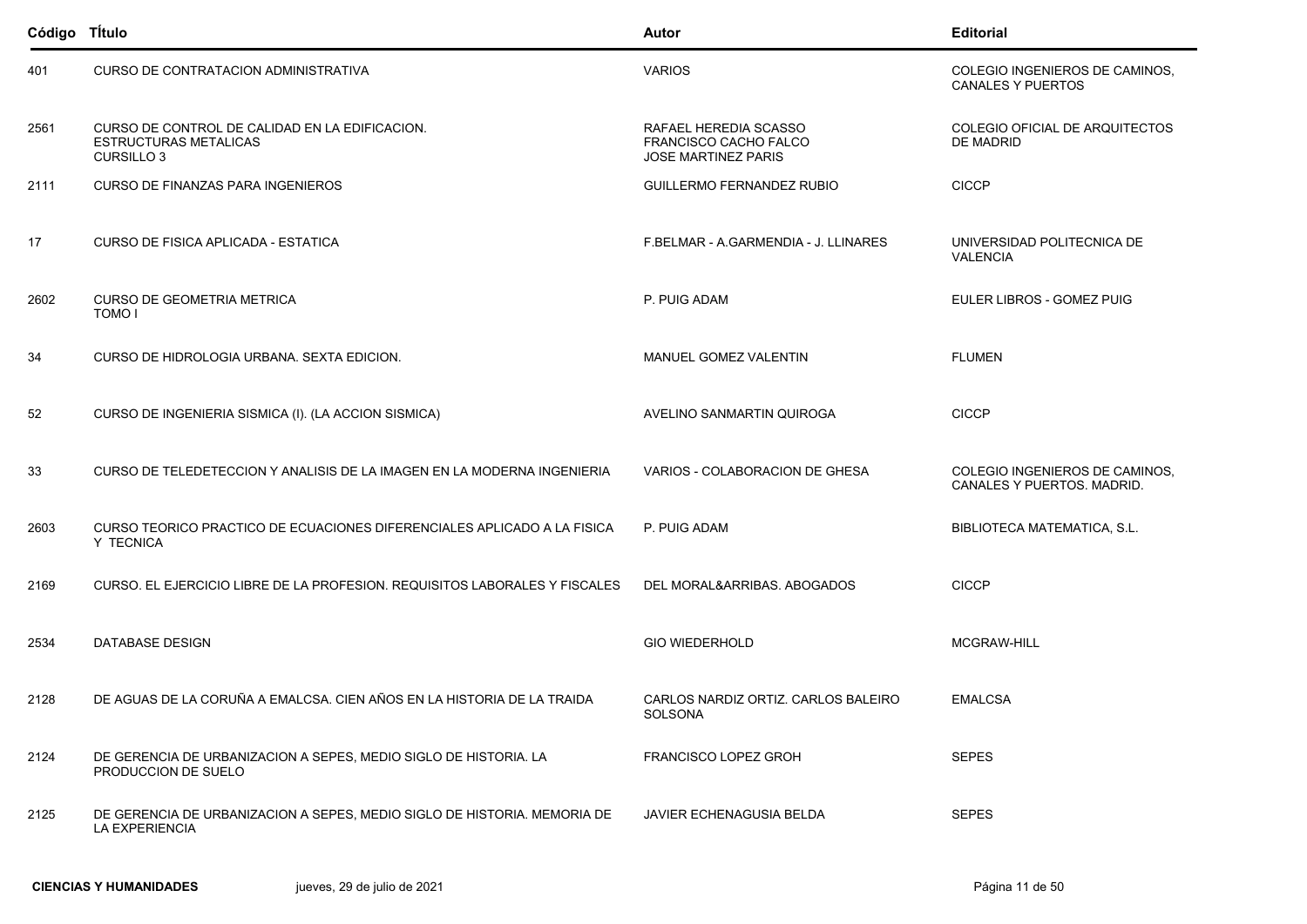| Código TÍtulo |                                                                                             | Autor                                                        | <b>Editorial</b>                                                                                |
|---------------|---------------------------------------------------------------------------------------------|--------------------------------------------------------------|-------------------------------------------------------------------------------------------------|
| 2126          | DE GERENCIA DE URBANIZACION A SEPES, PRESENCIA EN LAS PUBLICACIONES<br><b>PROFESIONALES</b> | FERNANDO ROCH PEÑA, AGUSTIN<br><b>HERNANDEZ AJA</b>          | <b>SEPES</b>                                                                                    |
| 222           | DE LOS ANALES DEL SEGURA - HIDROLOGIA HISTORICA                                             | RAFAEL COUCHOUD                                              | <b>CENTRO DE ESTUDIOS</b><br>HIDROGRAFICOS Y C.I.C.C Y P. DE<br><b>MURCIA</b>                   |
| 2103          | DE-CONSTRUCCION                                                                             | ADRIA GOULA SARDA                                            | <b>ESTEYCO</b>                                                                                  |
| 147           | DEFENSA DE COSTAS EN EL REINO DE VALENCIA.                                                  | ANTONIO SANCHEZ GIJON.                                       | GENERALITAT VALENCIANA. CONSELL<br>VALENCIA DE CULTURA.                                         |
| 96            | DEMETRI RIBES ARQUITECTO 1875-1921                                                          | INMACULADA AGUILAR CIVERA                                    | <b>GENERALITAT VALENCIANA</b>                                                                   |
| 326           | DESARROLLO SOSTENIBLE, HABITAT HUMANO Y BIODIVERSIDAD                                       | <b>VARIOS</b>                                                | <b>FUNDACION BANCO DE SANTANDER</b>                                                             |
| 264           | DESCRIPCION DE LA VIA ROMANA ENTRE UXAMA Y AUGUSTOBRIGA                                     | EDUARDO SAAVEDRA. INGENIERO DE<br>CAMINOS, CANALES Y PUERTOS | COLECCION CIENCIAS, HUMANIDADES<br>E INGENIERIA, Nº 62. COLEG. ING.<br>CAMINOS, CAN. Y PUERTOS. |
| 189           | DESCRIPCION DE LOS CANALES IMPERIAL DE ARAGON Y REAL DE TAUSTE                              | CONDE DE SASTAGO                                             | CEHOPU. MINISTERIO DE FOMENTO.                                                                  |
| 232           | DESCRIPCION DE SEIS PUENTES DE MALAGA                                                       | ANTONIO MOLINA COBOS                                         | COLECCION CIENCIAS, HUMANIDADES<br>E INGENIERIA, Nº 26. C.I.C.C.P                               |
| 55            | DESCRIPCION FISICA Y GEOLOGICA DE LA PROVINCIA DE MADRID                                    | CASIANO DEL PRADO                                            | COLEGIO DE INGENIEROS DE<br>CAMINOS, CANALES Y PUERTOS.<br>COLECCION DE CIENCIAS Y              |
| 2104          | DESCRIPTORES GEOTECNICOS DEL TERRENO. CUADERNO Nº 9                                         | JOSE MANUEL MARTINEZ Y CLAUDIO OLALLA                        | <b>CICCP</b>                                                                                    |
| 309           | DIALOGOS DEL AGUA                                                                           | RAFAEL HERAS RODRIGUEZ                                       | COLEGIO INGENIEROS DE CAMINOS,<br>CANALES Y PUERTOS.                                            |
| 167           | DIARIO PARTICULAR DEL CAMINO QUE SIGUE UN VIRREY DE MEXICO.                                 | <b>DIEGO GARCIA PLANES</b>                                   | <b>CEHOPU</b>                                                                                   |
| 281           | DICCIONARI - CASTELLA VALENCIA, VALENCIA CASTELLA                                           | <b>VARIOS</b>                                                | <b>CASTELL</b>                                                                                  |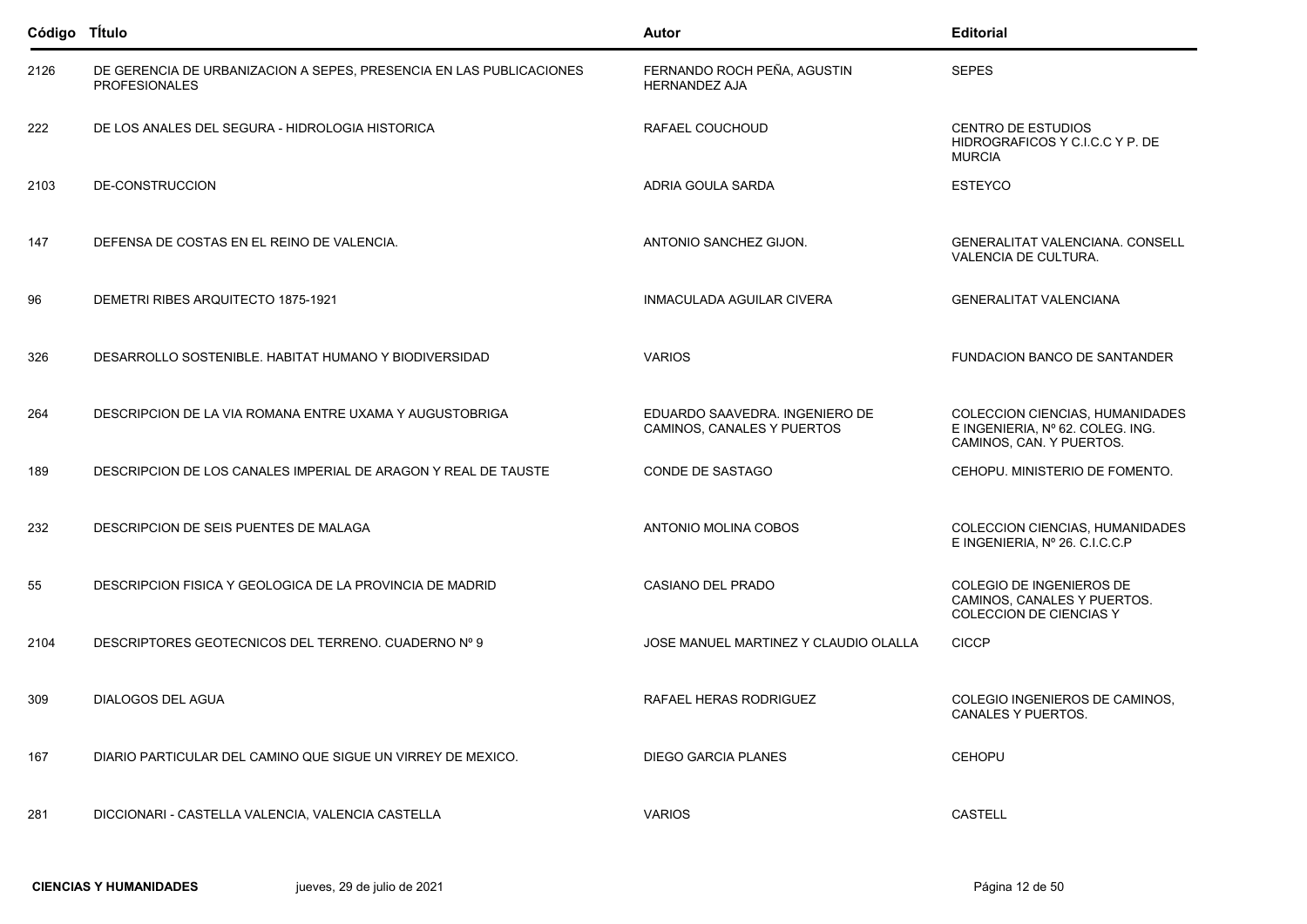| Código Título |                                                                                                | Autor                                                         | <b>Editorial</b>                                                  |
|---------------|------------------------------------------------------------------------------------------------|---------------------------------------------------------------|-------------------------------------------------------------------|
| 284           | DICCIONARIO DE ARQUITECTURA CONSTRUCCION Y OBRAS PUBLICAS (ESPAÑOL-<br>INGLES; INGLES-ESPAÑOL) | R.E. PUTNAM - G.E CARLSON                                     | PARANINFO                                                         |
| 283           | DICCIONARIO DE LA CONSTRUCCION. 99, 00, 01, 02, 03. (CD)                                       | <b>CONSTRUNARIO SL</b>                                        | <b>CONSTRUNARIO SL</b>                                            |
| 282           | DICCIONARIO DE LA LENGUA ESPAÑOLA (2 TOMOS)                                                    | REAL ACADEMIA ESPAÑOLA                                        | <b>ESPASA CALPE</b>                                               |
| 290           | DICCIONARIO TECNICO DE INGENIERIA. (INGLES-ESPAÑOL, ESPAÑOL-INGLES)                            | MANUEL AGUILAR-CONDE DE CASA RUL                              | REVISTA DE OBRAS PUBLICAS                                         |
| 2299          | DIEZ AÑOS DE ACTIVIDADES EN LA CATEDRA DEMETRIO RIBES. 2003-2013                               | <b>CATEDRA DEMETRIO RIBES</b>                                 | <b>CATEDRA DEMETRIO RIBES</b>                                     |
| 2497          | DIRECT METHODS FOR SPARSE MATRICES                                                             | I.S. DUFF<br>A. M. ERISMAN<br>J. K. REID                      | OXFORD SCIENCE PUBLICATIONS                                       |
| 56            | DISEÑO Y CONSTRUCCION DE RELOJES DE SOL - METODOS GRAFICOS Y ANALITICOS                        | RAFAEL SOLER GAYA                                             | COLECCION CIENCIAS, HUMANIDADES<br>E INGENIERIA, Nº 29.C.I.C.C.P. |
| 116           | DISEÑO Y FUNCIONALIDAD VISUAL EN LA OBRA PUBLICA                                               | <b>MODEST BATLLE GIRONA</b>                                   | COLEGIO DE INGENIEROS DE<br>CAMINOS, CANALES Y PUERTOS            |
| 2326          | DOCE AÑOS DE ACTIVIDADES EN LA CATEDRA DEMETRIO RIBES. 2003-2015                               | <b>CATEDRA DEMETRIO RIBES</b>                                 | <b>CATEDRA DEMETRIO RIBES</b>                                     |
| 138           | DOCUMENTOS BIOGRAFICOS DE JUANELO TURRIANO                                                     | LUIS CERVERA VERA                                             | FUNDACION JUANELO TURRIANO                                        |
| 279           | DOCUMENTOS FUNDACIONALES DEL CUERPO DE INGENIEROS DE CAMINOS,<br><b>CANALES Y PUERTOS</b>      | COLEGIO DE INGENIEROS DE CAMINOS,<br><b>CANALES Y PUERTOS</b> | COLEGIO DE INGENIEROS DE<br>CAMINOS, CANALES Y PUERTOS            |
| 151           | DOS SIGLOS DE INDUSTRIALIZACION EN LA COMUNIDAD VALENCIANA                                     | <b>VARIOS</b>                                                 | DIPUTACION DE VALENCIA Y OTROS                                    |
| 307           | EDUARDO TORROJA. LA VIGENCIA DE UN LEGADO                                                      | CARMEN JORDA Y OTROS                                          | UNIVERSIDAD POLITECNICA DE<br><b>VALENCIA</b>                     |
| 40            | EJECUCION TRABAJOS GEOTECNICOS ESPECIALES                                                      | <b>AENOR</b>                                                  | <b>AENOR</b>                                                      |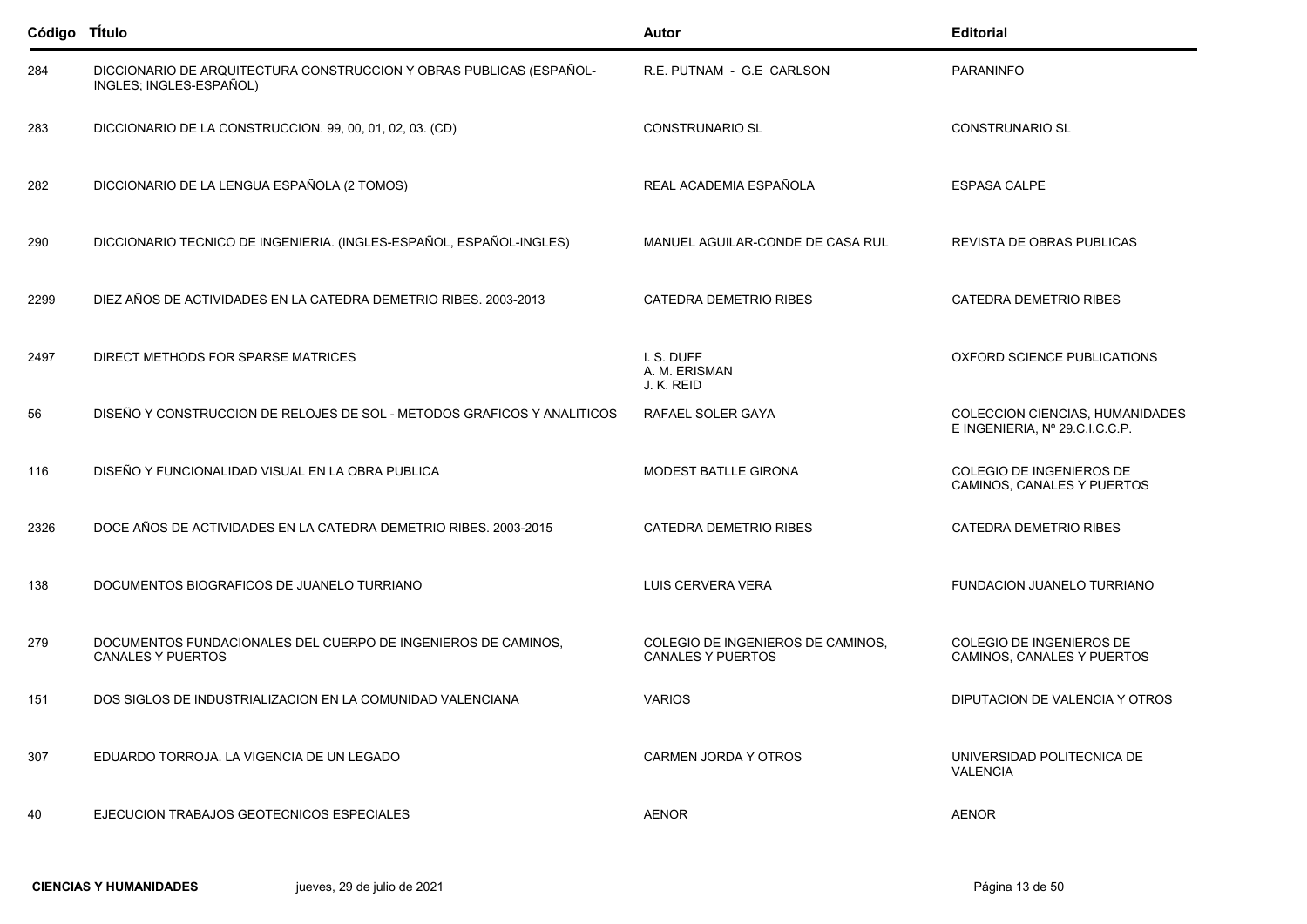| Código TÍtulo |                                                                                                           | Autor                                                                       | <b>Editorial</b>                                                                                |
|---------------|-----------------------------------------------------------------------------------------------------------|-----------------------------------------------------------------------------|-------------------------------------------------------------------------------------------------|
| 169           | EL ACUEDUCTO DE MORELLA                                                                                   | <b>VARIOS</b>                                                               | <b>CEHOPU</b>                                                                                   |
| 170           | EL ACUEDUCTO ROMANO DE CAESAR AUGUSTA                                                                     | <b>VARIOS</b>                                                               | <b>CEHOPU</b>                                                                                   |
| 54            | EL AGUA Y LA TIERRA (LA HIDROTECTONICA)                                                                   | <b>CARLOS SOLER LICERAS</b>                                                 | COLEGIO DE INGENIEROS DE<br><b>CAMINOS</b>                                                      |
| 172           | EL ARTE DE CONSTRUIR EN BIZANCIO                                                                          | <b>AUGUSTE CHOISY</b>                                                       | <b>CEHOPU</b>                                                                                   |
| 168           | EL ARTE DE CONSTRUIR EN ROMA                                                                              | <b>AUGUSTE CHOISY</b>                                                       | <b>CEHOPU</b>                                                                                   |
| 109           | EL ARTE DE LA LACERIA                                                                                     | ANTONIA PRIETO Y VIVES                                                      | COLECCION CIENCIAS, HUMANIDADES<br>E INGENIERIA, Nº 5. C.I.C.C P                                |
| 2626          | EL ARTE DE PROGRAMAR ORDENADORES<br><b>VOLUMEN1</b><br>ALGORITMOS FUNDAMENTALES                           | DONALD E. KNUTH                                                             | <b>REVERTE</b>                                                                                  |
| 262           | EL ARTE INDUSTRIAL EN ESPAÑA. LA ESTETICA EN LAS OBRAS PUBLICAS.                                          | PABLO DE ALZOLA Y MINONDO                                                   | COLECCION CIENCIAS, HUMANIDADES<br>E INGENIERIA, Nº 59. COLEG. ING.<br>CAMINOS, CAN. Y PUERTOS. |
| 160           | EL CAMINO DE SANTIAGO                                                                                     | INSTITUTO DEL TERRITORIO Y URBANISMO<br>(M.O.P.U) Y CASA DE VELAZQUEZ       | MINISTERIO DE OBRAS PUBLICAS Y<br>URBANISMO.                                                    |
| 2228          | EL CAMINO REAL DE VALENCIA A CASTILLA, S. XV-XVIII. EL CAMI DE REQUENA, UN<br><b>ITINERARIO HISTORICO</b> | DANIEL MUÑOZ NAVARRO. SERGIO URZAINQUI<br>SANCHEZ                           | <b>GENERALITAT VALENCIANA</b>                                                                   |
| 163           | EL CANAL DE CASTILLA                                                                                      | <b>JUAN DE HOMAR</b>                                                        | MINISTERIO DE OBRAS PUBLICAS Y<br>TRANSPORTES. CEHOPU                                           |
| 308           | EL CAPITAN CRISTOBAL DE ROJAS. INGENIERO MILITAR DEL SIGLO XVI                                            | EDUARDO DE MARIATEGUI                                                       | <b>CEHOPU</b>                                                                                   |
| 2219          | EL COLOR EN EL BARRIO DE VELLUTERS                                                                        | ANGELA GARCIA, JORGE LLOPIS, JOSE V.<br>MASIA, ANA TORRES, RAMON VILLAPLANA | <b>GENERALITAT VALENCIANA.</b><br>AJUNTAMENT DE VALENCIA<br>UNIVERSIDAD POLITECNICA DE          |
| 153           | EL COMERCIO Y EL MEDITERRANEO. VALENCIA Y LA CULTURA DEL MAR                                              | <b>VARIOS</b>                                                               | CONSELLERIA DE<br><b>INFRAESTRUCTURES Y TRANSPORTS</b><br>C.V.                                  |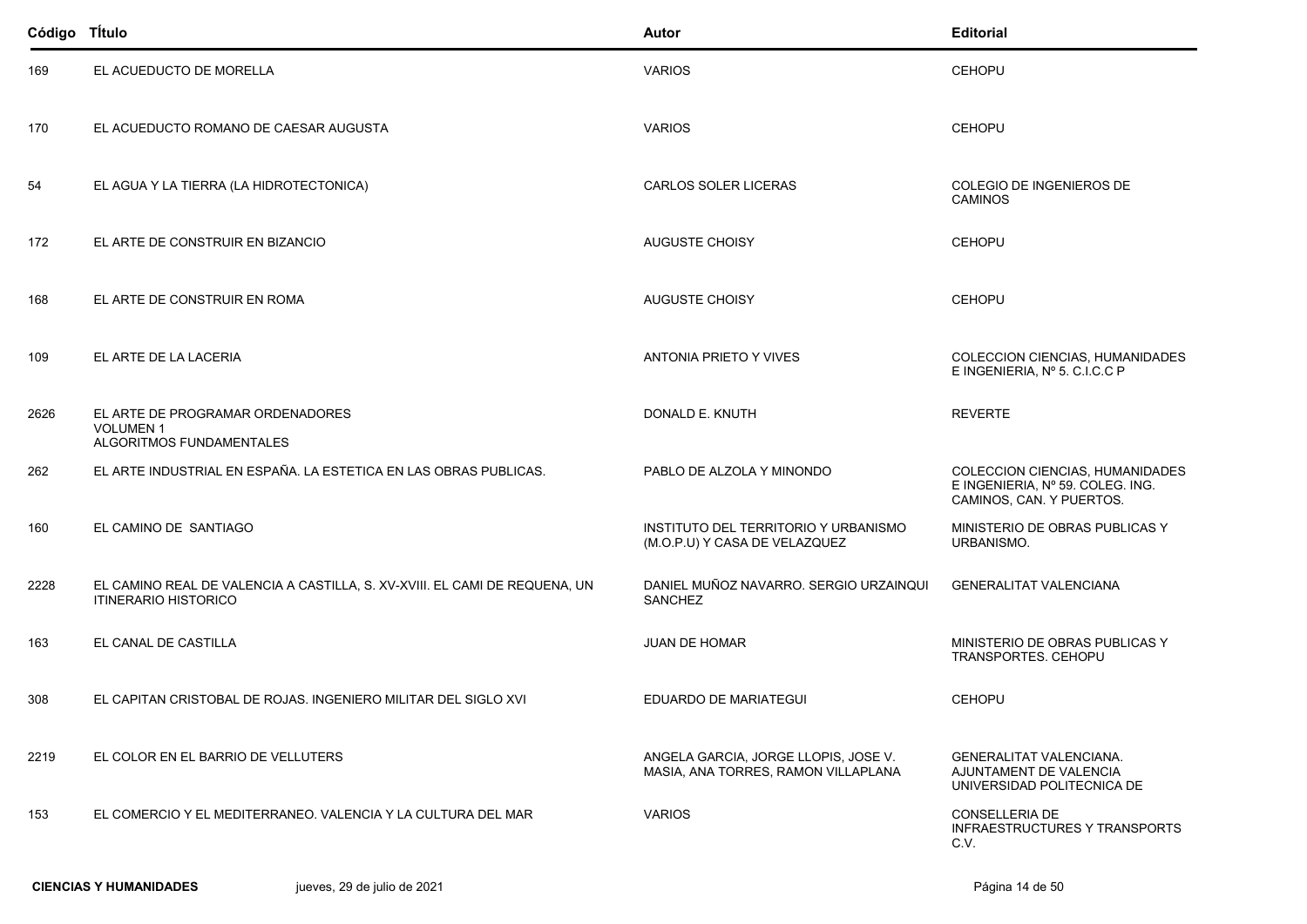| Código TÍtulo |                                                                                                                      | Autor                                                             | <b>Editorial</b>                                                               |
|---------------|----------------------------------------------------------------------------------------------------------------------|-------------------------------------------------------------------|--------------------------------------------------------------------------------|
| 407           | EL CONTRATO CONCESIONAL EN LA CONTRATACION ADMINISTRATIVA                                                            | JULIO SANCHEZ MENDEZ                                              | COICCP-VALENCIA Y ECSA                                                         |
| 2186          | EL CORREDOR MEDITERRANEO. 2000 AÑOS UNIENDO EUROPA                                                                   | <b>GENERALITAT VALENCIANA</b>                                     | <b>GENERALITAT VALENCIANA</b>                                                  |
| 2416          | EL CORREDOR MEDITERRANEO: REALIDAD MILENARIA, DEMANDA CENTENARIA.<br>VALENCIA, 1918                                  | <b>VARIOS</b>                                                     | CONSELLERIA DE POLITICA<br>TERRITORIAL, OBRAS PUBLICAS Y<br>MOVILIDAD.         |
| 104           | EL CRISTO DE SAN SALVADOR EN LA ICONOGRAFIA POPULAR VALENTINA.                                                       | REVERENDO ANDRES DE SALES FERRI CHULIO                            | ANDRES DE SALES FERRI CHULIO                                                   |
| 88            | EL DIBUJO: EN EL PROCESO INICIAL DE INTERPRETACION DE LAS FORMAS                                                     | <b>JOSE . SIENRA LIZCANO</b>                                      | UNIVERSIDAD POLITECNICA DE<br><b>VALENCIA</b>                                  |
| 2256          | EL DISCURSO DEL INGENIERO EN EL SIGLO XIX. APORTACIONES A LA HISTORIA DE<br>LAS OBRAS PUBLICAS                       | <b>INMACULADA AGUILAR CIVERA</b>                                  | <b>GENERALITAT VALENCIANA</b>                                                  |
| 2324          | EL EDIFICIO DEL RELOJ. SIMBOLO DEL PUERTO DE VALENCIA. UNA OBRA<br>CENTENARIA. CUADERNOS DEL MUSEO DEL TRANSPORTE 20 | INMACULADA AGUILAR CIVERA. LAURA<br><b>BOLINCHES MARTINEZ</b>     | CATEDRA DEMETRIO RIBES UV-<br><b>CHOPVT</b>                                    |
| 2367          | EL EJERCITO DE LA PAZ. LOS INGENIEROS EN LA INSTAURACION DEL LIBERALISMO<br>EN ESPAÑA (1833-1868)                    | <b>MARC FERRI RAMIREZ</b>                                         | UNIVERSITAT DE VALENCIA                                                        |
| 112           | EL ENCANTO DE LA MUSICA. DIVAGACIONES Y NOSTALGIAS DE UN MELOMANO                                                    | EUGENIO VALLARINO                                                 | COLECCION CIENCIAS, HUMANIDADES<br>E INGENIERIA, Nº 58. C.I.C.C.P.             |
| 288           | EL ENIGMA DE LOS NUMEROS VASCOS                                                                                      | FCO. JAVIER RODRIGUEZ                                             | COLEGIO INGENIEROS DE CAMINOS,<br>CANALES Y PUERTOS.                           |
| 294           | EL FANTASMA DEL METRO DE MADRID                                                                                      | MAGIN COELLO FERNANDEZ                                            | EDERONIO, S.L                                                                  |
| 314           | EL HORMIGON Y EL MEDIO AMBIENTE ( PREMIO AVEA 1998 )                                                                 | ALEJANDRO JOSA GARCIA - TORNEL Y JOSE<br>LUIS ALEIXANDRE VILELLA. | <b>IECA LEVANTE (INSTITUTO</b><br>LEVANTINO DEL CEMENTO Y SUS<br>APLICACIONES) |
| 408           | EL INFORME PERICIAL EN EL MARCO DEL PROCESO JUDICIAL. ASPECTOS<br>PRACTICOS Y NORMATIVOS. JORNADA.                   | PURIFICACION MARTORELL ZULUETA                                    | COICCP DEMARCACION DE VALENCIA                                                 |
| 228           | EL INGENIERO ARTISTA - DISEÑOS ANTIGUOS DE "L'ESCOLE NATIONALES DES<br><b>PONTS ET CHAUSSES"</b>                     | COLEGIO INGENIEROS DE CAMINOS, CANALES<br>Y PUERTOS.              | COLECCION CIENCIAS, HUMANIDADES<br>E INGENIERIA, Nº 19. C.I.C.C.P              |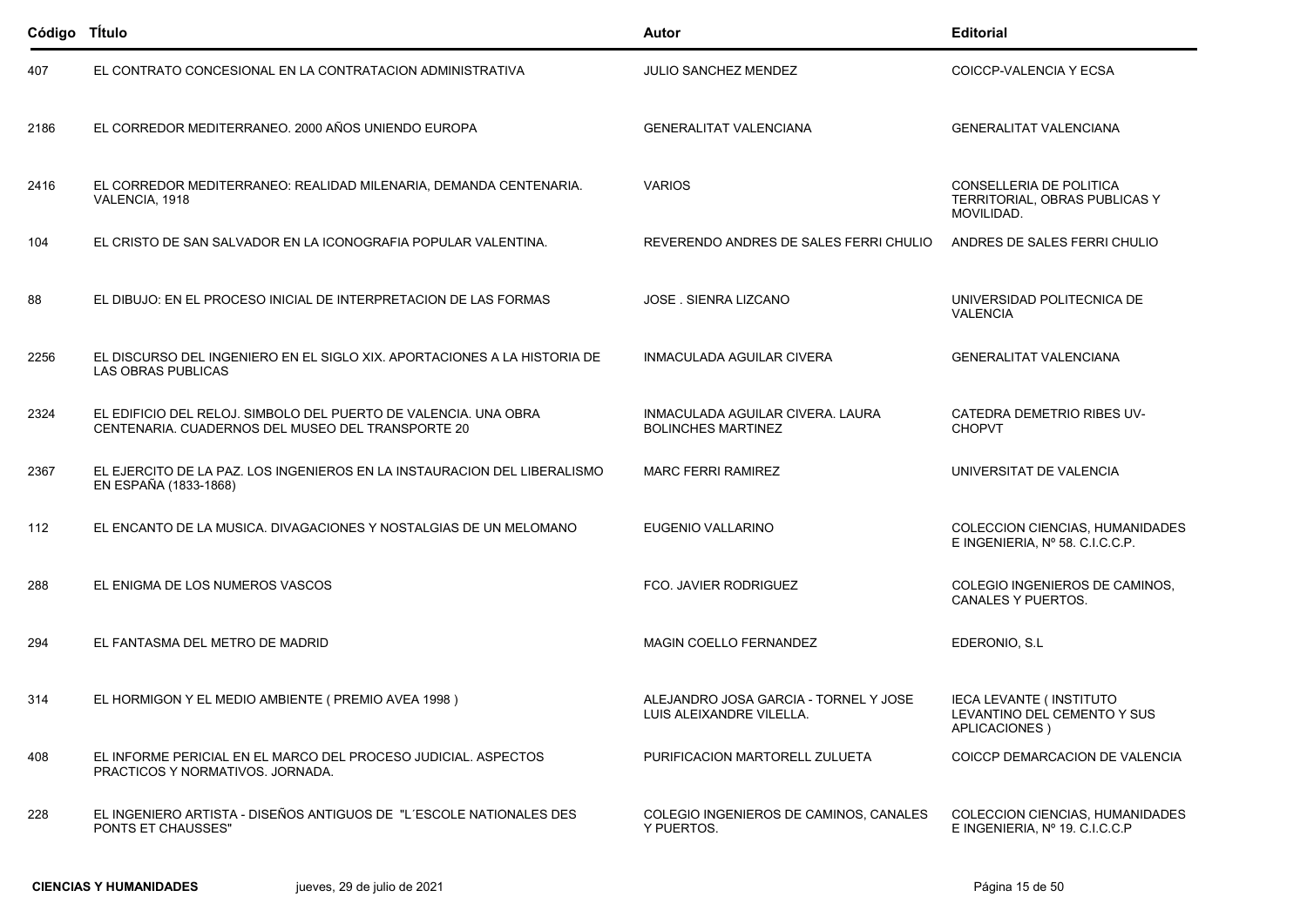| Código TÍtulo |                                                                                                                         | Autor                                                                      | <b>Editorial</b>                                                                       |
|---------------|-------------------------------------------------------------------------------------------------------------------------|----------------------------------------------------------------------------|----------------------------------------------------------------------------------------|
| 2133          | EL INGENIERO INDUSTRIAL VICENTE PICHO. UNA VISION RENOVADORA DE LA<br>CIUDAD. CUADERNOS DEL MUSEO DEL TRANSPORTE 11     | <b>INMACULADA AGUILAR CIVERA</b>                                           | CATEDRA DEMETRIO RIBES UVEG-FGV                                                        |
| 2313          | EL INGENIERO LUCIO DEL VALLE EN EL DISTRITO DE VALENCIA                                                                 | INMACULADA AGUILAR CIVERA                                                  | <b>GENERALITAT VALENCIANA.</b><br><b>CATEDRA DEMETRIO RIBES</b>                        |
| 235           | EL INGENIERO Y LA OBRA SUBTERRANEA                                                                                      | <b>VARIOS</b>                                                              | COLEGIO INGENIEROS DE CAMINOS,<br><b>CANALES Y PUERTOS - MADRID</b>                    |
| 2408          | EL LEGADO CARTOGRAFICO VALENCIANO A TRAVES DE LA MIRADA DE LA REAL<br>SOCIEDAD ECONOMICA DE AMIGOS DEL PAIS DE VALENCIA | LOURDES BOIX MACIAS                                                        | CONSELLERIA DHABITATGE, OBRES<br>PUBLIQUES I VERTEBRACIO DEL<br>TERRITORI. GENERALITAT |
| 2177          | EL LEGADO DE LA INGENIERIA DE CAMINOS CANALES Y PUERTOS: OBRAS Y<br>DOCUMENTOS. Nº 1 EL PUENTE DE ASTILLEROS            | INMACULADA AGUILAR CIVERA                                                  | <b>CICCP VALENCIA</b>                                                                  |
| 304           | EL LENGUAJE METAFORICO DE LOS INGENIEROS DE CAMINOS, CANALES Y PUERTOS                                                  | MARIA BOQUERA MATARREDONA                                                  | <b>UPV</b>                                                                             |
| 2302          | EL LIBRO QUE QUERIA CAMBIAR TU MUNDO. CREATIVIDAD PARA NO CREATIVOS                                                     | <b>JOSE ENRIQUE GARCIA</b>                                                 | <b>OBRAPROPIA SL</b>                                                                   |
| 2562          | EL METODO DE LOS ELEMENTOS FINITOS                                                                                      | O. C. ZIENKIEVICZ                                                          | <b>REVERTE</b>                                                                         |
| 2559          | EL METODO DE LOS ELEMENTOS FINITOS.<br>FORMULACION BASICA Y PROBLEMAS LINEALES<br><b>VOLUMEN 1.</b>                     | O. C. ZIENKIEWICZ<br>R. L. TAYLOR                                          | MCGRAW-HILL                                                                            |
| 2575          | EL METODO DEL CASO Y LA FORMACION EN GESTIÓN.<br><b>GIA PRACTICA</b>                                                    | <b>JOHN I. REYNOLDS</b>                                                    | <b>IMPIVA</b>                                                                          |
| 335           | <b>EL PAISAJE</b>                                                                                                       | M <sup>ª</sup> DEL MILAGRO - MERCEDES DE FRUTOS -<br><b>ELENA IGLESIAS</b> | MINISTERIO DE OBRAS PUBLICAS Y<br><b>URBANISMO</b>                                     |
| 350           | EL PAISAJE CONSTRUIDO - UNA APROXIMACION A LA IDEA DE LUGAR                                                             | <b>MIGUEL AGUILO</b>                                                       | COLEGIO INGENIEROS DE CAMINOS.<br>CANALES Y PUERTOS                                    |
| 2129          | EL PAISAJE DEL PROGRESO. LAS OBRAS PUBLICAS EN EL VIAJE DE ESPAÑA DE<br><b>ANTONIO PONZ</b>                             | DANIEL CRESPO DELGADO                                                      | CONSELLERIA D'INFRAESTRUTURES<br>Y TRANSPORT                                           |
| 239           | EL PASO POR EL ALCANADRE, ENTRE ANGUES Y LASCELLAS                                                                      | RAFAEL LOPEZ GUARGA - ARTURO BINUE                                         | COLEGIO INGENIEROS DE CAMINOS.<br>CANALES Y PUERTOS. ARAGON                            |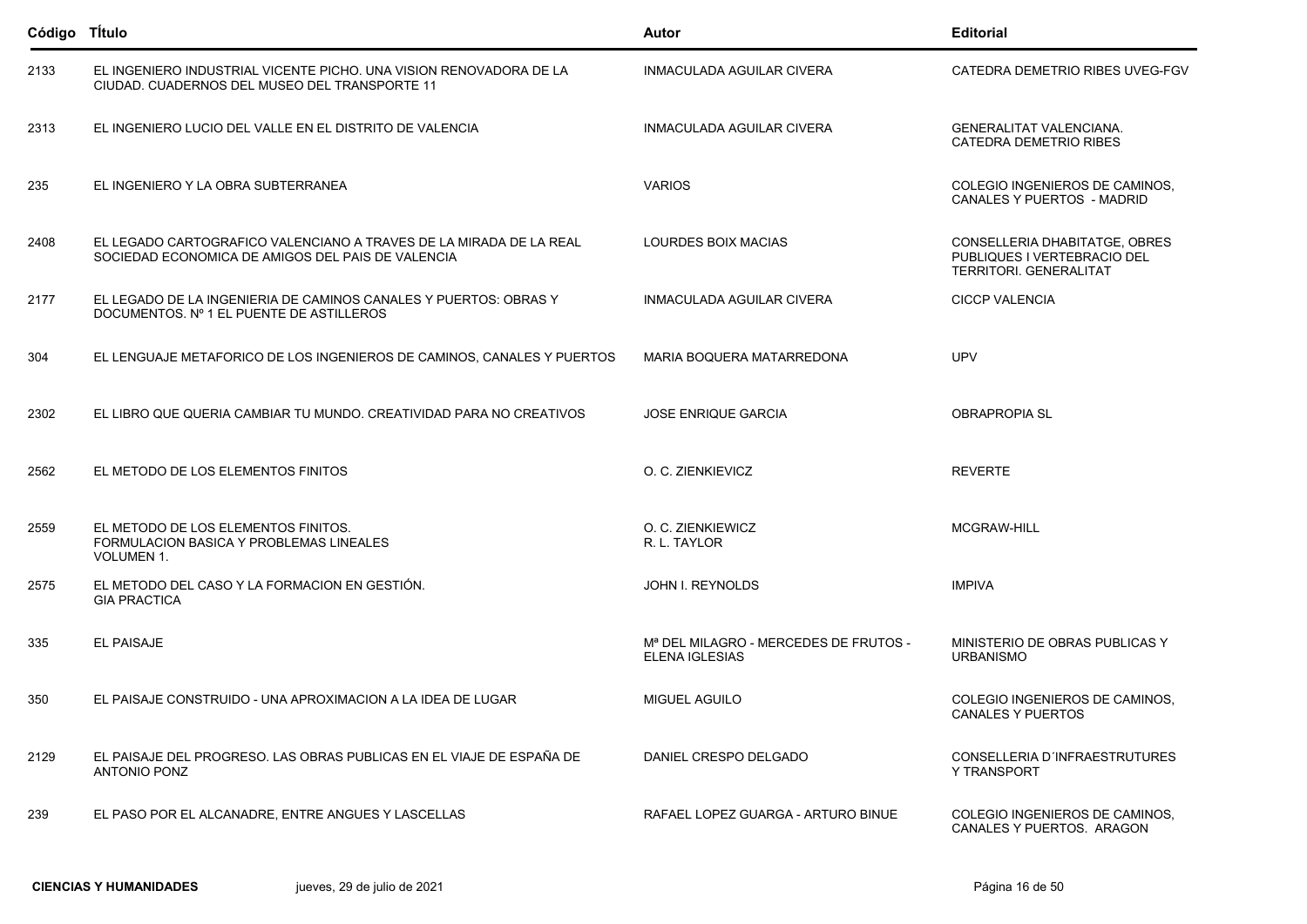| Código Título |                                                                                                                 | Autor                                                   | <b>Editorial</b>                                                                       |
|---------------|-----------------------------------------------------------------------------------------------------------------|---------------------------------------------------------|----------------------------------------------------------------------------------------|
| 146           | EL PATRIMONIO HISTORICO DE LA INGENIERIA CIVIL EN LA COMUNIDAD VALENCIANA.<br>CONGRESO.                         | VARIOS.                                                 | COLEGIO INGENIEROS DE CAMINOS,<br>CANALES Y PUERTOS. COMUNIDAD<br><b>VALENCIANA.</b>   |
| 119           | EL PEINE DEL VIENTO DE CHILLIDA EN SAN SEBASTIAN. INGENIERIA DE SU<br>COLOCACION POR JOSE MARIA ELOSEGUI (1977) | <b>MARIA ELOSEGUI ITXASO</b>                            | C.I.C.C.P.                                                                             |
| 100           | EL PENSAMIENTO ESTETICO DE LOS INGENIEROS FUNCIONALIDAD Y BELLEZA                                               | DISCURSO DEL EXMO SR. D. JOSE A.<br>FERNANDEZ ORDOÑEZ   | REAL ACADEMIA DE BELLAS ARTES<br>DE SAN FERNANDO                                       |
| 60            | EL PLAN ESTRATEGICO - UN INSTRUMENTO PARA LA GESTION PORTUARIA                                                  | <b>FRANCISCO ENRIQUEZ AGOS</b>                          | INSTITUTO PORTUARIO DE ESTUDIOS<br>Y COOPERACION                                       |
| 162           | EL PUENTE DE ALCANTARA. ARQUELOGIA E HISTORIA.                                                                  | <b>VARIOS</b>                                           | <b>CEHOPU</b>                                                                          |
| 132           | EL PUERTO DE SANTA POLA                                                                                         | ALFREDO GARCIA MAS                                      | EXCELENTISIMO AYUNTAMIENTO DE<br><b>SANTA POLA</b>                                     |
| 2113          | EL QUIJOTE IRLANDES                                                                                             | ANA MARIA COGOLLUDO MORENO                              | ESTEYCO                                                                                |
| 2145          | EL REGIMEN ESPECIAL DE SEGURIDAD SOCIAL DE TRABAJADORES POR CUENTA<br>PROPIA O AUTONOMOS                        | <b>JORGE FANLO NICOLAS</b>                              | MONOGRAFIAS N º 22. COLEGIO<br>INGENIEROS DE CAMINOS, CANALES<br>Y PUERTOS             |
| 2309          | EL REINO DE VALENCIA EN EL SIGLO XIX. EL PROYECTO DE DEFENSA DEL MARISCAL<br><b>JOSE HERRERA GARCIA</b>         | ANTONIO GIL ALBARRACIN                                  | <b>GRISELDA BONET GIRABET</b>                                                          |
| 89            | EL ROSTRO HUMANO : OBSERVACION EXPRESIVA DE LA REPRESENTACION FACIAL                                            | CARLOS PLASENCIA CLIMENT Y SANTIAGO<br><b>RODRIGUEZ</b> | UNIVERSIDAD POLITECNICA DE<br><b>VALENCIA</b>                                          |
| 2131          | EL SABER ENCAMINADO. CAMINOS Y VIAJEROS POR TIERRAS VALENCIANAS DE LA<br>EDAD MEDIA Y MODERNA                   | LUIS ARCINIEGA GARCIA                                   | <b>GENERALITAT VALENCIANA.</b><br>CONSELLERIA D'INFRAESTRUCTURES<br><b>I TRANSPORT</b> |
| 245           | EL SANEAMIENTO DE ALICANTE DE 1905                                                                              | JOSE RAMON NAVARRO VERA                                 | COLEGIO INGENIEROS DE CAMINOS,<br><b>CANALES Y PUERTOS</b>                             |
| 225           | EL SISTEMA DE TRANSPORTES EN ESPAÑA 1750 - 1850 VOL 2 - EL TRAFICO Y LOS<br><b>SERVICIOS</b>                    | <b>SANTOS MADRAZO</b>                                   | COLECCION CIENCIAS, HUMANIDADES<br>E INGENIERIA. Nº 20. C.I.C.C.P                      |
| 224           | EL SISTEMA DE TRANSPORTES EN ESPAÑA 1750-1850 VOL 1 LA RED VIARIA                                               | SANTOS MADRAZO                                          | COLECCION CIENCIAS, HUMANIDADES<br>E INGENIERIA, Nº 20. C.I.C.C.P                      |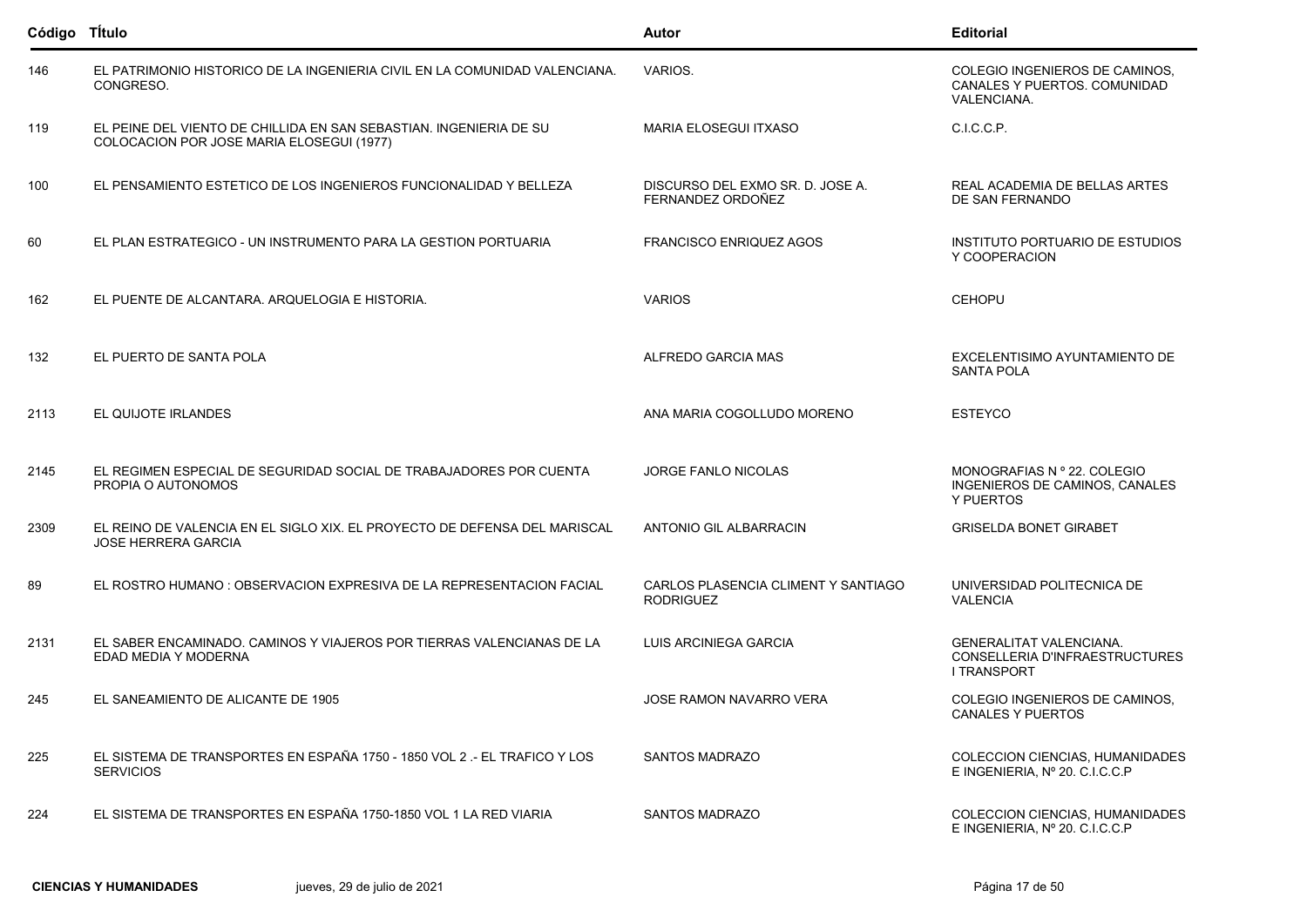| Código Título |                                                                          | Autor                                                                    | <b>Editorial</b>                                                                                |
|---------------|--------------------------------------------------------------------------|--------------------------------------------------------------------------|-------------------------------------------------------------------------------------------------|
| 343           | EL SUELO Y EL CLIMA EN LAS GRANDES OBRAS PUBLICAS LINEALES EN ANDALUCIA. | VARIOS. (JORNADAS EN GRANADA DURANTE<br>LOS DIAS 3 Y 4 DE JULIO DE 1997) | COLEGIO INGENIEROS DE CAMINOS,<br>CANALES Y PUERTOS Y LA JUNTA DE<br>ANDALUCIA.                 |
| 254           | EL TERRITORIO Y LOS CAMINOS EN GALICIA                                   | CARLOS NORDIZ ORTIZ                                                      | COLECCION CIENCIAS, HUMANIDADES<br>E INGENIERIA, Nº 46. COLEG. ING.<br>CAMINOS, CAN. Y PUERTOS. |
| 369           | EL TRIBUNAL DE LAS AGUAS DE VALENCIA                                     | <b>VICENTE GINER BOIRA</b>                                               | <b>JAVIER BORONAT</b>                                                                           |
| 246           | EL TUNEL: 1 HISTORIA Y MITO                                              | JOSE ANTONIO JUNCA UBIERNA                                               | COLECCION CIENCIAS, HUMANIDADES<br>E INGENIERIA, Nº 34. C.I.C.C.P                               |
| 35            | EL URBANISMO DE LA EXPO Y EL PLAN DE ACOMPAÑAMIENTO                      | <b>VARIOS</b>                                                            | <b>EXPO ZARAGOZA</b>                                                                            |
| 16            | ELECTROMAGNETISMO Y SEMICONDUCTORES                                      | <b>J.LLINARES- A.PAGE</b>                                                | UNIVERSIDAD POLITECNICA DE<br>VALENCIA.                                                         |
| 18            | ELECTRONICA INDUSTRIAL -PROYECTOS Y APLICACIONES DE DIODOS Y TIRISTORES  | FAUSTO FCO. RODRIGALVAREZ PALACIOS                                       | UNIVERSIDAD POLITECNICA DE<br><b>VALENCIA</b>                                                   |
| 2607          | ELEMENTOS DE DINAMICA APLICADA A LAS ESTRUCTURAS                         | M. A. HACAR<br>E. ALARCON                                                | <b>EDIX</b>                                                                                     |
| 2606          | ELEMENTOS DE DINAMICA APLICADA A LAS ESTRUCTURAS<br>TOMO <sub>1</sub>    | M. A. HACAR<br>E. ALARCON                                                | <b>EDIX</b>                                                                                     |
| 155           | ELS EMBASSAMENTS VALENCIANS ANTICS                                       | ANTONIO LOPEZ GOMEZ                                                      | CONSELLERIA D'OBRES PUBLIQUES.<br>URBANISME I TRANSPORT-<br><b>GENERALITAT VALENCIANA</b>       |
| 124           | ELS PONTS VALENCIANS ANTICS                                              | <b>CARME SANCHIS DEUSA</b>                                               | CONSELLERIA D'OBRES PUBLIQUES.<br>URBANISME I TRANSPORT DE LA<br><b>GENERALITAT VALENCIANA</b>  |
| 331           | ELS RIUS. CAMINS D'AIGUA Y DE VIDA                                       | JOSE MANUEL ALMERICH Y VALENTIN<br>RODRIGUEZ                             | <b>BROMERA</b>                                                                                  |
| 2108          | EMPRESAS DEL SECTOR AMBIENTAL DE LA COMUNIDAD VALENCIANA                 | CAMARAS COMUNIDAD VALENCIANA                                             | CAMARAS COMUNIDAD VALENCIANA.<br>CONSELLERIA DE MEDI AMBIENT,<br>AGUA, URBANISME I HABITATGE    |
| 127           | EN TORNO A LEONARDO TORRES QUEVEDO Y EL TRANSBORDADOR DEL NIAGARA        | <b>VARIOS</b>                                                            | <b>FUNDACION ESTEYCO</b>                                                                        |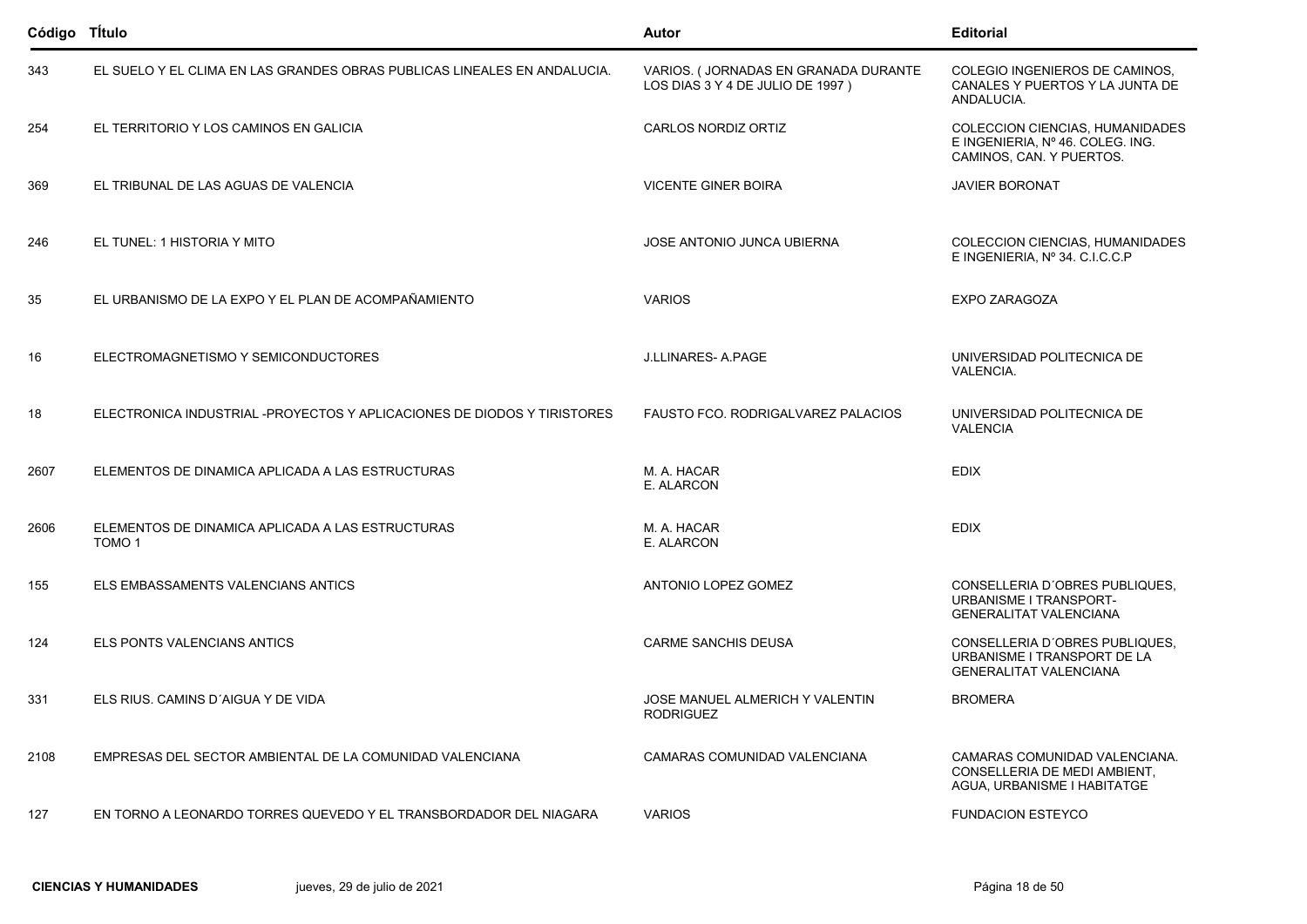| Código Título |                                                                                                                                                                     | Autor                                                          | <b>Editorial</b>                                                                               |
|---------------|---------------------------------------------------------------------------------------------------------------------------------------------------------------------|----------------------------------------------------------------|------------------------------------------------------------------------------------------------|
| 2353          | ENCONTRES EN L'ESTACIO. VALENCIA-NORD, UN ESPAI DE MODERNITAT (1917-2017).<br>ENCUENTROS EN LA ESTACION. VALENCIA NORD, UN ESPACIO DE MODERNIDAD<br>$(1917 - 2017)$ | <b>INMACULADA AGUILAR CIVERA</b>                               | <b>CATEDRA DEMETRIO RIBES</b>                                                                  |
| 242           | ENSAYO SOBRE LA COMPOSICION DE LAS MAQUINAS                                                                                                                         | JOSE MARIA DE LAUZ Y AGUSTIN DE<br><b>BETANCOUNT</b>           | COLECCION CIENCIAS, HUMANIDADES<br>E INGENIERIA, Nº 36. C.I.C.C.P                              |
| 302           | ENTORNOS DE LA INGENIERIA                                                                                                                                           | JAVIER RUI-WAMBA MARTIJA                                       | <b>FUNDACION ESTYCO</b>                                                                        |
| 84            | <b>ESBOZOS</b>                                                                                                                                                      | ANDREU ESTANY Y OTROS                                          | <b>ESTEYCO</b>                                                                                 |
| 37            | ESPACIO, TIEMPO Y RELATIVIDAD                                                                                                                                       | LUIS PRIETO DELGADO - DT ING DE CAMINOS<br>C.Y P               | COLEGIO INGENIEROS DE CAMINOS,<br>CANALES Y PUERTOS.                                           |
| 150           | ESPAI FERROVIARI A MARXALENES. EL TRENET A VALENCIA.                                                                                                                | INMACUALADA AGUILAR CIVERA. VIRGINIA<br><b>GARCIA ORTELLS.</b> | AJUNTAMENT DE VALENCIA.                                                                        |
| 316           | ESPAÑA - MAPA OFICIAL DE CARRETERAS- ESCALA 1/400.000                                                                                                               | MINISTERIO DE OBRAS PUBLICAS Y<br><b>URBANISMO</b>             | SERVICIO DE PUBLICACIONES -<br>SECRETARIA G.T                                                  |
| 148           | ESTACIONES Y FERROCARRILES VALENCIANOS.                                                                                                                             | INMACULADA AGUILAR CIVERA.                                     | GENERALITAT VALENCIANA. COPUT.<br>CONSELL VALENCIA DE CULTURA.                                 |
| 73            | ESTADISTICA Y SIMULACION APLICADAS A LA INGENIERIA CIVIL                                                                                                            | COLEGIO INGENIEROS DE CAMINOS, CANALES<br>Y PUERTOS.           | COLEGIO INGENIEROS DE C.C.P. -<br>CENTRO DE PERFECCIONAMIENTO<br>PROFESIONAL Y EMPRESARIAL     |
| 380           | ESTATUTO DE LOS TRABAJADORES                                                                                                                                        | <b>VARIOS</b>                                                  | <b>CIVITAS</b>                                                                                 |
| 101           | ESTETICA DE LAS ARTES DEL INGENIERO                                                                                                                                 | CARLOS FERNANDEZ CASADO                                        | REAL ACADEMIA DE BELLAS ARTES<br>DE SAN FERNANDO                                               |
| 297           | <b>ESTEYCO</b>                                                                                                                                                      | <b>ESTEYCO</b>                                                 | <b>ESTEYCO</b>                                                                                 |
| 2215          | ESTEYCO, IN PROGRESS 2011                                                                                                                                           | <b>VARIOS</b>                                                  | <b>FUNDACION ESTEYCO</b>                                                                       |
| 2142          | ESTRATEGIA TERRITORIAL DE LA COMUNITAT VALENCIANA. JORNADAS DE EXPERTOS                                                                                             | <b>VARIOS</b>                                                  | <b>GENERALITAT VALENCIANA.</b><br>CONSELLERIA DE MEDI AMBIENT.<br>AIGUA, URBANISME I HABITATGE |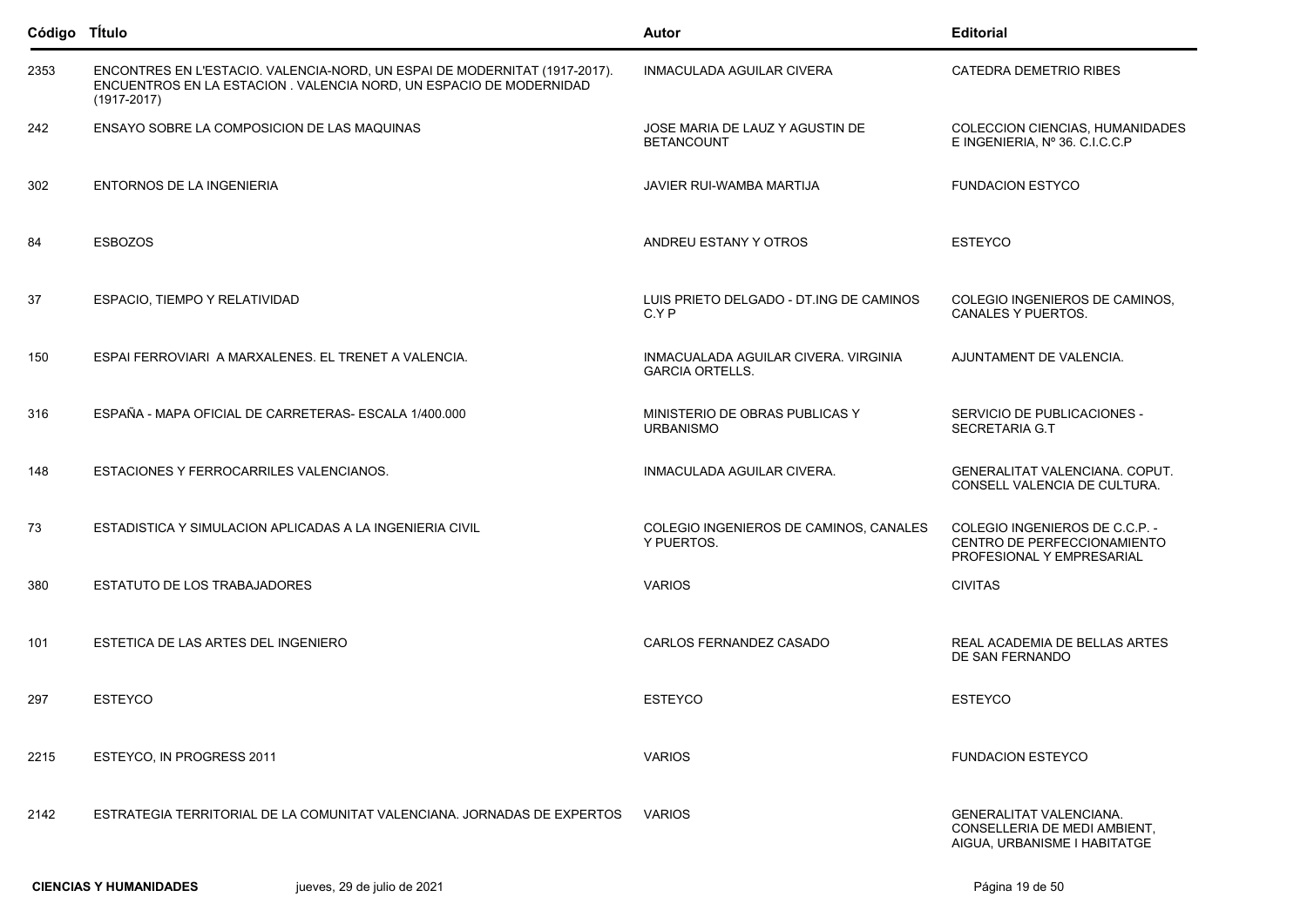| Código Título |                                                                                                            | <b>Autor</b>                                                                  | <b>Editorial</b>                                                                        |
|---------------|------------------------------------------------------------------------------------------------------------|-------------------------------------------------------------------------------|-----------------------------------------------------------------------------------------|
| 47            | ESTUDIO DE RECOPILACION Y ANALISIS DE DATOS GEOTECNICOS EN RELACION CON<br>LAS OBRAS DEL METRO EN VALENCIA | CATEDRA DE GEOTECNIA Y CIMIENTOS DE LA<br>UNIVERSIDAD POLITECNICA DE VALENCIA | ESCUELA TECNICA SUPERIOR DE<br>INGENIEROS DE CAMINOS DE LA<br>UNIVERSIDA POLITECNICA DE |
| 63            | ESTUDIO DEL SECTOR DE LAS EMPRESAS DE INGENIERIA CIVIL EN ESPAÑA                                           | ANDESEN CONSULTING                                                            | MINISTERIO DE FOMENTO                                                                   |
| 173           | ESTUDIO SOBRE LA RESISTENCIA Y ESTABILIDAD DE LOS EDIFICIOS SOMETIDOS A<br><b>HURACANES Y TERREMOTOS.</b>  | RAFAEL CERERO                                                                 | <b>CEHOPU</b>                                                                           |
| 348           | EVALUACION DE IMPACTO AMBIENTAL DE PROYECTOS DE CARRETERAS - CASO<br><b>PRACTICO</b>                       | ROSA ARCE RUIZ                                                                | COLEGIO INGENIEROS DE CAMINOS,<br><b>CANALES Y PUERTOS</b>                              |
| 318           | EVALUACION DE IMPACTO AMBIENTAL, R.D.L.1302/1986 MODIFICADO POR LA LEY<br>6/2001. TEXTO REFUNDIDO          | <b>GERARDO BUSTOS</b>                                                         | <b>LITEAM</b>                                                                           |
| 70            | EVALUACION DE PROYECTOS DE INVERSION                                                                       | FRANCISCO GONZALEZ - HABA Y JOSE LUIS<br><b>GARCIA</b>                        | COLEGIO INGENIEROS DE CAMINOS,<br>CANALES Y PUERTOS.                                    |
| 342           | EVALUACIONES DEL IMPACTO AMBIENTAL EN EL MARCO DE LAS ACTUACIONES DE<br>PLANIFICACION URBANISTICA          | JUAN JOSE MARTINEZ DE LA VALLINA                                              | COLEGIO INGENIEROS DE CAMINOS,<br><b>CANALES Y PUERTOS</b>                              |
| 2223          | EVOLUÇÃO DO MERCADO IMOBILIARIO EM ZONAS DE INTERVENÇÃO PUBLICA EM<br><b>CENTROS HISTORICOS</b>            | CESAR JIMENEZ ALCAÑIZ, LUIS LOPEZ SILGOS                                      | <b>GENERALITAT VALENCIANA</b>                                                           |
| 2221          | EVOLUCION DEL MERCADO INMOBILIARIO EN ZONAS DE INTERVENCION PUBLICA EN<br><b>CENTROS HISTORICOS</b>        | CESAR JIMENEZ ALCAÑIZ. LUIS LOPEZ SILGO                                       | <b>GENERALITAT VALENCIANA</b>                                                           |
| 122           | EVOLUCION HISTORICA DEL PUERTO DE ALICANTE                                                                 | GUILLERMINA SUBIRA JORDANA                                                    | CAJA DE AHORROS DE ALICANTE                                                             |
| 2222          | EVOLUTION DU MARCHE INMOBILIER DANS LES ZONES D'INTERVENTION PUBLIQUE<br>DANS LES CENTRES HISTORIQUES      | CESAR JIMENEZ ALCAÑIZ. LUIS LOPEZ SILGO                                       | <b>GENERALITAT VALENCIANA</b>                                                           |
| 312           | EX LIBRIS DE CAMINOS, CANALES Y PUERTOS                                                                    | <b>VARIOS</b>                                                                 | CICCP DE CATALUÑA                                                                       |
| 82            | <b>EXCURSIONES EN FAMILIA</b>                                                                              | <b>CARLOS FERRIS</b>                                                          | AYTO DE VALENCIA Y CENTRO<br><b>EXCURSIONISTA</b>                                       |
| 183           | FABRICAS HIDRAULICAS ESPAÑOLAS                                                                             | <b>IGNACIO GONZALEZ TASCON</b>                                                | CEHOPU. MINISTERIO DE OBRAS<br>PUBLICAS Y TRANSPORTES                                   |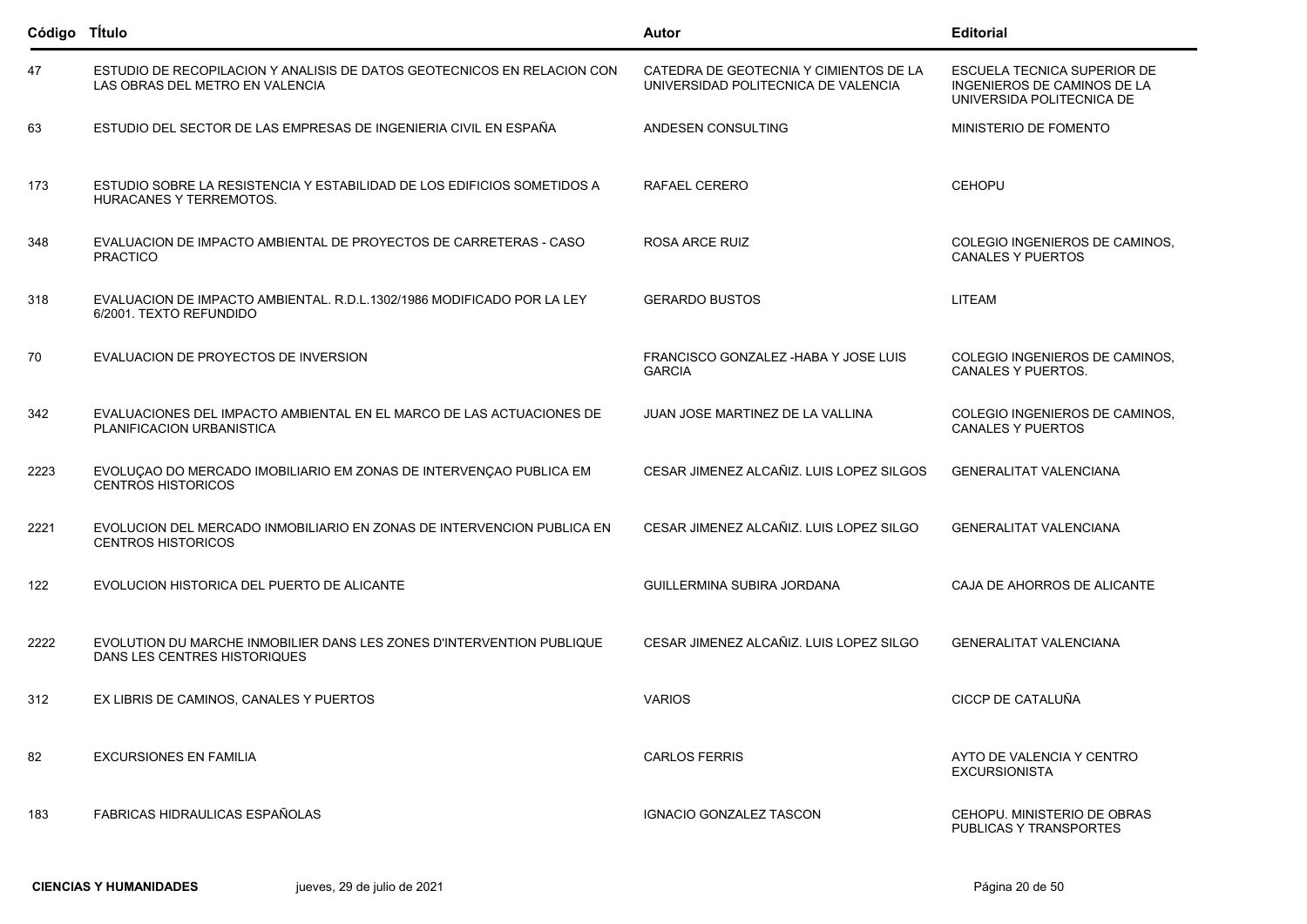| Código Titulo |                                                                                                                           | Autor                                          | <b>Editorial</b>                                                                        |
|---------------|---------------------------------------------------------------------------------------------------------------------------|------------------------------------------------|-----------------------------------------------------------------------------------------|
| 2616          | FINANCIACION DEL COMERCIO EXTERIOR                                                                                        | <b>JOSE RUBIO SANZ</b>                         | CONSEJO DE CAMARAS OFICIALES<br>DE COMERCIO, INDUSTRIA Y<br>NAVEGACION DE LA COMUNITAT  |
| 2627          | <b>FINITE ELEMENT ANALISYS</b><br>FROM CONCEPTS TO APPLICATIONS                                                           | DAVID S. BURNETT                               | ADISON-WESLEY PUBLISHING<br><b>COMPANY</b>                                              |
| 2509          | FINITE ELEMENT METHODS IN CAD                                                                                             | JEAN-CLOUDE SABONNADIERE<br>JEAN-LOUIS COULOMB | NORTH OXFORD ACADEMIC                                                                   |
| 2630          | FINITE ELEMENT PROCEDURES IN ENGINEERING ANALYSIS                                                                         | KLAUS-JÜRGEN BATHE                             | PRENTICE-HALL                                                                           |
| 2632          | FINITE ELEMENT PROGRAMMING                                                                                                | E. HINTON<br>D. R. J. OWEN                     | <b>ACADEMIC PRESS</b>                                                                   |
| 2114          | FISAC. HUESOS VARIOS                                                                                                      | <b>VARIOS</b>                                  | <b>FUNDACION COAM</b>                                                                   |
| 2610          | <b>FISICA DE LOS SOLIDOS</b>                                                                                              | CHARLES A. WERT<br>ROBB M. THONSON             | MCGRAW-HILL                                                                             |
| 2298          | FOTOGRAFIA Y OBRA PUBLICA                                                                                                 | INMACULADA AGUILAR, SERGI DOMENECH             | <b>CONSELLERIA</b><br>D'INFRAESTRUCTURES, TERRITORI I<br>MEDI AMBIENT/ CATEDRA DEMETRIO |
| 2322          | FOTOGRAFIA Y OBRA PUBLICA. PAISAJES DE LA MODERNIDAD. LUCIO DEL VALLE,<br>1815-1874                                       | <b>VARIOS</b>                                  | UNIVERSITAT DE VALENCIA                                                                 |
| 2541          | FRAME AND SLAB STRUCTURES                                                                                                 | G. S. T. ARMER<br>D. B. MOORE                  | <b>BUTTERWORTHS</b>                                                                     |
| 2519          | FRONTPAGE 2000                                                                                                            | <b>NOLAN HESTER</b>                            | <b>ANAYA</b>                                                                            |
| 2275          | FUENTES PARA LA HISTORIA DE LA CONSTRUCCION. VOLS. 3 Y 4. SELECCION DE<br>TRATADOS DE PUENTES Y BOVEDAS. SIGLOS XVIII-XX. | <b>VARIOS</b>                                  | <b>GENERALITAT VALENCIANA</b>                                                           |
| 2514          | FUNDAMENTAL ALGORITHMS<br><b>SECOND EDITION</b><br>THE ART OF COMPUTER PROGRAMMING                                        | DONALD E. KNUTH                                | ADDISON-WESLEY PUBLISHING<br><b>COMPANY</b>                                             |
| 2494          | FUNDAMENTALS OF INTERACTIVE COMPUTER GRAPHICS                                                                             | J.D. FOLEY<br>A. VAN DAM                       | ADDISON-WESLEY PUBLISHING<br><b>COMPANY</b>                                             |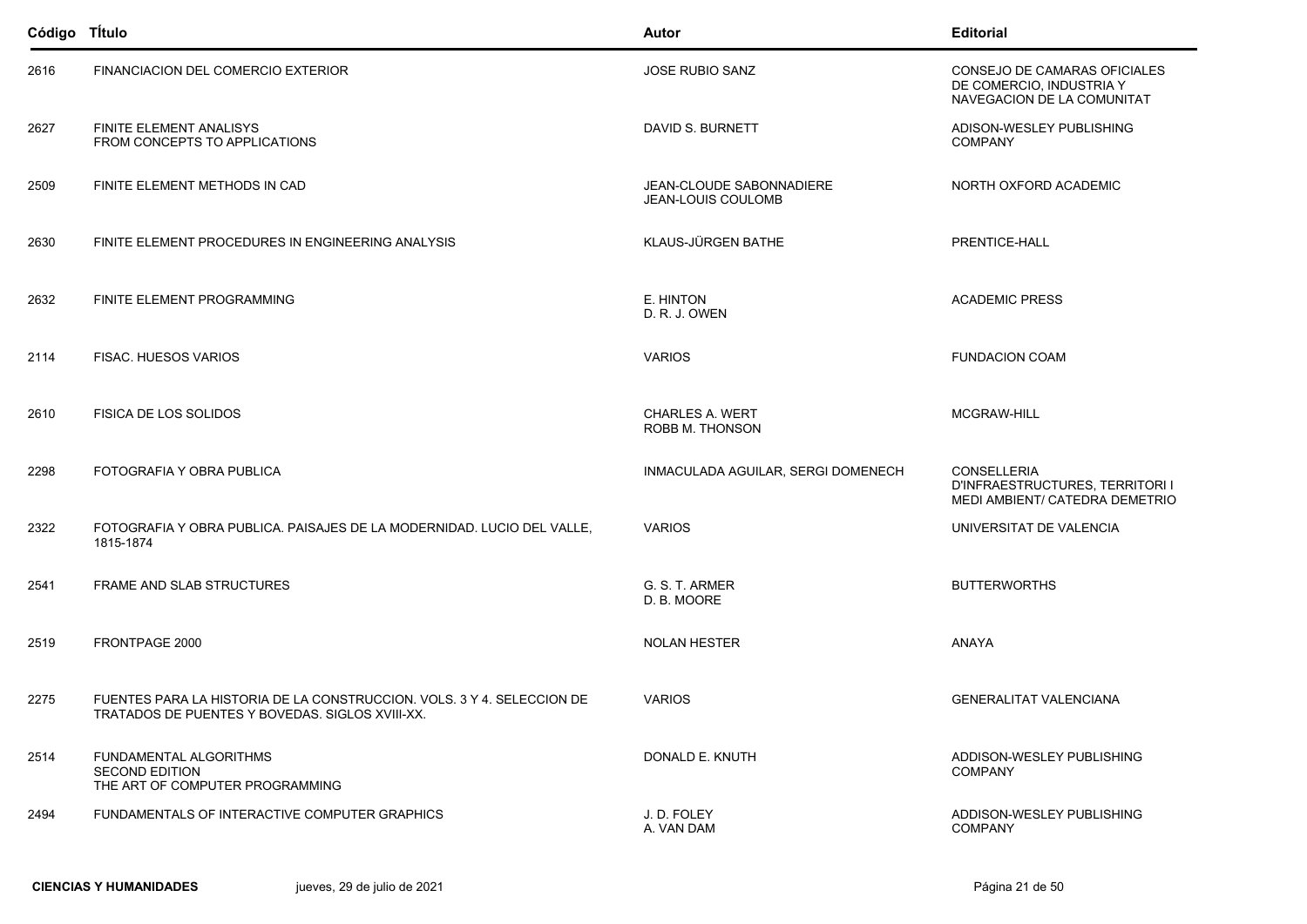| Código TÍtulo |                                                                                                      | Autor                                               | <b>Editorial</b>                                                                            |
|---------------|------------------------------------------------------------------------------------------------------|-----------------------------------------------------|---------------------------------------------------------------------------------------------|
| 2147          | GABRIEL RODRIGUEZ Y SUS APUNTES DE ECONOMIA EN LA ESCUELA DE CAMINOS,<br>CANALES Y PUERTOS DE MADRID | ROCIO ROMAN COLLADO                                 | <b>COICCP MURCIA</b>                                                                        |
| 2525          | <b>GAME PROGRAMMING</b><br><b>GEMS</b>                                                               | MARK A. DELOURA                                     | CHARLES RIVER MEDIA, INC                                                                    |
| 2522          | <b>GAME PROGRAMMING</b><br>GEMS 2                                                                    | MARK A. DELOURA                                     | CHARLES RIVER MEDIA, INC                                                                    |
| 2270          | GENIOS DEL ARTE. MUSEO DEL PRADO                                                                     | <b>VARIOS</b>                                       | <b>SUSAETA</b>                                                                              |
| 2107          | GEOLOGIA E HISTORIA DEL CAMINO DE SANTIAGO                                                           | CLEMENTE SAENZ RIDRUEJO                             | COLECCIÓN CIENCIAS HUMANIDADES<br>E INGENIERIA, Nº 84 C.I.C.C.P.                            |
| 2572          | <b>GEOLOGIA PARA INGENIEROS</b>                                                                      | ROBERT F. LEGGET                                    | GUSTAVO GILI, S.A.                                                                          |
| 45            | <b>GEOLOGIA Y MEDIO AMBIENTE</b>                                                                     | <b>VARIOS</b>                                       | C.E.O.T.M.A - MINISTERIO DE OBRAS<br>PUBLICAS Y URBANISMO                                   |
| 111           | <b>GEOMETRIA DESCRIPTIVA</b>                                                                         | <b>GASPARD MONGE</b>                                | COLECCION CIENCIAS, HUMANIDADES<br>E INGENIERIA, Nº 52. C.I.C.C.P                           |
| 299           | GIOVANNI FRANCESCO SITONI. INGENIERO RENACENTISTA AL SERVICIO DE LA<br>CORONA DE ESPAÑA              | JOSE A. GARCIA DIEGO. ALEXANDER G.<br><b>KELLER</b> | FUNDACION JUANELO TURRIANO.<br>EDITORIAL CASTALIA                                           |
| 2121          | <b>GLORIAS VICENTINAS</b>                                                                            | <b>VARIOS</b>                                       | ASOCIACIÓN PILA BAUTISMAL S.<br><b>VICENTE FERRER</b>                                       |
| 2193          | GRANDES ESTACIONES DEL SIGLO XXI. REINVENTANDO EL CENTRO DE LA CIUDAD                                | <b>VARIOS</b>                                       | CATEDRA DEMETRIO RIBES. UVEG-<br><b>FGV/CONSELLERIA DE</b><br>INFRAESTRUCTURAS Y TRANSPORTE |
| 2501          | <b>GRAPHICS GEMS</b>                                                                                 | NO CONSTA                                           | ANDREW S. GLASSNER                                                                          |
| 2520          | <b>GRAPHICS GEMS II</b>                                                                              | <b>JAMES ARVO</b>                                   | <b>ACADEMIC PRESS</b><br><b>MORGAN KAUFMANN</b>                                             |
| 2536          | <b>GRAPHICS GEMS III</b>                                                                             | DAVID KIRK                                          | <b>ACADEMIC PRESS</b>                                                                       |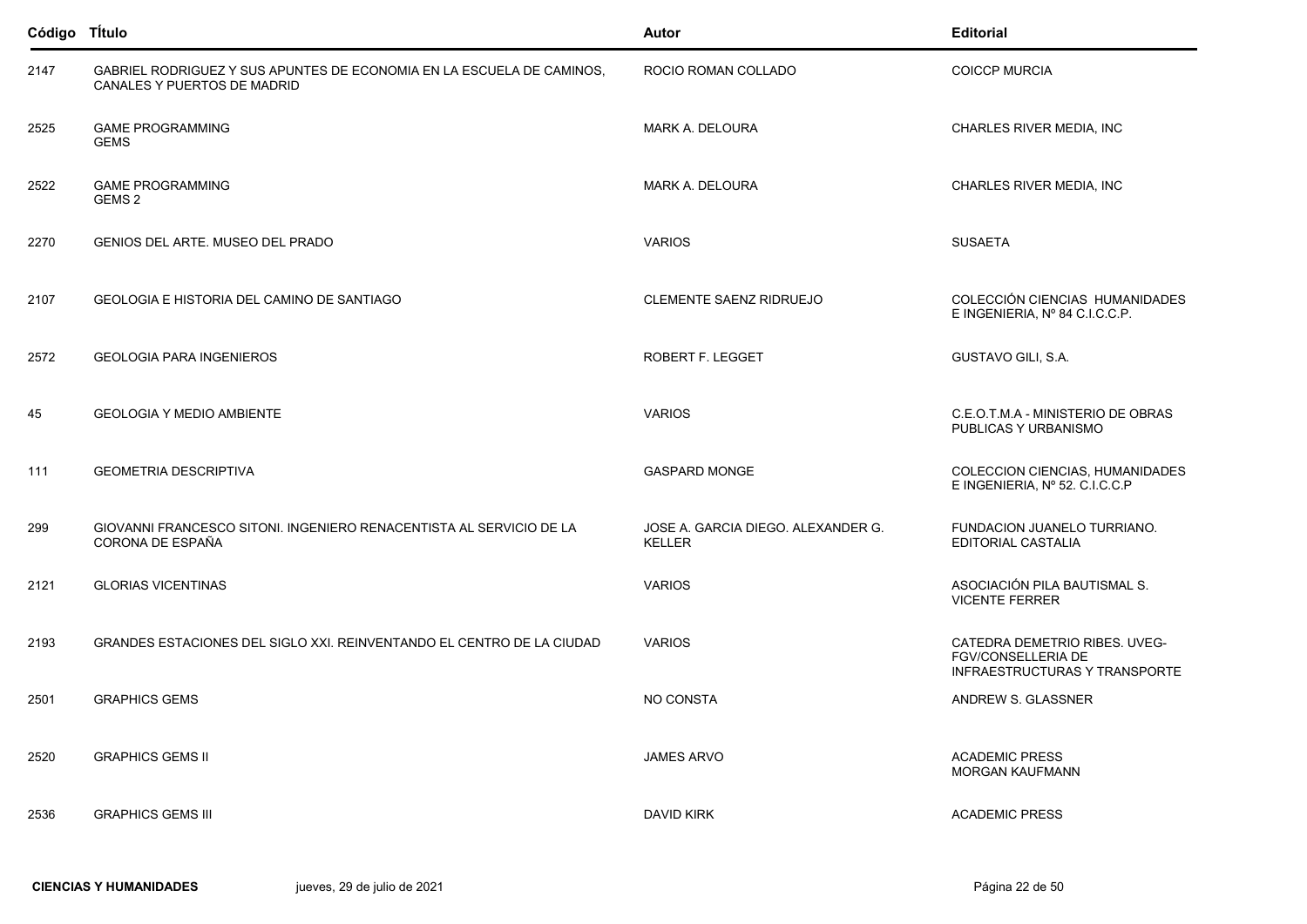| Código TÍtulo  |                                                                                                                               | Autor                                                                      | <b>Editorial</b>                                                             |
|----------------|-------------------------------------------------------------------------------------------------------------------------------|----------------------------------------------------------------------------|------------------------------------------------------------------------------|
| 329            | GUIA BASICA PARA LA ELABORACION DE ESTUDIOS DE IMPACTO AMBIENTAL DE<br>INSTR. ORD. TERRITORIAL                                | JUAN MARTINEZ DE LA VALLINA                                                | COLEGIO TERRITORIAL DE<br><b>ARQUITECTOS</b>                                 |
| 395            | GUIA CATALOGO GENERAL DE DOCUMENTACION 1979-1984                                                                              | CENTRO DE ESTUDIOS DE ORDENACION DEL<br><b>TERRITORIO Y MEDIO AMBIENTE</b> | MINISTERIO DE OBRAS PUBLICAS Y<br><b>URBANISMO</b>                           |
| $\mathbf{1}$   | GUIA DE INTRODUCCION AL METODO DE LOS ELEMENTOS DE CONTORNO                                                                   | E.ALARCON Y P.REYERO                                                       | E.T.S. DE INGENIEROS INDUSTRIALES                                            |
| 352            | GUIA DE PLANTAS - ECOLOGIA Y PRECIOS - TOMO I ECOLOGIA                                                                        | MIGUEL A. BARRIONUEVO CRESPO                                               | O.N.I.V.P                                                                    |
| 8              | GUIA INTERPRETATIVA DE LA NORMA UNE-EN ISO 14001:2004 PARA EMPRESAS<br>CONSULTORAS DE INGENIERIA CIVIL                        | <b>AENOR EDICIONES</b>                                                     | <b>AENOR</b>                                                                 |
| $\overline{7}$ | GUIA INTERPRETATIVA DE LA NORMA UNE-EN ISO 9001:2000 PARA EMPRESAS<br>CONSULTORAS DE INGENIERIA CIVIL                         | <b>AENOR</b>                                                               | <b>AENOR EDICIONES</b>                                                       |
| 320            | GUIA PARA LA ELABORACION DE ESTUDIOS DEL MEDIO FISICO: CONTENIDO Y<br><b>METODOLOGIA</b>                                      | <b>VARIOS</b>                                                              | C.E.T.O.M.A. - M.O.P.U.                                                      |
| 41             | GUIA PARA LA PLANIFICACION DE ESTUDIOS GEOTECNICOS                                                                            | <b>VARIOS</b>                                                              | INSTITUTO VALENCIANO DE LA<br>EDIFICACION. GENERALITAT<br><b>VALENCIANA.</b> |
| 2587           | GUIA PRACTICA DE COMUNIDADES DE PROPIETARIOS                                                                                  | CARLOS GALLEGO BRIZUELA                                                    | <b>LEX NOVA</b>                                                              |
| 2565           | <b>GUIA VERDE.</b><br>MEDIDAS MEDIOAMBIENTALES EN LA CONTRATACION PUBLICA EN EL AMBITO DE LA<br>EDIFICACION DE LA GENERALITAT | <b>VARIOS</b>                                                              | INSTITUTO VALENCIANO DE LA<br><b>EDIFICACION</b>                             |
| 324            | GUIAS METODOLOGICAS PARA LA ELABORACION DE ESTUDIOS DE IMPACTO<br>AMBIENTAL ( REPOBLACION FORESTAL)                           | <b>VARIOS</b>                                                              | MINISTERIO DE OBRAS PUBLICAS Y<br><b>TRANSPORTE</b>                          |
| 323            | GUIAS METODOLOGICAS PARA LA ELABORACION DE ESTUDIOS DE IMPACTO<br>AMBIENTAL. AEROPUERTOS                                      | POLITICA AMBIENTAL                                                         | MINISTERIO DE OBRAS PUBLICAS Y<br><b>TRANSPORTES</b>                         |
| 321            | GUIAS METODOLOGICAS PARA LA ELABORACION DE ESTUDIOS DE IMPACTO<br>AMBIENTAL. CARRETERAS Y FERROCARRILES                       | <b>VARIOS</b>                                                              | MINISTERIO DE OBRAS PUBLICAS Y<br><b>URBANISMO</b>                           |
| 322            | GUIAS METODOLOGICAS PARA LA ELABORACION DE ESTUDIOS DE IMPACTO<br>AMBIENTAL, GRANDES PRESAS                                   | <b>VARIOS</b>                                                              | MINISTERIO DE OBRAS PUBLICAS Y<br><b>URBANISMO</b>                           |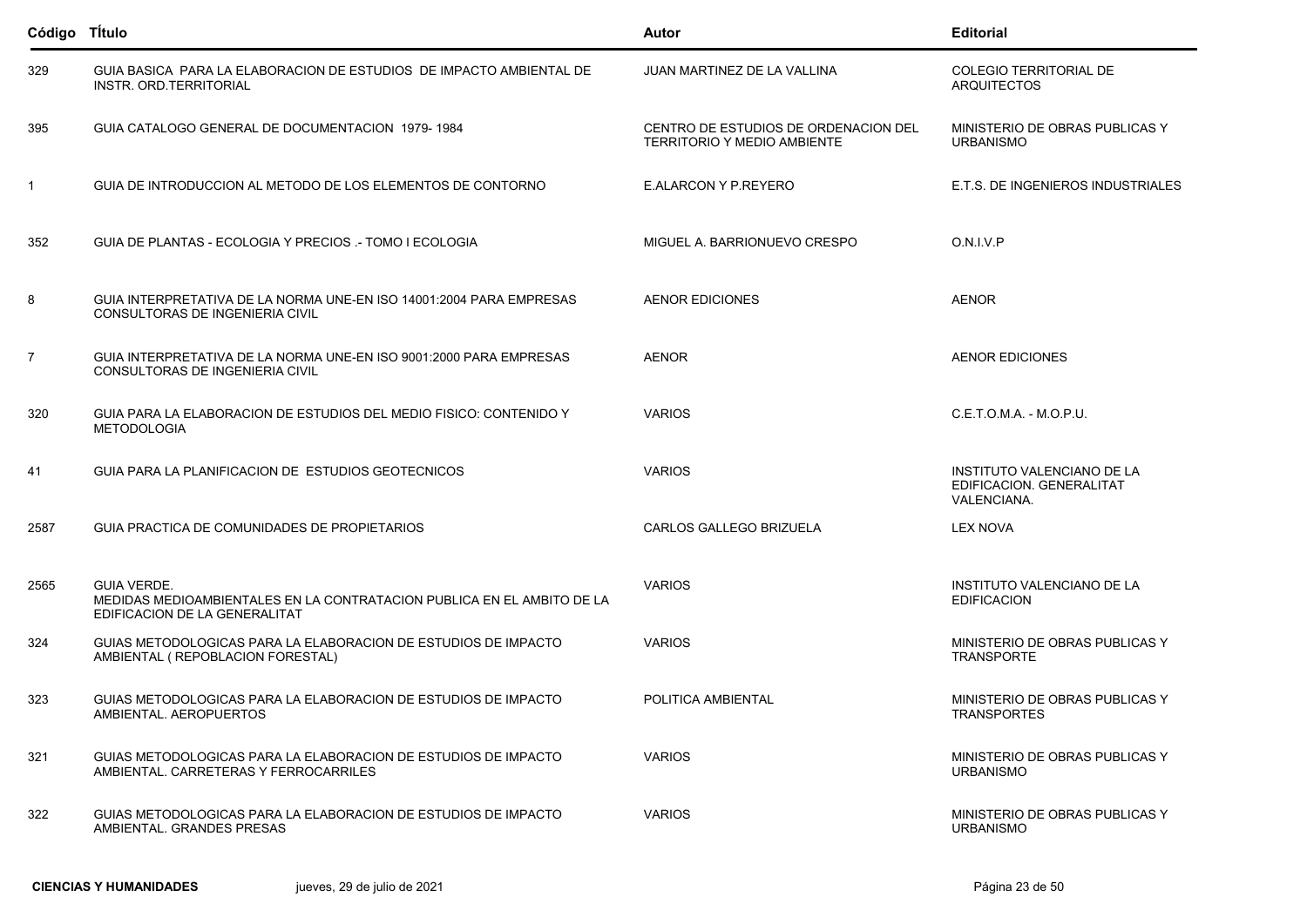| Código Título |                                                                                 | Autor                                                        | <b>Editorial</b>                                                                                |
|---------------|---------------------------------------------------------------------------------|--------------------------------------------------------------|-------------------------------------------------------------------------------------------------|
| 2495          | <b>HASP HL</b><br>REINVENTING SOFTWARE PROTECTION & LICENSING GUIDE VERSION 1.1 | NO CONSTA                                                    | <b>ALADDIN</b>                                                                                  |
| 2526          | HASP PROFESSIONAL SOFTWARE PROTECTION<br><b>GUIA DEL PROGRAMADOR</b>            |                                                              | ALADDIN KNOWLEDGE SYSTEM                                                                        |
| 154           | HASTA AQUÍ LLEGO LA RIADA. VALENCIA Y EL TURIA                                  | <b>FRANCISCO PEREZ PUCHE</b>                                 | AYUNTAMIENTO DE VALENCIA                                                                        |
| 15            | HIDRAULICA PARA INGENIEROS                                                      | DOMINGO ESCRIBA BONAFE - AYUDANTE DE<br>O.P.INGENIERIA CIVIL | <b>BELLISCO</b>                                                                                 |
| 19            | HIDROLOGIA COMPARADA                                                            | EDICIONES UNESCO - MALIN FALKENMARK Y<br><b>TOM CHAPMAN</b>  | <b>CEDEX</b>                                                                                    |
| 2134          | HISTORIA DE CHOVAR. VOLUMEN I                                                   | JOSE MARTI CORONADO                                          | AYUNTAMIENTO DE CHOVAR                                                                          |
| 203           | HISTORIA DE LA CONSTRUCCION: ACTAS DEL CONGRESO NACIONAL                        | VARIOS.                                                      | C.E.H.O.P.U - INSTITUTO DE JUAN DE<br>HERRERA.                                                  |
| 280           | HISTORIA DE LAS OBRAS PUBLICAS EN CASTILLA Y LEON                               | <b>VARIOS</b>                                                | <b>CICCP</b>                                                                                    |
| 219           | HISTORIA DE LAS OBRAS PUBLICAS EN ESPAÑA                                        | PABLO ALZOLA Y MINONDO                                       | COLECCION CIENCIAS, HUMANIDADES<br>E INGENIERIA, Nº 11.<br>COLEG.ING.CAMINOS, CANALES Y         |
| 263           | HISTORIA DE LAS PRESAS. LAS PIRAMIDES UTILES.                                   | NICHOLAS J. SCHNITTER                                        | COLECCION CIENCIAS, HUMANIDADES<br>E INGENIERIA, Nº 60. COLEG. ING.<br>CAMINOS, CAN. Y PUERTOS. |
| 240           | HISTORIA DE LOS CAMINOS DE ESPAÑA - VOL 1                                       | JOSE I. URIOL SALCEDO                                        | COLECCION CIENCIAS, HUMANIDADES<br>E INGENIERIA, Nº 33. C.I.C.C.P                               |
| 248           | HISTORIA DE LOS CAMINOS DE ESPAÑA - VOL II SIGLOS XIX - XX                      | JOSE .I. URIOL SALCEDO                                       | COLECCION CIENCIAS, HUMANIDADES<br>E INGENIERIA, Nº 41. COLEG. ING.<br>CAMINOS, CAN. Y PUERTOS. |
| 193           | HISTORIA DE LOS FERROCARRILES DE IBEROAMERICA (1837 - 1995)                     | <b>VARIOS</b>                                                | CEHOPU. CEDEX. MINISTERIO DE<br><b>FOMENTO</b>                                                  |
| 140           | HISTORIA DE UN COSMOPOLITA                                                      | <b>MANUEL LUCENA GIRALDO</b>                                 | COLEGIO DE INGENIEROS DE<br><b>CAMINOS</b>                                                      |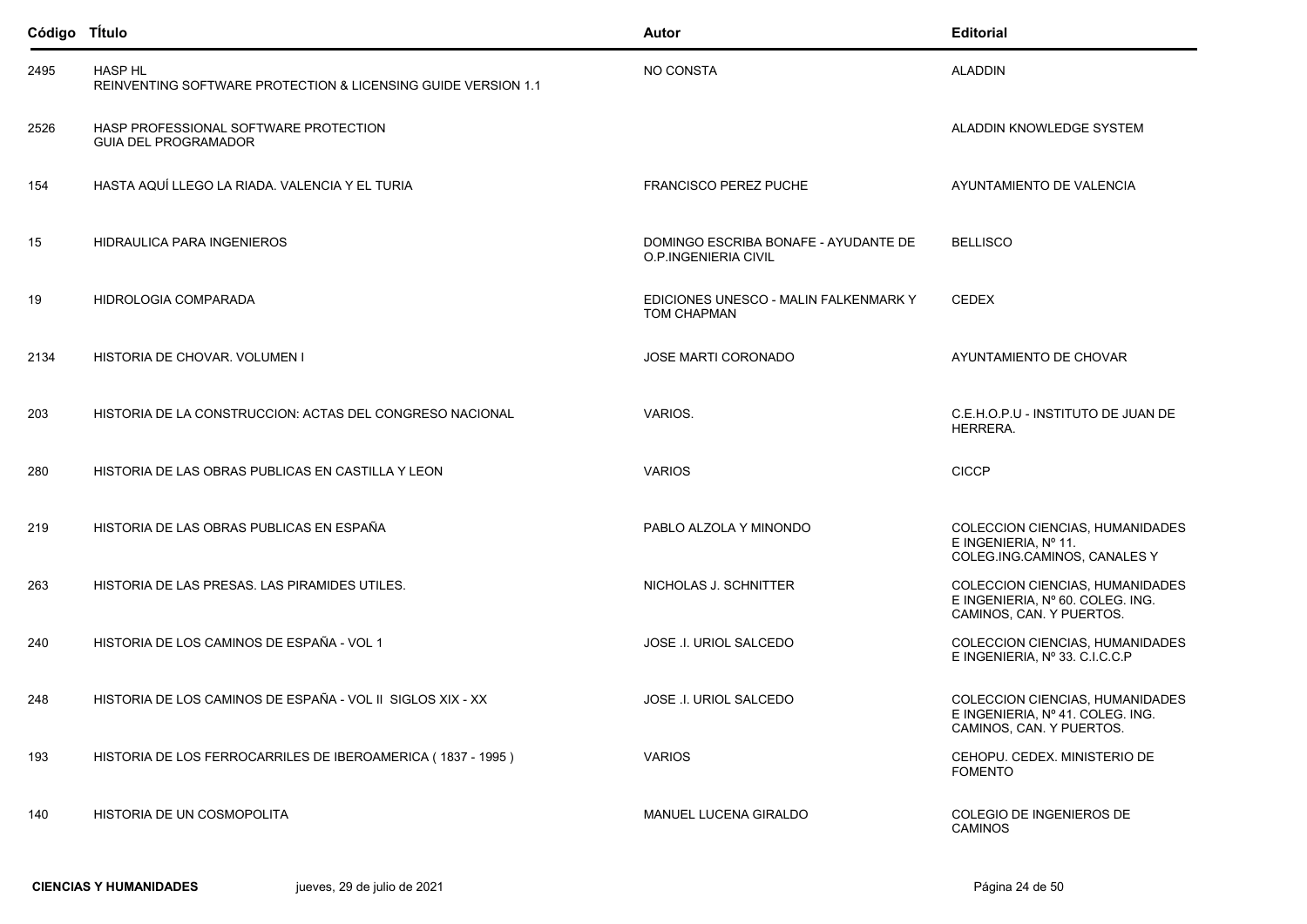| Código Título |                                                                                                                                                                                | Autor                                                                | <b>Editorial</b>                                                                              |
|---------------|--------------------------------------------------------------------------------------------------------------------------------------------------------------------------------|----------------------------------------------------------------------|-----------------------------------------------------------------------------------------------|
| 186           | HISTORIA DEL CASTILLO SAN LORENZO EL REAL DE CHAGRE                                                                                                                            | JUAN MANUEL ZAPATERO                                                 | CEHOPU, SERVICIO HISTORICO<br><b>MILITAR</b>                                                  |
| 158           | HISTORIA DEL FERROCARRIL EN LAS COMARCAS VALENCIANAS. LA PLANA UTIEL-<br><b>REQUENA</b>                                                                                        | <b>INMACULADA AGUILAR</b>                                            | <b>GENERALITAT VALENCIANA.</b><br><b>CONSELLERIA DE</b><br><b>INFRAESTRUCTURAS</b>            |
| 271           | HISTORIA DEL FERROCARRIL EN LAS COMARCAS VALENCIANAS. LA RIBERA ALTA.                                                                                                          | VARIOS.                                                              | <b>GENERALITAT VALENCIANA.</b><br>CONSELLERIA DE OBRAS PUBLICAS,<br>URBANISMO Y TRANSPORTE.   |
| 277           | HISTORIA DEL PUENTE EN ESPAÑA. PUENTES ROMANOS                                                                                                                                 | CARLOS FERNANDEZ CASADO                                              | COLEGIO DE INGENIEROS DE<br>CAMINOS CANALES Y PUERTOS                                         |
| 187           | HISTORIA DEL PUERTO DE GIJON                                                                                                                                                   | JUAN A. RODRIGUEZ-VILLASANTE PRIETO Y<br><b>JOSE TROYA CALATAYUD</b> | CEHOPU, CEDEX                                                                                 |
| 2406          | HISTORIA DEL TRANSPORT, OBRA PUBLICA I TELECOMUNICACIONS. QUADERNS DEL<br>MUSEU DEL TRANSPORT DE LA COMUNITAT VALENCIANA 26. AERODROMS<br><b>VALENCIANS DE LA GUERRA CIVIL</b> | MANUEL CARRERES RODRIGUEZ                                            | <b>CONSELLERIA DHABITATGE, OBRES</b><br>PUBLIQUES I VERTEBRACIO DEL<br><b>TERRITORI.</b>      |
| 141           | HISTORIA ENERGIA HIDROGENO                                                                                                                                                     | ANTONIO COLINO MARTINEZ                                              | CICCP DEMARCACION DE MURCIA                                                                   |
| 213           | <b>HISTORIA URBANA</b>                                                                                                                                                         | JUAN LUIS PIÑON                                                      | <b>INSTITUTO VALENCIANO D'ESTUDIS I</b><br>INVESTIGACION- U.POLITECNICA DE<br><b>VALENCIA</b> |
| 397           | HISTORIA Y CONSTITUCION DE LAS COMUNIDADES DE REGANTES DE LAS RIBERAS<br><b>DEL JUCAR</b>                                                                                      | JOSE Mº DOMINGUEZ IBAÑEZ                                             | I.R.Y.D.A - MINISTERIO DE<br>AGRICULTURA, PESCA Y<br><b>ALIMENTACION</b>                      |
| 205           | HISTORIA Y ESTETICA DE LOS TUNELES (TESIS DOCTORAL)                                                                                                                            | <b>JOSE ANTONIO JUNCA UBIERNA</b>                                    | JOSE ANTONIO JUNCA UBIERNA                                                                    |
| 2395          | HISTORIAS BIOGRAFICAS DE UN INGENIERO. VIVENCIAS DE UN INGENIERO DE<br><b>CAMINOS</b>                                                                                          | FLORENTINO REGALADO TESORO                                           | FLORENTINO REGALADO INGENIERIA<br>& ARQUITECTURA S.L.P.                                       |
| 2335          | HISTORIAS VIVIDAS. TEXTOS, ENTREVISTAS E IMAGENES. GRUPOS DE VIVIENDAS EN<br><b>VALENCIA 1900-1980</b>                                                                         | <b>VARIOS</b>                                                        | <b>IVE</b>                                                                                    |
| 2650          | <b>HOOPS</b><br><b>GRAPHICS SYSTEM</b><br>REFERENCE MANUAL VER. 4,1                                                                                                            | <b>CARL BASS</b><br><b>MILTON CAPSIMALIS</b><br>ROBERT COVEY         | <b>AUTODESK</b>                                                                               |
| 152           | HOSTALES Y VENTAS EN LOS CAMINOS HISTORICOS VALENCIANOS                                                                                                                        | <b>JUAN PIQUERAS Y CARMEN SANCHIS</b>                                | CONSELLERIA DE<br><b>INFRAESTRUCTURES Y TRANSPORTS</b><br>C.V.                                |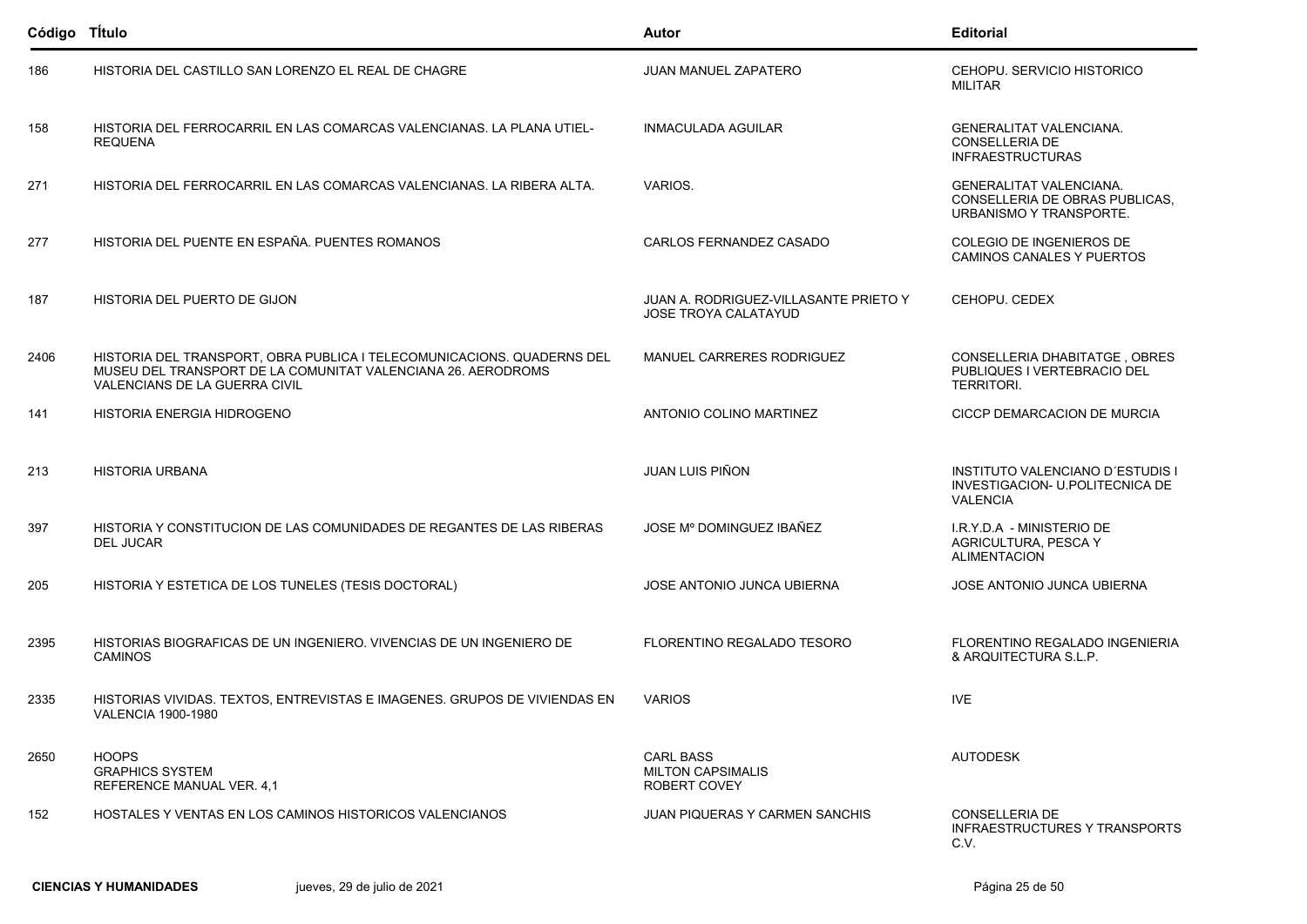| Código Título |                                                                      | <b>Autor</b>                                                                                             | <b>Editorial</b>                                                                                       |
|---------------|----------------------------------------------------------------------|----------------------------------------------------------------------------------------------------------|--------------------------------------------------------------------------------------------------------|
| 349           | IMPACTO AMBIENTAL DE LA ALTA VELOCIDAD FERROVIARIA                   | <b>VARIOS</b>                                                                                            | MONOGRAFIAS Nº 14. COLEGIO<br>INGENIEROS DE CAMINOS, CANALES<br>Y PUERTOS.                             |
| 72            | IMPUESTO SOBRE LA RENTA 2003. COMENTARIOS Y CASOS PRACTICOS          | TEODORO CORDON EZQUERRO, SERAFIN<br>MANCHENO GARCIA-LAJAR, JAVIER MOLINA<br>FERNANDEZ Y MANUEL DE MIGUEL | DENTRO DE ESTUDIOS FINANCIEROS                                                                         |
| 346           | <b>INFORMACION DE MEDIO AMBIENTE</b>                                 | <b>VARIOS</b>                                                                                            | MINISTERIO DE MEDIO AMBIENTE                                                                           |
| 2109          | <b>INFORME ITM</b>                                                   | <b>JOSE ROSON TRESPALACIOS</b>                                                                           | CLUB ESPAÑOL INDUSTRIA,<br><b>TECNOLOGIA Y MINERIA</b>                                                 |
| 214           | INGENIERIA CIVIL Nº 95                                               | <b>VARIOS</b>                                                                                            | <b>CEDEX</b>                                                                                           |
| 250           | INGENIERIA ESPAÑOLA EN ULTRAMAR SIGLOS XVI-XIX VOL I-II              | <b>IGNACIO GONZALEZ TASCON</b>                                                                           | <b>COLECCION CIENCIAS, HUMANIDADES</b><br>E INGENIERIA. Nº 42. COLEG. ING.<br>CAMINOS, CAN. Y PUERTOS. |
| 221           | <b>INGENIERIA HIDRAULICA ROMANA</b>                                  | CARLOS FERNANDEZ CASADO                                                                                  | COLECCION CIENCIAS, HUMANIDADES<br>E INGENIERIA, Nº 15. C.I.C.C.P                                      |
| 268           | INGENIERIA HISPANO-MUSULMANA.                                        | VARIOS.                                                                                                  | COLEGIO INGENIEROS DE CAMINOS,<br>CANALES Y PUERTOS.                                                   |
| 139           | INGENIERIA ROMANA EN HISPANIA. HISTORIA Y TECNICAS CONSTRUCTIVAS.    | IGNACIO GONZALEZ E ISABEL VELAZQUEZ                                                                      | FUNDACION JUANELO TURRIANO                                                                             |
| 310           | INGENIEROS DE CAMINOS EN EL CONGRESO DE LOS DIPUTADOS                | ANGEL MARIO CARREÑO Y PILAR LOPEZ<br><b>VIZCAINO</b>                                                     | COLECCION CIENCIAS, HUMANIDADES<br>E INGENIERIA, Nº 63. COLEG. ING.<br>CAMINOS, CAN. Y PUERTOS.        |
| 243           | INGENIEROS DE CAMINOS ESCRIBEN EN EL SUR                             | <b>VARIOS</b>                                                                                            | COLEGIO INGENIEROS DE CAMINOS,<br><b>CANALES Y PUERTOS -</b><br>DEMARCACION DE ANDALUCIA               |
| 291           | <b>INGENIEROS EGREGIOS</b>                                           | <b>JUAN JOSE ALZUGARAY</b>                                                                               | <b>ENCUENTRO</b>                                                                                       |
| 2130          | INGENIEROS Y ARTIFICES EN LA OBRA PUBLICA DE LA COMUNIDAD VALENCIANA | INMACULADA AGUILAR CIVERA                                                                                | CATEDRA DEMETRIO RIBES UVEG-<br>FGV - CONSELLERIA DE<br>INFRAESTRUCTURA Y TRANSPORTES                  |
| 27            | INSTALACIONES ELECTRICAS EN BAJA TENSION                             | <b>AENOR</b>                                                                                             | <b>AENOR</b>                                                                                           |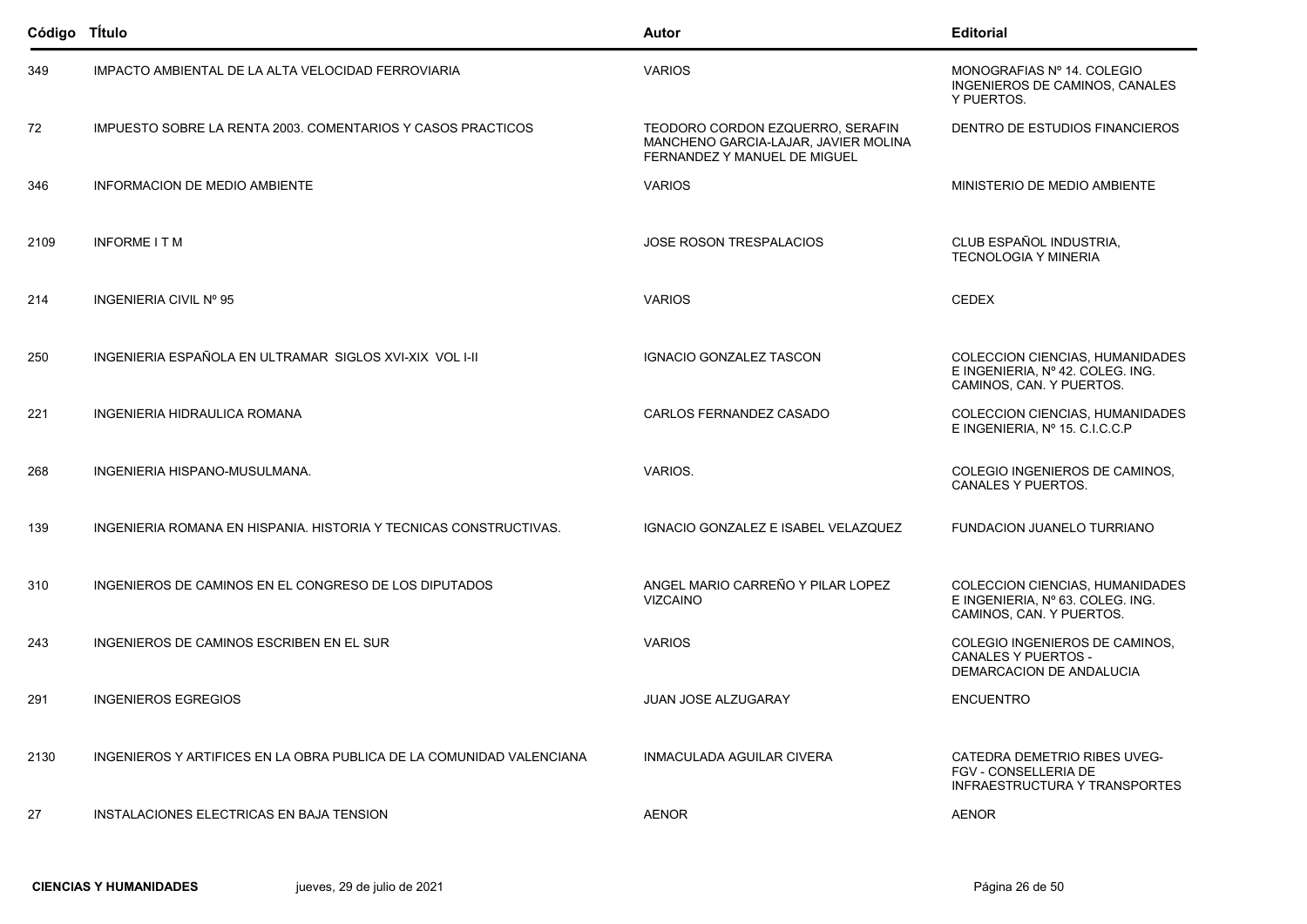| Código Título |                                                                                                                      | Autor                                                     | <b>Editorial</b>                                                        |
|---------------|----------------------------------------------------------------------------------------------------------------------|-----------------------------------------------------------|-------------------------------------------------------------------------|
| 2496          | INSTALLSHIELD EXPRESS USERS GUIDE<br><b>VERSION 2.1</b>                                                              | <b>TIM WOOMERT</b><br><b>MARK PUNDURS</b><br>RYAN DONOVAN | INSTALLSHIELD SOFTWARE<br>CORPORATION                                   |
| 355           | INSTRUCCION Y METHODO QUE DEBE GUARDAR. Y OBSERVAR EL GREMIO DE<br><b>TRAGINEROS.</b>                                | VARIOS.                                                   | VIUDA DE ANTONIO BORDAZAR.                                              |
| 2264          | INTERNACIONALIZACION DE LAS EMPRESAS DE CONSTRUCCION                                                                 | AVELINO ACERO DIAZ                                        | COLEGIO DE INGENIEROS DE<br><b>CAMINOS</b>                              |
| 69            | INTRODUCCION AL ANALISIS FINANCIERO DE LA P.Y.M.E LIBRO RESUMEN                                                      | INSTITUTO EUROPEO DE GESTION<br><b>EMPRESARIAL</b>        | I.E.G.E                                                                 |
| 68            | INTRODUCCION AL ANALISIS FINANCIERO DE LA P.Y.M.E TOMO II                                                            | INSTITUTO EUROPEO DE GESTION<br><b>EMPRESARIAL</b>        | I.E.G.E                                                                 |
| 67            | INTRODUCCION AL ANALISIS FINANCIERO DE LA P.Y.M.E TOMO I                                                             | INSTITUTO EUROPEO DE GESTION<br><b>EMPRESARIAL</b>        | I.E.G.E                                                                 |
| 206           | INTRODUCCION AL ESTUDIO DE LA TECNOLOGIA DE LA CONSTRUCCION DE LAS VIAS<br><b>ROMANAS</b>                            | MODESTO VIGERAS GONZALEZ                                  | ENTE PUBLICO PUERTOS DEL<br>ESTADO. AUTORIDAD PORTUARIA DE<br>SANTANDER |
| 2212          | J. GARCIA NAVAS                                                                                                      | <b>VARIOS</b>                                             | FERROCARRILES DE LA<br><b>GENERALITAT VALENCIANA</b>                    |
| 231           | JAEN DESDE SUS OBRAS PUBLICAS                                                                                        | <b>JOSE MARIA ALMENDRAL</b>                               | COLECCION CIENCIAS, HUMANIDADES<br>E INGENIERIA, Nº 24. C.I.C.C.P       |
| 2151          | JORNADA PROYECTO Y CONTRATO DE OBRAS EN EL SECTOR PUBLICO: ASPECTOS<br><b>PRACTICOS</b>                              | LUIS CARTAGENA Y MAURO PEREZ                              | CICCP COMUNIDAD VALENCIANA                                              |
| 402           | JORNADA SOBRE CONCESIONES ADMINISTRATIVAS                                                                            | <b>JULIO SANCHEZ MENDEZ</b>                               | COLEGIO INGENIEROS DE CAMINOS,<br><b>CANALES Y PUERTOS</b>              |
| 11            | JORNADA SOBRE CONCESIONES ADMINISTRATIVAS EN EL AMBITO DE LAS LEYES<br>SECTORIALES Y DE LA ADMINISTRACION LOCAL      | <b>JULIO SANCHEZ MENDEZ</b>                               | COLEGIO INGENIEROS DE CAMINOS,<br>CANALES Y PUERTOS                     |
| 201           | JORNADA SOBRE EL PATRIMONIO DE LA O. P. Y LOS CRITERIOS Y TECNICAS DE<br><b>RESTAURACION: LOS PUENTES HISTORICOS</b> | <b>VARIOS</b>                                             | COICCP DE LA COMUNIDAD<br>VALENCIANA                                    |
| 405           | JORNADA SOBRE LA LEY REGULADORA DEL CONTRATO DE CONCESION DE OBRAS<br>PUBLICAS.                                      | <b>JULIO SANCHEZ MENDEZ.</b>                              | COLEGIO INGENIEROS DE CAMINOS,<br>CANALES Y PUERTOS.                    |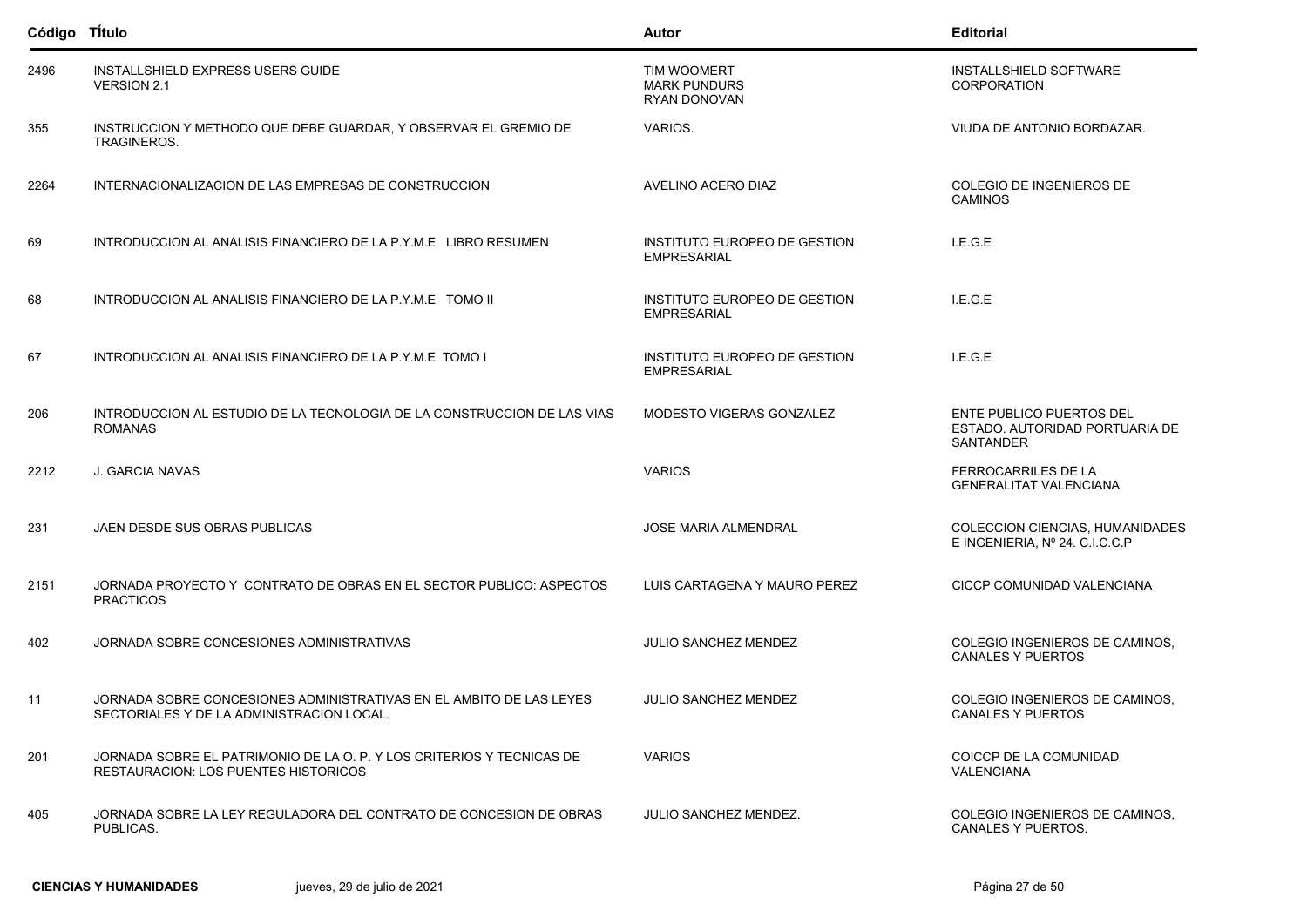| Código Título |                                                                                                  | Autor                                                                                                | <b>Editorial</b>                                                                     |
|---------------|--------------------------------------------------------------------------------------------------|------------------------------------------------------------------------------------------------------|--------------------------------------------------------------------------------------|
| 2112          | JORNADA SOBRE LAS CONCESIONES DE OBRA PUBLICA Y LA FINANCIACION PRIVADA<br>DE INFRAESTRUCTURAS   | <b>ARTURO LLORCA</b>                                                                                 | <b>CICCP</b>                                                                         |
| 417           | JORNADA SOBRE LEY DE SOCIEDADES PROFESIONALES                                                    | J. LUIS DEL MORAL, CARLOS SALINAS Y J.<br><b>JOSE ARRIBAS</b>                                        | C.ICCP DEMARCACION DE VALENCIA                                                       |
| 406           | JORNADAS EL CONTRATO DE OBRA EN EL MARCO DE LA CONTRATACION<br><b>ADMINISTRATIVA</b>             | <b>JULIO SANCHEZ MENDEZ</b>                                                                          | COLEGIO OFICIAL DE ICCP-<br>COMUNIDAD VALENCIANA                                     |
| 403           | JORNADAS SOBRE EL REGLAMENTO GENERAL DE LA LEY DE CONTRATOS DE LAS<br>ADMINISTRACIONES PUBLICAS. | <b>JULIO SANCHEZ MENDEZ</b>                                                                          | COLEGIO INGENIEROS DE CAMINOS,<br><b>CANALES Y PUERTOS</b>                           |
| 364           | JORNADAS SOBRE INGENIERIA Y PAISAJE                                                              | RAFAEL ESCRIBANO Y OTROS                                                                             | CICCP COMUNIDAD VALENCIANA                                                           |
| 399           | JORNADAS SOBRE LA LEY DE CONTRATOS DE LAS ADMINSTRACIONES PUBLICAS                               | CAMARA DE CONTRATISTAS DE LA C.<br>VALENCIANA                                                        | COLEGIO INGENIEROS DE CAMINOS.<br><b>CANALES Y PUERTOS</b>                           |
| 409           | JORNADAS SOBRE LA LEY DE CONTRATOS DEL SECTOR PUBLICO                                            | <b>COICCP</b>                                                                                        | COICCP DE LA COMUNIDAD<br><b>VALENCIANA</b>                                          |
| 361           | JORNADAS SOBRE PAISAJES CULTURALES                                                               | MIGUEL AGUILO Y RAMON DE LA MATA                                                                     | COLEGIO DE INGENIEROS DE<br>CAMINOS, CANALES Y PUERTOS                               |
| 10            | JORNADAS TECNICAS SOBRE ISO APLICABLES A SISTEMAS GESTION DE CALIDAD.                            | COLEGIO INGENIEROS DE CAMINOS.<br>CANALES Y PUERTOS (DIAS 24,25 ENERO<br>2000)                       | COLEGIO INGENIEROS DE CAMINOS,<br><b>CANALES Y PUERTOS.</b><br>DEMARCACION COMUNIDAD |
| 95            | JORNADES DEL PATRIMONI ARQUITECTONIC I URBANISTIC A L'HORTA-SUD, PICANYA<br>18-19 JUNY 1982      | CONSELLERIA DE CULTURA, EDUCACIO I<br>CIENCIA, DIPUTACIO DE VALENCIA,<br>MANCOMUNITAT DE L'HORTA SUD | <b>GENERALITAT VALENCIANA</b>                                                        |
| 273           | JOSE ECHEGARAY: HISTORIA DE LAS MATEMATICAS PURAS EN ESPAÑA                                      | <b>JAUN GUILLAMON ALVAREZ</b>                                                                        | COICCP. DEMARCACION DE MURCIA                                                        |
| 366           | JUBILACIONES EN LOS REGIMENES: GENERAL DE LA SEGURIDAD SOCIAL Y DE<br><b>FUNCIONARIOS</b>        | <b>JORGE FANLO NICOLAS</b>                                                                           | MONOGRAFIAS Nº 12, COLEGIO<br>INGENIEROS DE CAMINOS, CANALES<br>Y PUERTOS            |
| 367           | JURISPRUDENCIA ARBITRAL DE LA CAMARA DE COMERCIO INTERNACIONAL                                   | <b>YVES DERAINS</b>                                                                                  | FUNDACION ESPAÑOLA DE ARBITRAJE                                                      |
| 142           | LA " JUNTA DE MURS I VALLS "                                                                     | D. VICENTE MELIO                                                                                     | CONSELL VALENCIA DE CULTURA                                                          |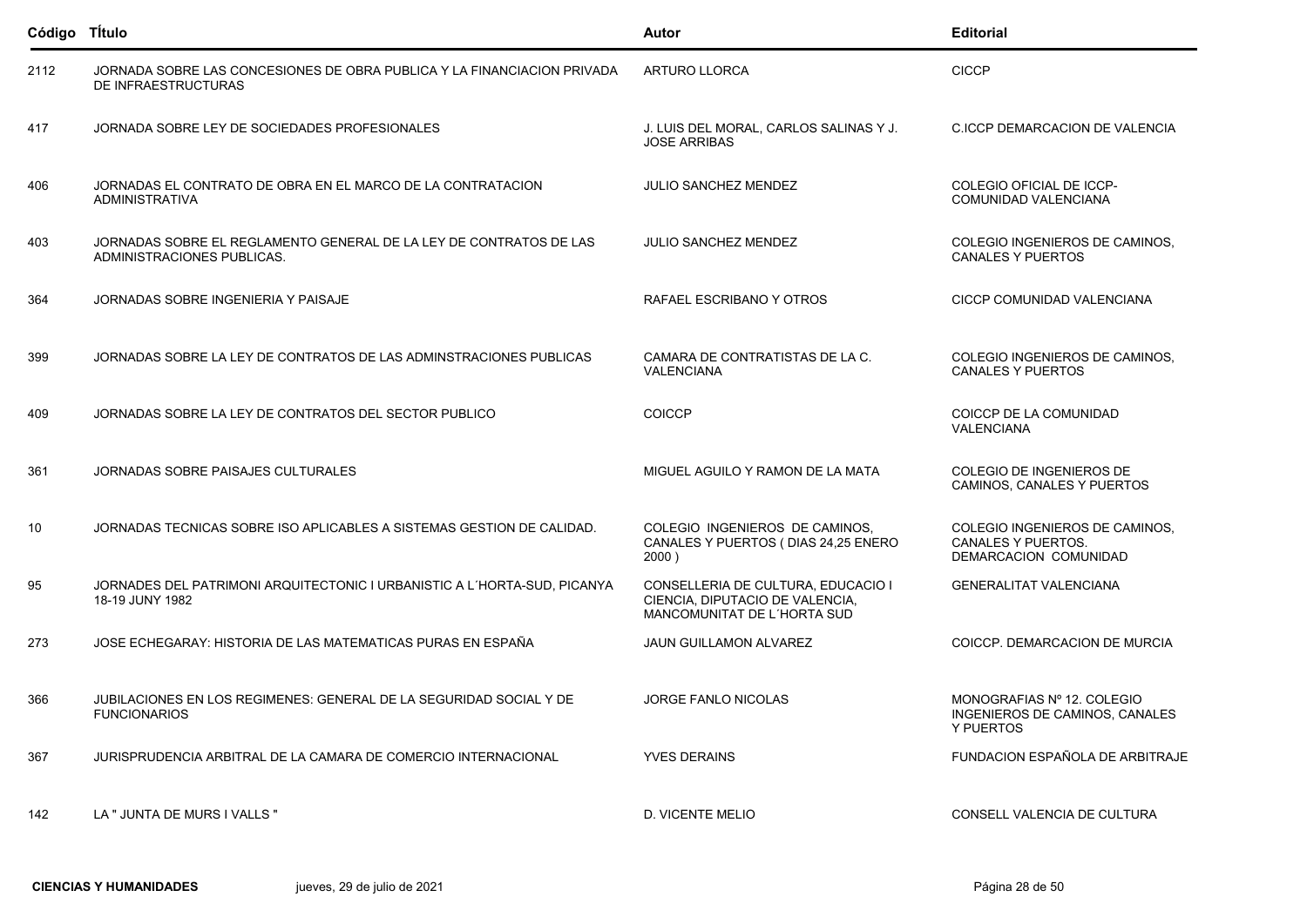| Código Título |                                                                                                                                      | Autor                                                   | <b>Editorial</b>                                                              |
|---------------|--------------------------------------------------------------------------------------------------------------------------------------|---------------------------------------------------------|-------------------------------------------------------------------------------|
| 90            | LA ARQUITECTURA DEL CONVENTO DEL CARMEN.                                                                                             | VARIOS.                                                 | COACV (COLEGIO OFICIAL DE<br>ARQUITECTOS DE LA COMUNIDAD<br>VALENCIANA).      |
| 99            | LA ARQUITECTURA DEL HOGAR Y LA ORDENACION URBANA COMO REFLEJOS DE LA<br>VIDA FAMILIAR Y SOCIAL DE CADA EPOCA                         | DISCURSO DEL EXMO. SR. D. JOSE LUIS DE<br><b>ARRESE</b> | REAL ACADEMIA DE BELLAS ARTES<br>DE SAN FERNANDO                              |
| 117           | LA ARQUITECTURA DEL INGENIERO                                                                                                        | CARLOS FERNANDEZ CASADO                                 | CICCP COLECCION CIENCIAS 72                                                   |
| 2116          | LA BELLEZA INDUSTRIAL. HISTORIA DE LA FABRICA Y SU ESTETICA                                                                          | <b>JORDI SEBASTIA</b>                                   | <b>BANCAJA</b>                                                                |
| 188           | LA CIUDAD HISPANOAMERICANA. EL SUEÑO DE UN ORDEN.                                                                                    | <b>VARIOS</b>                                           | CEHOPU. MINISTERIO DE FOMENTO                                                 |
| 179           | LA CIUDAD IBEROAMERICANA. ACTAS DEL SEMINARIO BUENOS AIRES 1985                                                                      | <b>VARIOS</b>                                           | CEHOPU. MINISTERIO DE OBRAS<br>PUBLICAS Y URBANISMO                           |
| 2165          | LA CONSTRUCCION DE LOS SALTOS DEL SIL. 1945-1965. COLECCIÓN CIENCIAS<br>HUMANIDADES E INGENIERIA                                     | <b>SUSANA CHAVARRI PEREZ</b>                            | <b>CICCP</b>                                                                  |
| 198           | LA CONSTRUCCION DE PUENTES EN EL SIGLO XVIII                                                                                         | JEAN-RODOLPHE PERRONET                                  | <b>CEHOPU</b>                                                                 |
| 208           | LA CONSTRUCCION DE PUENTES ROMANOS EN HISPANIA                                                                                       | <b>MANUEL DURAN FUENTES</b>                             | <b>XUNTA DE GALICIA</b>                                                       |
| 145           | LA CONSTRUCCION DEL TERRITORIO VALENCIANO. PATRIMONIO E HISTORIA DE LA<br>INGENIERIA CIVIL. CATALOGO DE LA EXPOSICION                | <b>VARIOS</b>                                           | COLEGIO INGENIEROS DE CAMINOS,<br>CANALES Y PUERTOS. COMUNIDAD<br>VALENCIANA. |
| 192           | LA CONSTRUCCION MEDIEVAL                                                                                                             | E. VIOLLET-LE-DUC                                       | CEHOPU, CEDEX, MINISTERIO DE<br><b>FOMENTO</b>                                |
| 2381          | LA CRISIS DEL SISTEMA DE CONTRATACION PUBLICA DE INFRAESTRUCTURAS EN<br>ESPAÑA: RAZONES PARA EL CAMBIO Y 25 PROPUESTAS DE ACTUACION. | <b>VARIOS</b>                                           | ED NONE<br>EY ERNST & YOUNG                                                   |
| 2388          | LA DIPUTACIO PROVINCIAL DE VALENCIA I EL PATRIMONI CULTURAL. QUINZE ANYS<br><b>D'HISTORIA</b>                                        | VARIOS.                                                 | DIPUTACION DE VALENCIA                                                        |
| 32            | LA ENERGIA DE LOS FLUIDOS                                                                                                            | <b>FRANCISCO GALAN SORALUCE</b>                         | <b>ESTEYCO</b>                                                                |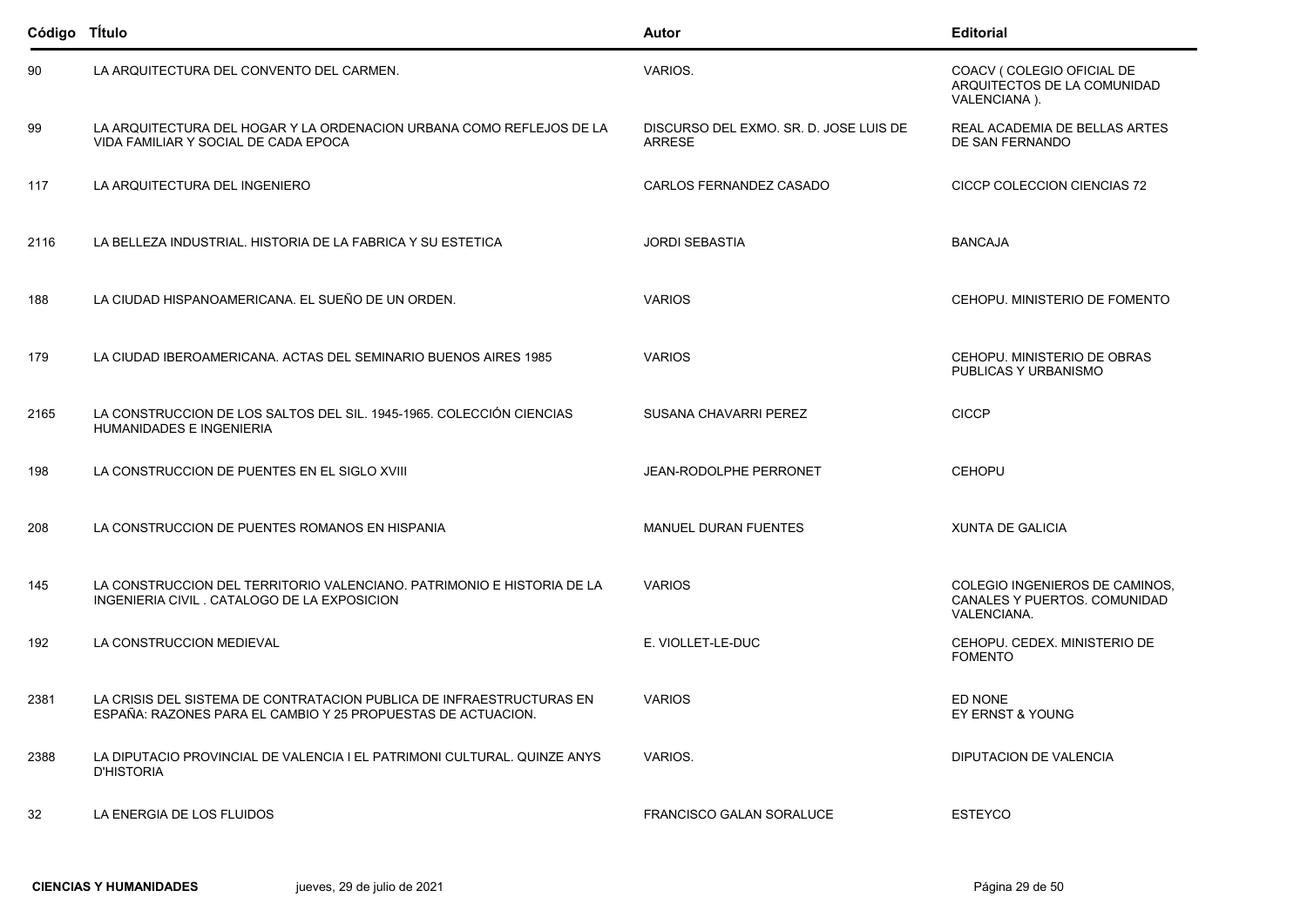| Código TÍtulo |                                                                                                                     | Autor                               | <b>Editorial</b>                                                                              |
|---------------|---------------------------------------------------------------------------------------------------------------------|-------------------------------------|-----------------------------------------------------------------------------------------------|
| 31            | LA ENERGIA DEL SOL                                                                                                  | MARIA LUISA DELGADO MEDINA          | CICCP. COLECCION SENIOR - 37                                                                  |
| 336           | <b>LA EROSION</b>                                                                                                   | ANTONIO POA ROYO                    | MINISTERIO DE OBRAS PUBLICAS Y<br><b>URBANISMO</b>                                            |
| 39            | LA EROSION ANTROPICA EN EL LITORAL VALENCIANO (TESIS TOCTORAL /4)                                                   | JOSEP ELISEU PARDO PASCUAL          | <b>GENERALITAT VALENCIANA</b><br>(CONSELLERIA D.O.P.U.T)                                      |
| 123           | LA ESTETICA EN LAS OBRAS PUBLICAS                                                                                   | PABLO ALZOLA                        | <b>FUNDACION ESTEYCO</b>                                                                      |
| 143           | LA FAÇANA SEPTENTRIONAL DE LA CIUTAT DE VALENCIA                                                                    | V. ROSELLO Y J. ESTEBAN             | <b>BANCAIXA</b>                                                                               |
| 2268          | LA FACHADA LITORAL. NATURALEZA Y ARTIFICIO. MAPAS, CARTAS, PLANOS Y VISTAS<br>DE LA COMUNIDAD VALENCIANA, 1550-1868 | <b>INMACULADA AGUILAR CIVERA</b>    | <b>CONSELLERIA DE</b><br>INFRAESTRUCTURAS, TERRITORIO Y<br>MEDIO AMBIENTE. CATEDRA            |
| 285           | LA FASCINACION DE LO IRREAL                                                                                         | <b>JUAN GIL-ALBERT</b>              | <b>FUNDACION ALFONSO EL</b><br>MAGNANIMO (EXMA. DIPUTACION P.<br>DE ALICANTE 1985)            |
| 38            | LA FORMACIO DE LA PLANA AL.LUVIAL DE VALENCIA                                                                       | PILAR CARMONA                       | ALFONS EL MAGNANIM (I.V.E.I)                                                                  |
| 98            | LA IMAGEN DEL AGUA                                                                                                  | <b>VARIOS</b>                       | <b>CEHOPU</b>                                                                                 |
| 2319          | LA IMAGEN DEL HORMIGON ARMADO: ¡HA! 1893-1936                                                                       | MINISTERIO DE FOMENTO. CEDEX-CEHOPU | MINISTERIO DE FOMENTO. CEDEX-<br><b>CEHOPU</b>                                                |
| 295           | LA INGENIERIA ES HUMANA                                                                                             | <b>HENRY PETROSKI</b>               | <b>CINTER</b>                                                                                 |
| 113           | LA INGENIERIA CIVIL EN LA PINTURA                                                                                   | ANA VAZQUEZ DE LA CUERVA            | COLECCION CIENCIAS, HUMANIDADES<br>E INGENIERIA, Nº 61. SECR. TECNICA -<br>MINIST. DE FOMENTO |
| 2185          | LA INGENIERIA DE LA BICICLETA                                                                                       | <b>VARIOS</b>                       | <b>FUNDACION ESTEYCO</b>                                                                      |
| 121           | LA LUCHA CONTRA EL FRIO, EL CALOR Y EN FAVOR DE LA HIGIENE                                                          | <b>NESTOR LUJAN</b>                 | COMPAÑIA ROCA RADIADORES                                                                      |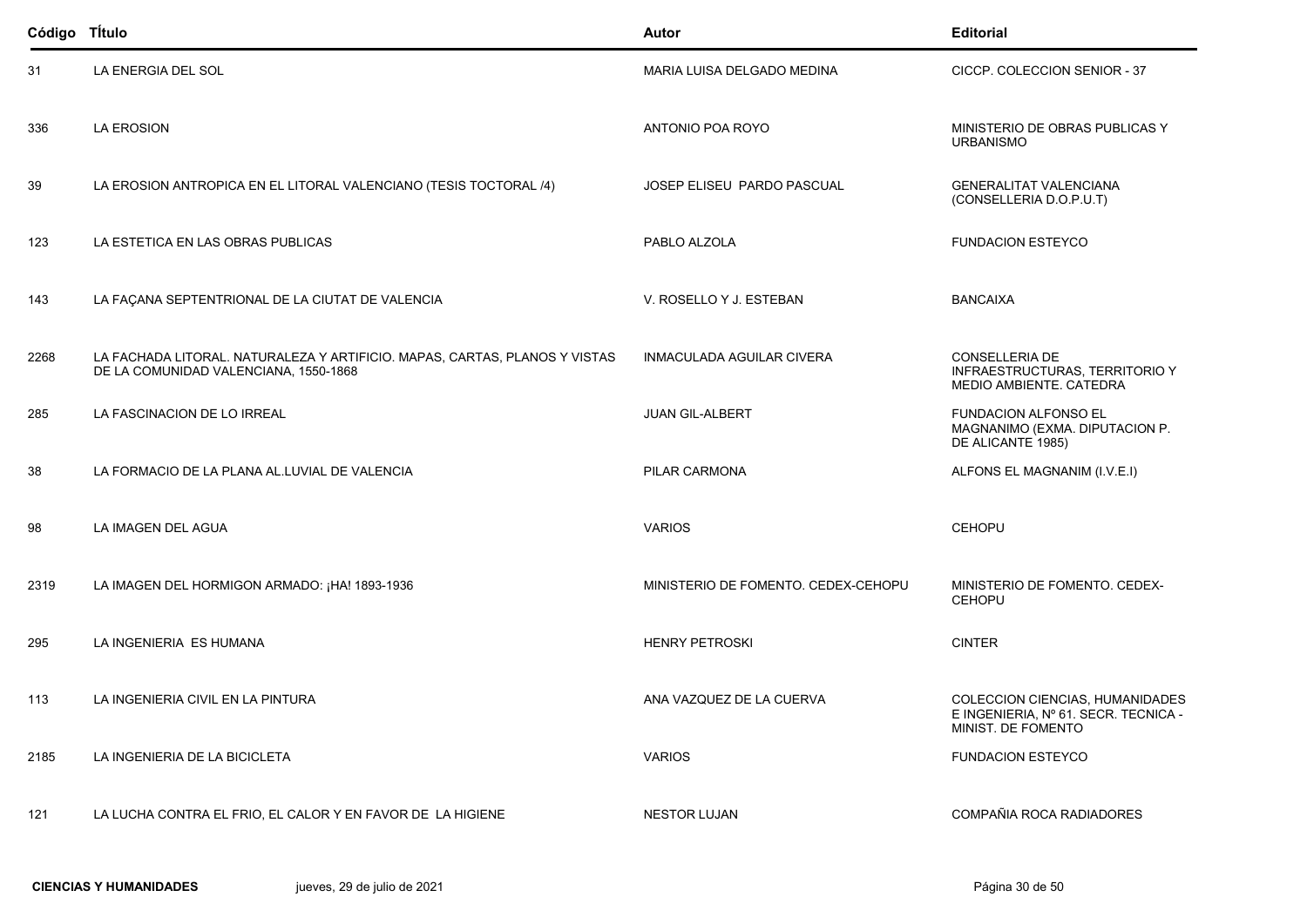| Código Título |                                                                                                                                                     | Autor                                                                                        | <b>Editorial</b>                                                                   |
|---------------|-----------------------------------------------------------------------------------------------------------------------------------------------------|----------------------------------------------------------------------------------------------|------------------------------------------------------------------------------------|
| 108           | LA MAGIA DE LAS MENINAS                                                                                                                             | ANGEL DEL CAMPO Y FRANCES                                                                    | COLECCION CIENCIAS, HUMANIDADES<br>E INGENIERIA, Nº7.C.I.C.C.P                     |
| 2140          | LA MINERIA EN CHOVAR. SIERRA DE ESPADAN                                                                                                             | <b>JOSE MARTI CORONADO</b>                                                                   | <b>FUNDACION SIERRA DE ESPADAN</b>                                                 |
| 83            | LA MIRADA DE L'ARQUITECTE. DEMETRIO RIBES I LA SEUA CAMERA<br><b>ESTEREOSCOPICA</b>                                                                 | INMACULADA AGUILAR Y OTROS                                                                   | CATEDRA DEMETRIO RIBES                                                             |
| 2352          | LA MURALLA DE VALENCIA HACE 150 AÑOS. CUADERNOS DEL MUSEO DEL<br><b>TRANSPORTE 22</b>                                                               | DESIREE JULIANA COLOMER                                                                      | CATEDRA DEMETRIO RIBES UV<br><b>CHOPVT</b>                                         |
| 22            | LA OBRA CIVIL Y EL CINE, UNA PAREJA DE PELICULA                                                                                                     | <b>VARIOS</b>                                                                                | <b>CINTER</b>                                                                      |
| 20            | LA PIEZA ELASTICA. SINTESIS DE LOS METODOS DE LA ELASTICIDAD.                                                                                       | C. LORENTE DE NO                                                                             | AGUILAR S.A. DE EDICIONES. MADRID                                                  |
| 2119          | LA PINTURA EN EL BARROCO                                                                                                                            | <b>JOSE LUIS MORALES Y MARIN</b>                                                             | <b>ESPASA</b>                                                                      |
| 2123          | LA PLAZA DE LAS GLORIAS CATALANAS. UNA BREVE HISTORIA VISUAL                                                                                        | JAVIER RUI-WAMBA, SEBASTIAN GUERRERO                                                         | <b>ESTEYCO</b>                                                                     |
| 2346          | LA POLITICA DE OBRAS PUBLICAS DURANTE LA II REPUBLICA A TRAVES DE SUS<br>EXPOSICIONES. UN CAMBIO DE RUMBO. CUADERNOS DEL MUSEO DEL TRANSPORTE<br>23 | <b>SUSANA CLIMENT VIGUER</b>                                                                 | <b>CATEDRA DEMETRIO RIBES</b>                                                      |
| 75            | LA PROGRAMACION DE VARIABLES BASICAS, PLAZOS, COSTES Y CALIDAD EN<br><b>PROYETOS</b>                                                                | <b>GERARDO SANTANA LARENAS</b>                                                               | COLEGIO INGENIEROS DE CAMINOS,<br>CANALES Y PUERTOS.                               |
| 267           | LA R.O.P. A TRAVES DE SUS AUTORES (C.H.I Nº 74).                                                                                                    | I.E. RIBERA, EVARISTO DE CHURRUCA,<br>P.PEREZ DE LA SALA, LUCIO DEL VALLE,<br>MANUEL LORENZO | COLEGIO INGENIEROS DE CAMINOS,<br><b>CANALES Y PUERTOS</b>                         |
| 149           | LA RAMBLETA DE LA HUERTA DE FAVARA. PATRIMONIO HISTORICO Y NATURAL DE LA<br>CIUDAD DE VALENCIA.                                                     | <b>VARIOS</b>                                                                                | AJUNTAMENT DE VALENCIA                                                             |
| 259           | LA REAL ACEQUIA DEL JARAMA                                                                                                                          | <b>VARIOS</b>                                                                                | COLECCION CIENCIAS, HUMANIDADES<br>E INGENIERIA, Nº 50. MINISTERIO DE<br>O.P.T.M.A |
| 2398          | LA RECONQUISTA DE LESPAI PUBLIC. VALENCIA, ELS NOSTRES CARRERS I LES<br>NOSTRES PLACES                                                              | <b>JOAN OLMOS LLORENS</b>                                                                    |                                                                                    |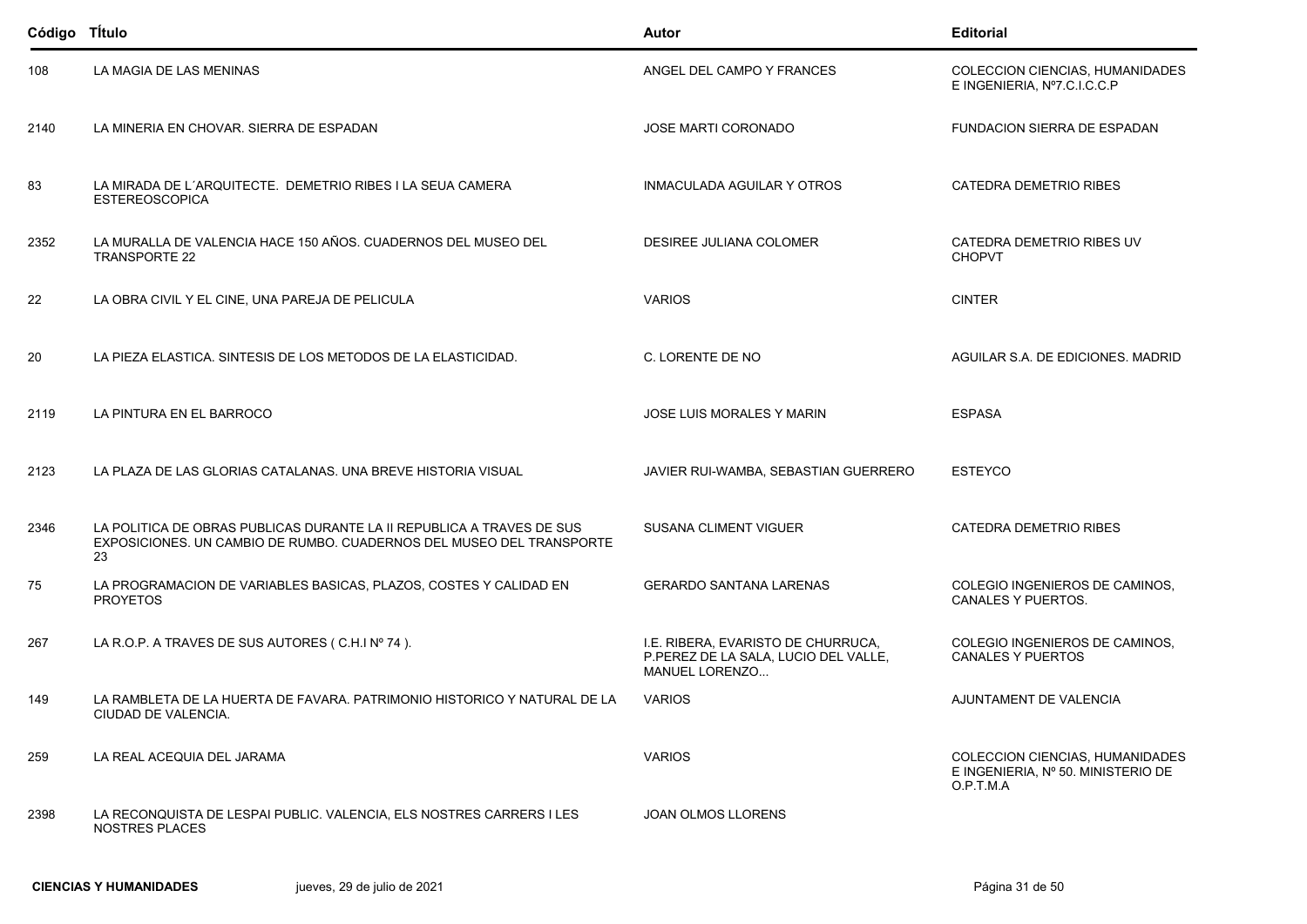| Código Título |                                                                                    | Autor                                                            | <b>Editorial</b>                                                                |
|---------------|------------------------------------------------------------------------------------|------------------------------------------------------------------|---------------------------------------------------------------------------------|
| 2397          | LA RECONQUISTA DEL ESPACIO PUBLICO. VALENCIA, NUESTRAS CALLES Y<br>NUESTRAS PLAZAS | JOAN OLMOS LLORENS                                               |                                                                                 |
| 28            | LA RIA DE BILBAO                                                                   | <b>MARIO ONZAIN</b>                                              | <b>FUNDACION ESTEYCO</b>                                                        |
| 357           | LA SOCIEDAD VALENCIANA DE LOS 90                                                   | <b>VARIOS</b>                                                    | <b>GENERALITAT VALENCIANA</b>                                                   |
| 345           | LA VALL D'ALCALA (VALL D'AL-AZRAQ)                                                 | <b>HONORAT ROS I PARDO</b>                                       | ESPLAIVALL, S.L.                                                                |
| 356           | LA VEGA DE VALENCIA Y EL RIO TURIA.                                                | D. VICENTE ALCAINE.                                              | <b>JOSE RIUS.</b>                                                               |
| 2180          | LA VIA ECONOMICA DE L'EURAM                                                        | <b>VARIOS</b>                                                    | INSTITUT D'ECONOMIA I EMPRESA<br><b>IGNASI VILLALONGA</b>                       |
| 2136          | LA VIDA MIA. MEMORIAS AUTOBIOGRAFICAS DE ANGEL DEL CAMPO Y FRANCES                 | ANGEL DEL CAMPO Y FRANCES                                        | CICCP. EDITORIAL ALPUERTO                                                       |
| 2135          | LA VILLA DE AZUEBAR. SIERRA DE ESPADAN                                             | JOSE MARTI CORONADO                                              | AYUNTAMIENTO DE LA VILLA DE<br><b>AZUEBAR</b>                                   |
| 159           | L'AIGUA DOMESTICADA                                                                | JOSEP VICENT BOIRA Y OTROS                                       | AYUNTAMIENTO DE VALENCIA.<br>MUSEO DE HISTORIA DE VALENCIA                      |
| 50            | LAMINES DE FLORA VALENCIANA                                                        | EMILIO LAGUNA LUMBRERAS                                          | <b>GENERALITAT VALENCIANA.</b><br>CONSELLERIA DE TERRITORI Y<br><b>HABITAGE</b> |
| 131           | LAS AUTOPISTAS MADRID-VALENCIA Y VALENCIA-XATIVA (1925/1936)                       | FCO. JAVIER RODRIGUEZ LAZARO Y JOSE Mª<br><b>MENDEZ MARTINEZ</b> | DIPUTACION DE VALENCIA                                                          |
| 180           | LAS BOVEDAS GUASTAVINO EN AMERICA                                                  | <b>VARIOS</b>                                                    | CEHOPU. MINISTERIO DE FOMENTO                                                   |
| 274           | LAS CARRETERAS DE ANDALUCIA EN LA REVISTA DE O.P. 1853-1953                        | <b>VARIOS</b>                                                    | <b>COICCP</b>                                                                   |
| 275           | LAS CARRETERAS DE ANDALUCIA EN LA REVISTA DE O.P. 1954-2004                        | <b>VARIOS</b>                                                    | <b>COICCP</b>                                                                   |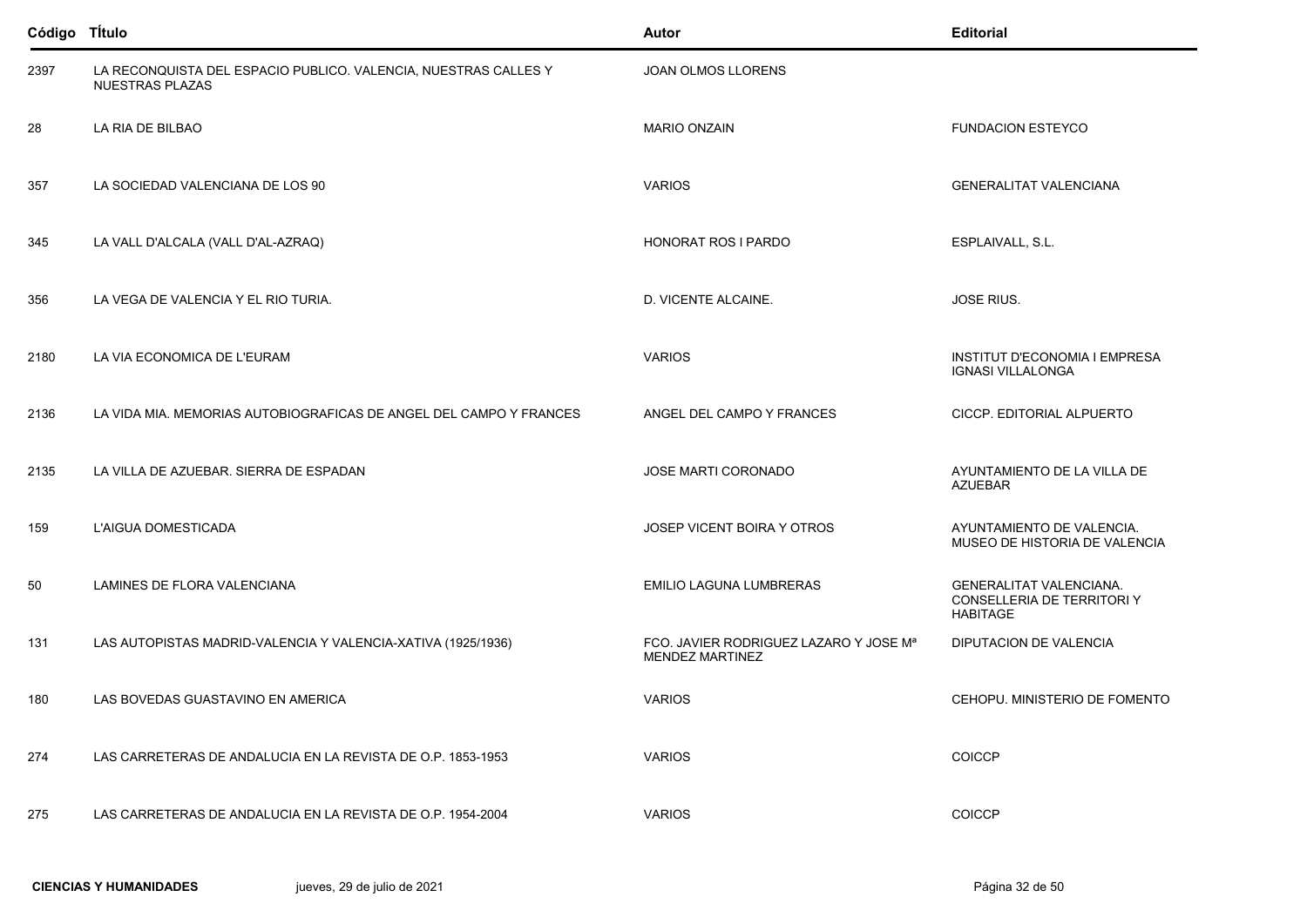| Código Título |                                                                                                                                                                         | Autor                                                                            | <b>Editorial</b>                                           |
|---------------|-------------------------------------------------------------------------------------------------------------------------------------------------------------------------|----------------------------------------------------------------------------------|------------------------------------------------------------|
| 136           | LAS CARRETERAS Y EL MEDIO AMBIENTE. 10 ULTIMOS AÑOS DE EXPERIENCIA. XXI<br>SEMANA DE LA CARRETERA. SAN SEBASTIAN                                                        | JAVIER RUI-WAMBA MARTIJA                                                         | <b>ESTEYCO</b>                                             |
| 2386          | LAS CLAVES DEL TRAZADO DE LAS VIAS ROMANAS (SETABIS CENTURIADA)                                                                                                         | <b>FRANCISCO JUAN GARCIA</b>                                                     | <b>ULLEYE</b>                                              |
| 77            | LAS CRECIENTES BAJAS EN LOS CONCURSOS DE INGENIERIA. SUS<br>CONSECUENCIAS. PROPUESTAS PARA SU SOLUCION                                                                  | <b>COICCP</b>                                                                    | COLEGIO DE INGENIEROS DE<br><b>CAMINOS</b>                 |
| 2127          | LAS EDADES DE SEPES. 50 AÑOS HACIENDO CIUDAD                                                                                                                            | <b>SEPES</b>                                                                     | <b>SEPES</b>                                               |
| 2271          | LAS EMPRESAS DEL SECTOR DE LA CONSTRUCCION E INMOBILIARIO EN ESPAÑA:<br>DEL BOOM A LA RECESION ECONOMICA. ESTUDIOS DE LA FUNDACION. SERIE<br><b>ECONOMIA Y SOCIEDAD</b> | BELEN GIL DE ALBORNOZ, JUAN FERNANDEZ<br>DE GUEVARA, BEGOÑA GINER, LUIS MARTINEZ | FUNDACION DE LAS CAJAS DE<br><b>AHORROS</b>                |
| 94            | LAS ETIQUETAS NARANJERAS EN LA COMUNIDAD VALENCIANA                                                                                                                     | <b>TOMAS VIANA ARROYO</b>                                                        | <b>GENERALITAT VALENCIANA</b>                              |
| 344           | LAS EVALUACIONES DE IMPACTO AMBIENTAL                                                                                                                                   | VICECONSEJERIA DE MEDIO AMBIENTE DEL<br>G.VASCO                                  | DEPARTAMENTO DE URBANISMO DEL<br>G.VASCO                   |
| 337           | LAS EVALUACIONES DE IMPACTO AMBIENTAL//AUDIOVISUAL                                                                                                                      | VICECONSEJERIA DE MEDIO AMBIENTE DEL<br><b>GOBIERNO VASCO</b>                    | DEPARTAMENTO DE URBANISMO DEL<br><b>GOBIERNO VASCO</b>     |
| 79            | LAS GEOMETRIAS DEL TREN                                                                                                                                                 | <b>VARIOS</b>                                                                    | <b>FUNDACION ESTEYCO</b>                                   |
| 2207          | LAS GRANDES VIAS. CAMINOS DE TIERRA, CAMINOS DE HIERRO                                                                                                                  | <b>JOSEP VICENTE BOIRA</b>                                                       | <b>VALENCIA PARQUE CENTRAL</b>                             |
| 270           | LAS MARINAS DE ALICANTE. ENSENADAS, CASTILLOS Y PUERTOS,                                                                                                                | <b>JUAN FERRER MARSAL.</b>                                                       | CONSELLERIA DE OBRAS PUBLICAS,<br>URBANISMO Y TRANSPORTE.  |
| 2197          | LAS PLANTAS INDUSTRIALES ANTE LAS PERTURBACIONES ELECTRICAS                                                                                                             | FRANCISCO ROMUALDO, VICENTE FUSTER,<br>ALFREDO QUIJANO                           | AVEN. AGENCIA VALENCIANA DE LA<br><b>ENERGIA</b>           |
| 272           | LAS PRIMERAS AUTOPISTAS ESPAÑOLAS (1925-1936)                                                                                                                           | FRANCISCO JAVIER RODRIGUEZ LAZARO                                                | COLEGIO INGENIEROS DE CAMINOS.<br><b>CANALES Y PUERTOS</b> |
| 30            | LAS PUERTAS DEL AGUA                                                                                                                                                    | <b>JOSE LUIS MANZANARES</b>                                                      | <b>FUNDACION ESTEYCO</b>                                   |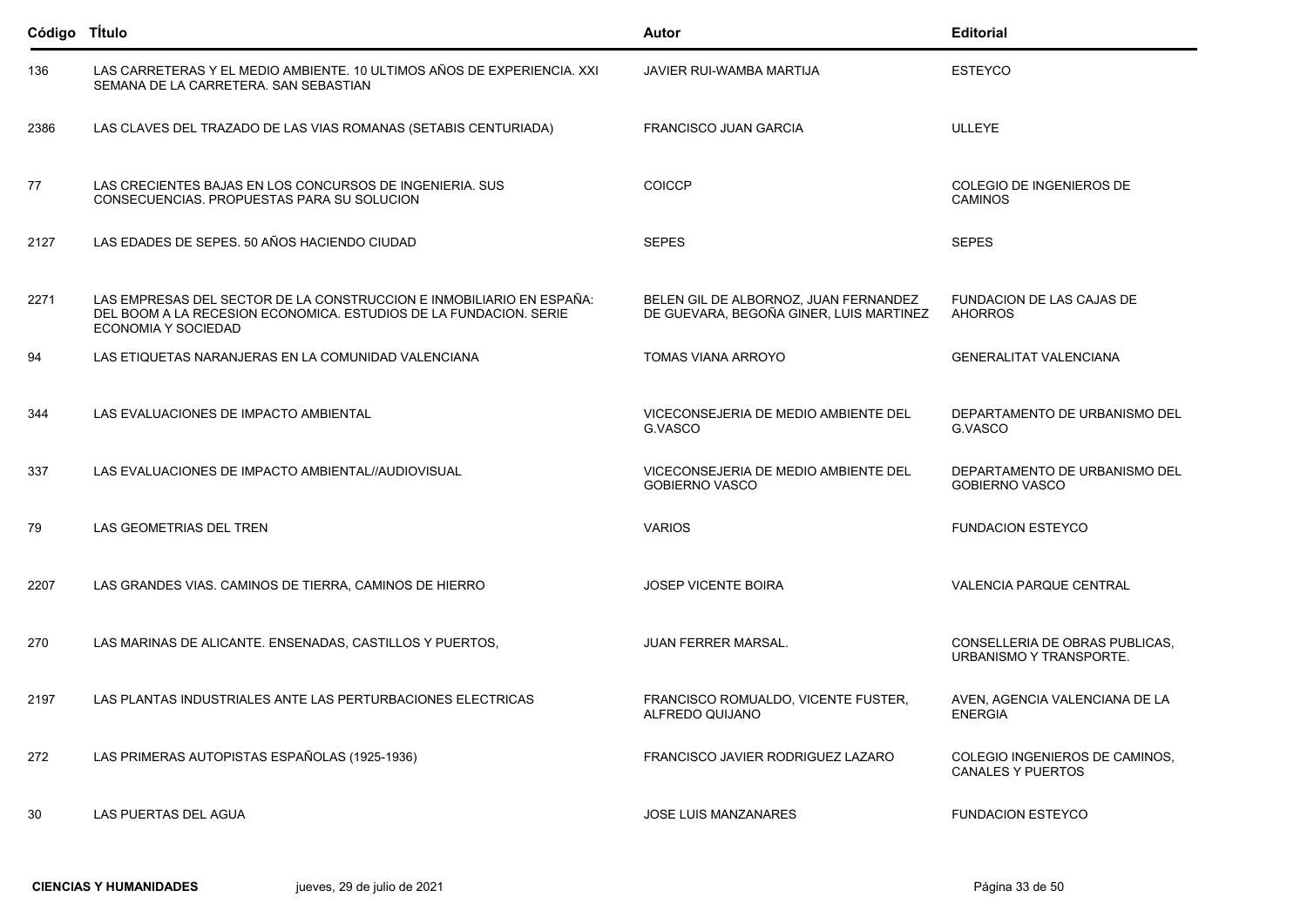| Código Título |                                                                                                                                                                         | <b>Autor</b>                                                                   | <b>Editorial</b>                                                                                         |
|---------------|-------------------------------------------------------------------------------------------------------------------------------------------------------------------------|--------------------------------------------------------------------------------|----------------------------------------------------------------------------------------------------------|
| 328           | LAS RAMBLAS VALENCIANAS                                                                                                                                                 | FRANCESCA S. SEGURA BELTRAN                                                    | U.VALENCIANA - DEPARTAMENTO DE<br><b>GEOGRAFIA</b>                                                       |
| 2411          | LAS TAIFAS DEL SHARQ AL-ANDALUS.<br>EN LAS RUTAS Y EL MERCADO MEDITERRANEO DEL SIGLO XI                                                                                 | RAFAEL AZNAR RUIZ                                                              | CONSELLERIA DE POLITICA<br>TERRITORIAL, OBRAS PUBLICAS Y<br>MOVILIDAD.                                   |
| 233           | LAS VIAS ROMANAS DE MALAGA                                                                                                                                              | CARLOS GOZALBES CRAVIOTO                                                       | COLECCION CIENCIAS, HUMANIDADES<br>E INGENIERIA, Nº 25. C.I.C.C.P                                        |
| 2281          | LEANDRO ALLOZA, UN INGENIERO DE CASTELLON. CUADERNOS DEL MUSEO DEL<br><b>TRANSPORTE 15</b>                                                                              | <b>SUSANA CLIMENT VIGUER</b>                                                   | CATEDRA DEMETRIO RIBES UV-CITMA                                                                          |
| 58            | LECCIONES SOBRE LA GENERACION, CAUSAS Y SEÑALES DE TERREMOTOS                                                                                                           | ISIDORO ORTIZ GALLARDO                                                         | COLECCION CIENCIAS, HUMANIDADES<br>E INGENIERIA, Nº 43.C.I.C.C.P                                         |
| 2516          | LECTURE NOTES IN COMPUTER SCIENCE<br>ON THE COMPUTATIONAL GEOMETRY OF POCKET MACHINING                                                                                  | M. HELD                                                                        | SPRINGER-VERLAG                                                                                          |
| 382           | LEGISLACION ADMINISTRATIVA                                                                                                                                              | EDUARDO GARCIA DE ENTERRIA                                                     | BOLETIN OFICIAL DEL ESTADO                                                                               |
| 374           | LEGISLACION BASICA - TOMO 1                                                                                                                                             | SECRETARIA GENERAL TECNICA DEL<br>MINISTERIO DE OBRAS PUBLICAS Y<br>URBANISMO. | SERVICIO DE PUBLICACIONES                                                                                |
| 375           | LEGISLACION BASICA - TOMO II                                                                                                                                            | SECRETARIA GENERAL TECNICA DEL M.O.P.U                                         | SERVICIO DE PUBLICACIONES                                                                                |
| 381           | LEGISLACION DE URBANISMO                                                                                                                                                | EDUARDO GARCIA DE ENTERRIA                                                     | BOLETIN OFICIAL DEL ESTADO                                                                               |
| 372           | LEGISLACION SOBRE AGUAS                                                                                                                                                 | <b>VARIOS</b>                                                                  | CIVITAS, BIBLIOTECA DE<br>LEGISLACION.                                                                   |
| 2181          | L'EIX MEDITERRANI. L'EUROREGIO DE L'ARC MEDITERRANI, PORTA D'EUROPA.<br>BRUSSEL-LES. 1 DE DESEMBRE 2010. PARLAMENT EUROPEU                                              | <b>VARIOS</b>                                                                  | <b>GENERALITAT DE CATALUNYA.</b><br>INSTITUCIO CIVICA I DE PENSAMENT<br>JOAN FUSTER. INSTITUT D'ECONOMIA |
| 2325          | LES OBRE PUBLIQUES EN LES COMARQUES VALENCIANES. INDRETS I PAISATGES. EL<br>BAIX VINALOPO. QUADERNS DEL MUSEU DEL TRANSPORT 21                                          | <b>MANUEL CARRERES RODRIGUEZ</b>                                               | CATEDRA DEMETRIO RIBES UV-<br><b>CHOPVT</b>                                                              |
| 2355          | LES OBRES PUBLIQUES EN LES COMARQUES VALENCIANES. INDRETS I PAISATGES.<br>EL CAMP DE MORVEDRE. QUADERNS DEL MUSEU DEL TRANSPORT DE LA<br><b>COMUNITAT VALENCIANA 24</b> | LAURA BOLINCHES MARTINEZ. MANUEL<br><b>CARRERES RODRIGUEZ</b>                  | CATEDRA DEMETRIO RIBES                                                                                   |
|               | <b>CIENCIAS Y HUMANIDADES</b><br>jueves, 29 de julio de 2021                                                                                                            |                                                                                | Página 34 de 50                                                                                          |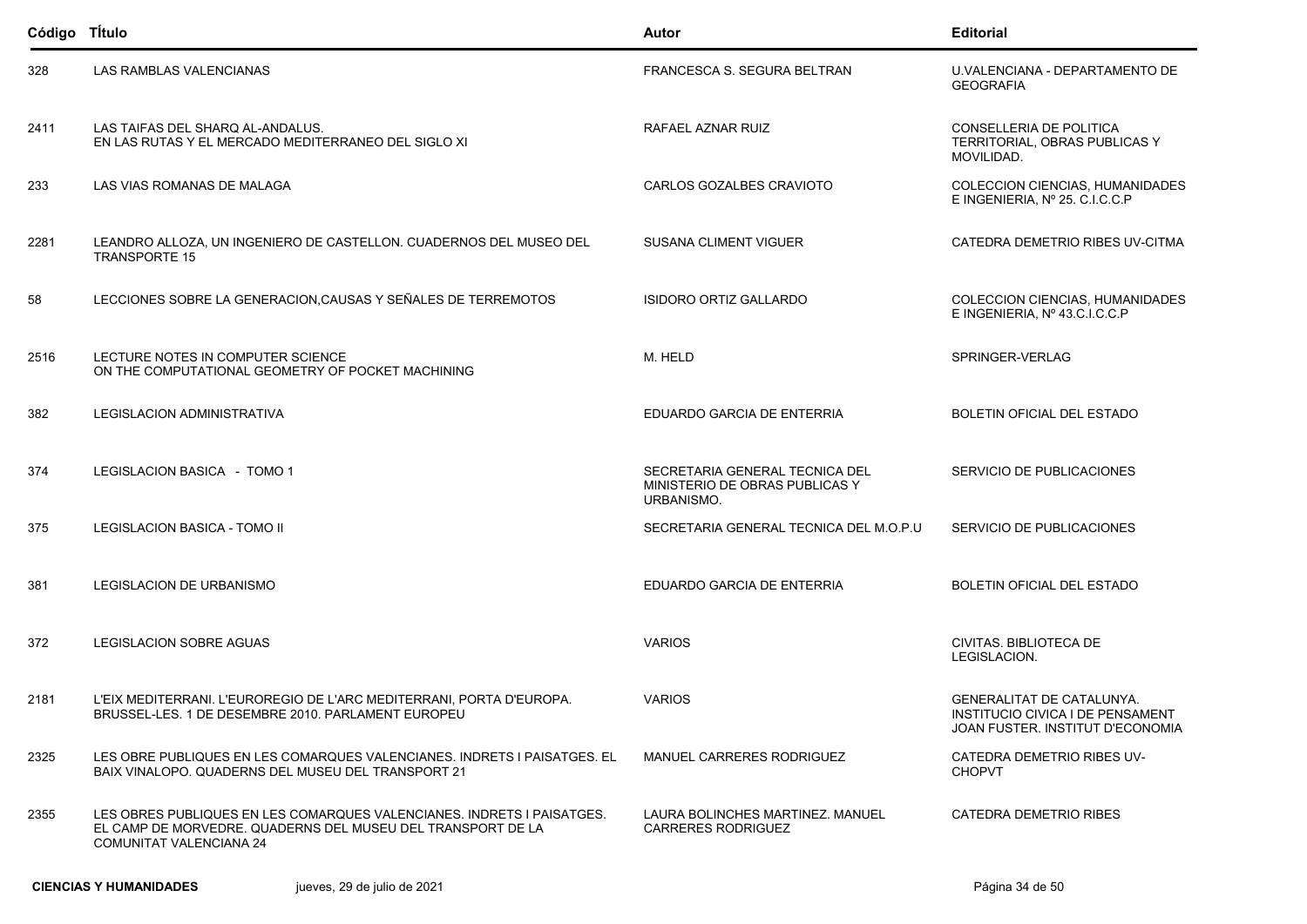| Código Título |                                                                                                         | Autor                                                        | <b>Editorial</b>                                                  |
|---------------|---------------------------------------------------------------------------------------------------------|--------------------------------------------------------------|-------------------------------------------------------------------|
| 378           | LEY 53/1984<br>LEY 8/1995                                                                               | BOLETIN OFICIAL DEL ESTADO. Nº 4 PAGINA<br>165               |                                                                   |
| 317           | LEY 6/2001 DE IMPACTO AMBIENTAL                                                                         | MINISTERIO DE MEDIO AMBIENTE                                 | BOLETIN OFICIAL DEL ESTADO                                        |
| 373           | LEY DE CONTRATOS DE LAS ADMINISTRACIONES PUBLICAS                                                       | BOLETIN OFICIAL DEL ESTADO                                   | <b>SEGURA SL</b>                                                  |
| 376           | LEY DE CONTRATOS DE LAS ADMINISTRACIONES PUBLICAS, TEXTO REFUNDIDO Y SU<br><b>REGLAMENTO GENERAL</b>    | <b>BOLETIN OFICIAL DEL ESTADO</b>                            | COLEGIO OFICIAL DE I.C.C. Y P.<br>DEMARCACION DE VALENCIA         |
| 2312          | LIBRO VERDE DE LA EMPLEABILIDAD DE LOS TITULADOS UNIVERSITARIOS DE LA<br>COMUNIDAD VALENCIANA           | <b>AVAP</b>                                                  | <b>GENERALITAT VALENCIANA</b>                                     |
| 42            | LITOLOGIA, APROVECHAMIENTO DE ROCAS INDUSTRIALES Y RIESGOS DE<br><b>DESLIZAMIENTOS</b>                  | CONSELLERIA OBRAS PUBLICAS.<br><b>GENERALITAT VALENCIANA</b> | <b>GENERALITAT VALENCIANA</b>                                     |
| 2143          | LLIBRE BLANC DE LES INFRAESTRUCTURES DE L'EURAM EUROREGIO DE L'ARC<br><b>MEDITERRANI</b>                | ORIOL BOSCA, ANDREU ULIED                                    | INSTITUT D'ECONOMIA I EMPRESA<br>IGNASI VILLALONGA. TRES I QUATRE |
| 2383          | LLIBRE BLANC DE LES INFRAESTRUCTURES I EL FINANÇAMENT TERRITORIAL DE<br>L'EURORGIO DE L'ARC MEDITERRANI | LLUIS CATALA OLTRA                                           | <b>INSTITUT D'ECONOMIA I EMPRESA</b><br><b>IGNASI VILLALONGA</b>  |
| 114           | LOS CAMINOS DE LA VIEJA COCINA                                                                          | COFRADIA PLAT CERDA (INGENIERO DE<br>CAMINOS EN LA COCINA)   | COLEGIO INGENIEROS DE CAMINOS,<br><b>CANALES Y PUERTOS</b>        |
| 238           | LOS CAMINOS TERESIANOS                                                                                  | JESUS MARIA DE UGALDE Y AGUNDEZ                              | COLECCION CIENCIAS, HUMANIDADES<br>E INGENIERIA, Nº 30. C.I.C.C.P |
| 332           | LOS CASTILLOS DE MONTAÑA EN LA COMUNIDAD VALENCIANA 1 Y 2                                               | RAFEL CEBRIAN GIMENO                                         | CENTRE EXCURSIONISTA VALENÇIA                                     |
| 2141          | LOS CETACEOS DEL MEDITERRANEO                                                                           | UNIVERSIDAD DE VALENCIA                                      | MINISTERIO DE MEDIO AMBIENTE                                      |
| 368           | LOS CONTRATOS DE LAS ADMINISTRACIONES PUBLICAS. LEY DE CONTRATOS DE<br>LAS ADMINISTRACIONES PUBLICAS.   | <b>ENRIQUE LUCAS</b>                                         | BAYER HNOS S.A.                                                   |
| 200           | LOS MALES DE LA PATRIA                                                                                  | LUCAS MALLADA                                                | COLEGIO DE INGENIEROS DE<br><b>CAMINOS</b>                        |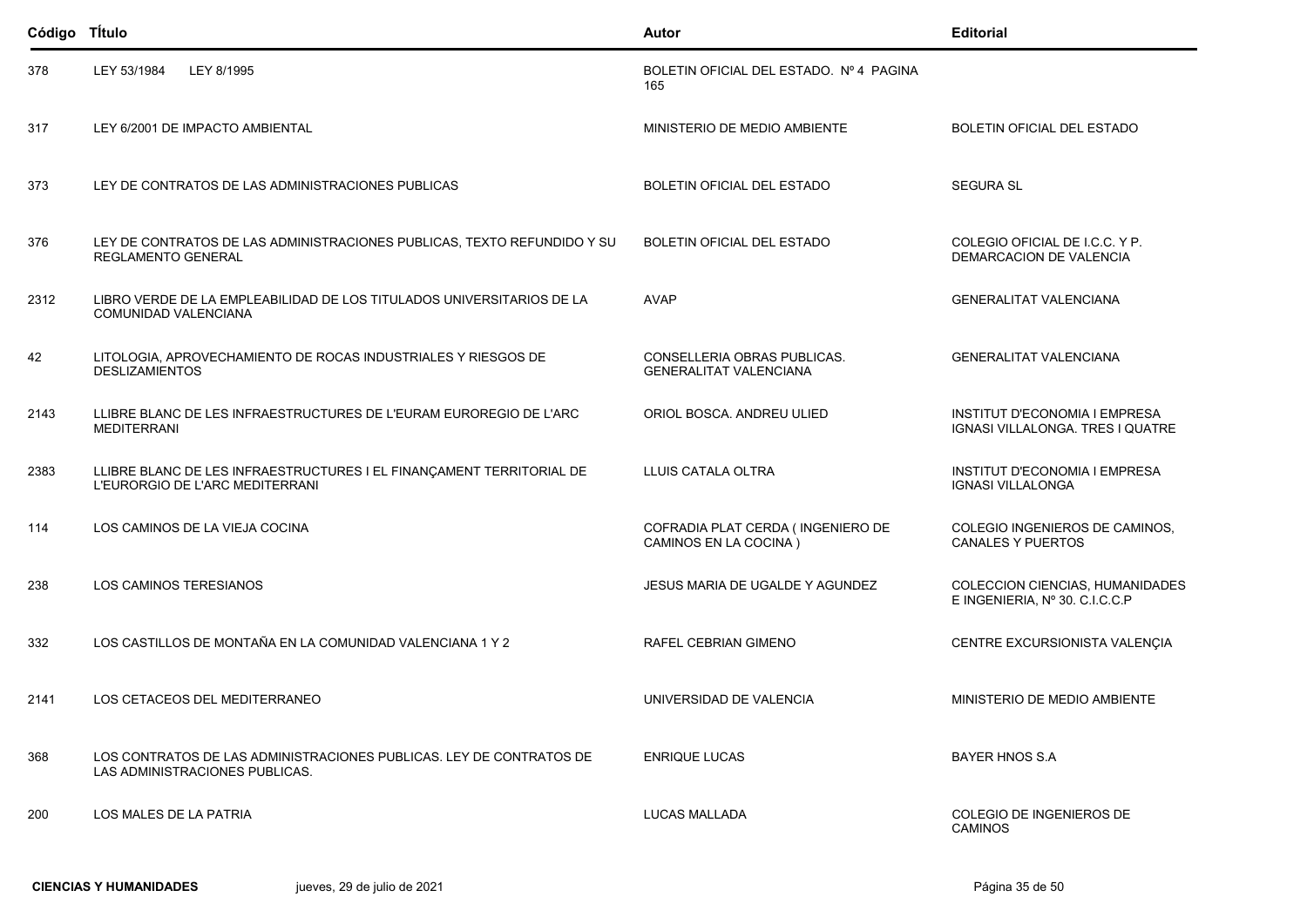| Código Título |                                                                                                                  | Autor                                                               | <b>Editorial</b>                                                                                |
|---------------|------------------------------------------------------------------------------------------------------------------|---------------------------------------------------------------------|-------------------------------------------------------------------------------------------------|
| 133           | LOS MOLINOS DE AGUA EN LAS COMARCAS DEL VINALOPO (1.500 - 1.840)                                                 | TOMAS V. PEREZ MEDINA.                                              | CENTRE D'ESTUDIS LOCALS DE<br><b>PETRER</b>                                                     |
| 2307          | LOS PAISAJES DEL AGUA. CULTURA, TRANSPORTE Y TERRITORIO. MAPAS Y PLANOS<br>DE LA COMUNITAT VALENCIANA, 1550-1868 | INMACULADA AGUILAR CIVERA                                           | <b>GENERALITAT VALENCIANA</b>                                                                   |
| 256           | LOS PASOS HISTORICOS DE LA SIERRA DE GUADARRAME                                                                  | LEONARDO FERNANDEZ TROYANO                                          | COLECCION CIENCIAS, HUMANIDADES<br>E INGENIERIA, Nº 31. COLEG. ING.<br>CAMINOS, CAN. Y PUERTOS. |
| 2417          | LOS POBLADOS MARITIMOS.<br>HISTORIA, LUGARES Y ESCENAS                                                           | <b>INMACULADA AGUILAR CIVERA</b><br>AMADEO SERRA DESFILIS           | CONSELLERIA DE POLITICA<br>TERRITORIAL, OBRAS PUBLICAS Y<br>MOVILIDAD.                          |
| 2273          | LOS PRIMEROS MAPAS ESPAÑOLES DE AMERICA DEL NORTE Y DEL CAMINO REAL DE<br>TIERRA ADENTRO EN NUEVO MEXICO         | LUIS LAORDEN JIMENEZ                                                | <b>CICCP</b>                                                                                    |
| 134           | LOS PUERTOS DEL FERROL Y SAN CIPRIAN. SU HISTORIA HASTA LA ULTIMA<br>EXPANSION CONTEMPORANEA.                    | JUAN ANTONIO RODRIGUEZ-VILLASANTE<br>PRIETO.                        | AUTORIDAD PORTUARIA DEL FERROL<br><b>SAN CIPRIAN</b>                                            |
| 178           | LOS PUERTOS ESPAÑOLES EN EL SIGLO XIX                                                                            | <b>JOAN ALEMANY LLOVERA</b>                                         | <b>CEHOPU</b>                                                                                   |
| 2414          | LOS VARADEROS DEL PUERTO DE VALENCIA.<br>UNA HISTORIA CENTENARIA                                                 | INMACULADA AGUILAR CIVERA                                           | CONSELLERIA DE POLITICA<br>TERRITORIAL, OBRAS PUBLICAS Y<br>MOVILIDAD.                          |
| 226           | LOS VASCOS Y LOS GEORGIANOS                                                                                      | ENRIQUE UNDIANO SANTA CRUZ                                          | C.I.C.C.P PAIS VASCO                                                                            |
| 2308          | LUCES Y FAROS DEL MEDITERRANEO. PAISAJE, TECNICA, ARTE Y SOCIEDAD. DE<br>TORREVIEJA A VINAROS                    | INMACULADA AGUILAR CIVERA                                           | <b>GENERALITAT VALENCIANA</b>                                                                   |
| 2255          | LUGARES E ITINERARIOS DE LAS OBRAS PUBLICAS                                                                      | INMACULADA AGUILAR CIVERA                                           | <b>GENERALITAT VALENCIANA</b>                                                                   |
| 303           | LUIS ALBERT. ARQUITECTO.                                                                                         | ALBERTO PEÑIN IBAÑEZ.                                               | COLEGIO DE ARQUITECTOS DE<br>VALENCIA.                                                          |
| 21            | LUMINISCENCIAS. VIA (REVISTA DE ARQUITECTURA)                                                                    | COLEGIO OFICIAL DE ARQUITECTOS DE LA<br><b>COMUNIDAD VALENCIANA</b> | COLEGIO DE ARQUITECTOS DE LA<br>COMUNIDAD VALENCIANA                                            |
| 2211          | LUPE GODOY                                                                                                       | <b>VARIOS</b>                                                       | FERROCARRILES DE LA<br><b>GENERALITAT VALENCIANA</b>                                            |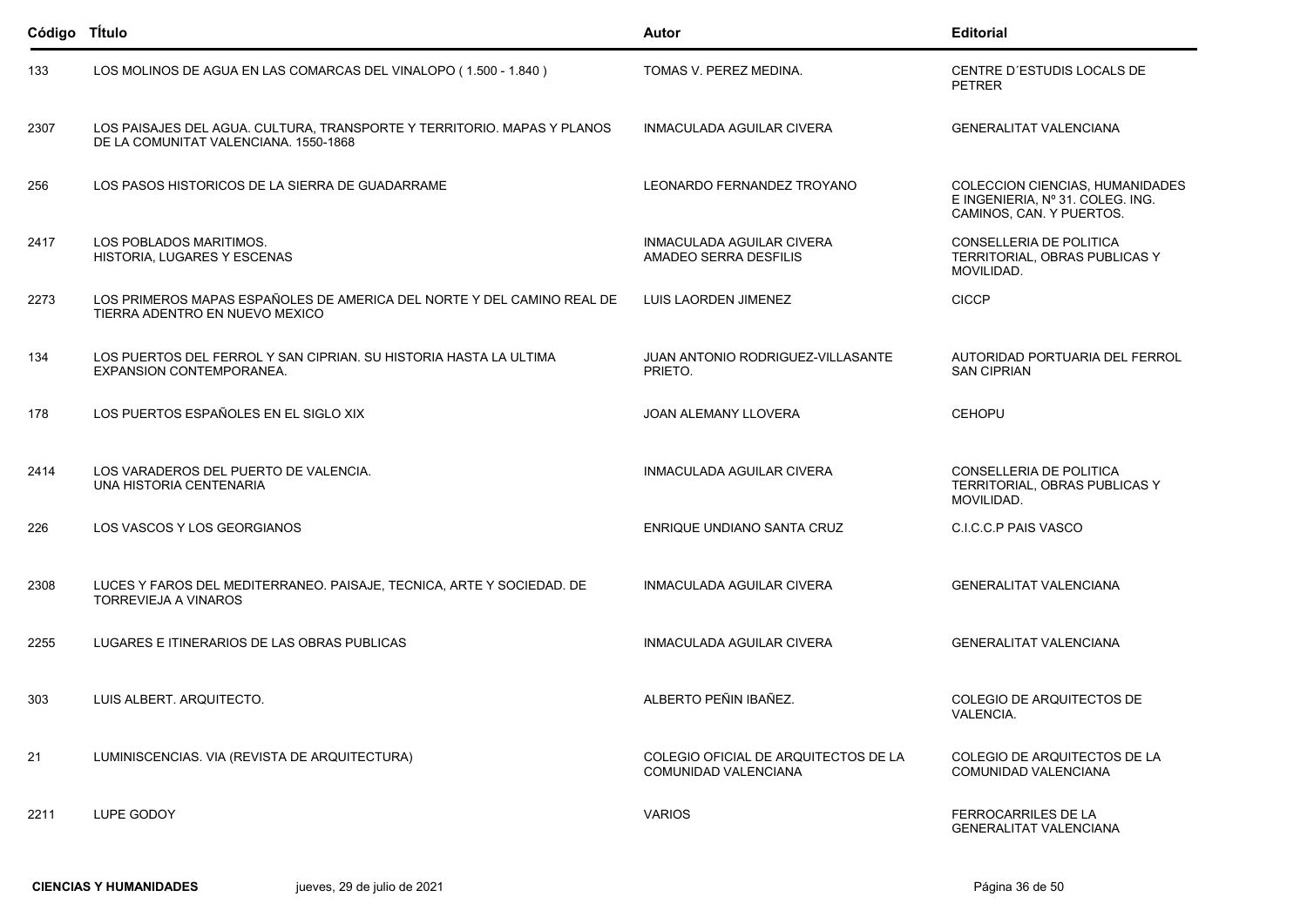| Código Título |                                                                                                   | <b>Autor</b>                                                                                   | <b>Editorial</b>                                                                      |
|---------------|---------------------------------------------------------------------------------------------------|------------------------------------------------------------------------------------------------|---------------------------------------------------------------------------------------|
| 247           | MALAGA Y LAS CARRETERAS. UNA INVERSION DE FUTURO                                                  | COLEGIO INGENIEROS DE CAMINOS, CANALES<br>Y PUERTOS                                            | COLEGIO INGENIEROS DE CAMINOS,<br><b>CANALES Y PUERTOS -</b><br>DEMARCACION ANDALUCIA |
| 81            | MANIFIESTO CONTRA LA MUERTE DEL ESPIRITU. NOSOTROS SOMOS UNA PARTE DE<br>LA TIERRA.               | <b>VARIOS</b>                                                                                  | <b>FUNDACION ESTEYCO</b>                                                              |
| 334           | MANILA 1571-1898. OCCIDENTE EN ORIENTE.                                                           | <b>VARIOS</b>                                                                                  | MINISTERIO DE FOMENTO, CEHOPU                                                         |
| 2146          | MANUAL DE ECOLOGIA DEL PAISAJE APLICADA A LA PLANIFICACION URBANA Y DE<br><b>INFRAESTRUCTURAS</b> | IGNACIO ESPAÑOL ECHANIZ                                                                        | <b>COICCP</b>                                                                         |
| 389           | MANUAL DE LEGISLACION PARA INGENIEROS DE CAMINOS                                                  | JUAN JOSE BERTOLO Y ENRIQUE MACIÑEIRA                                                          | COLEGIO DE INGENIEROS DE<br>CAMINOS CANALES Y PUERTOS                                 |
| 2506          | <b>MANUAL DE XML</b>                                                                              | <b>CHARLES F. GOLDFARB</b><br>PAUL PRESCOD                                                     | PRENTICE HALL IBERIA                                                                  |
| 388           | MANUAL PARA LA REDACCION DE PROYECTOS DE CONSTRUCCION EN LA<br>ADMINISTRACION PUBLICA.            | JOSE MANUEL SEVILLA LOPEZ                                                                      | CIE DOSSAT 2.000                                                                      |
| 2531          | MANUAL PRACTICO DE VRML 2.0                                                                       | ENRIQUE DE ALARCON ALVAREZ<br><b>NARCIS PARES I BURGUES</b>                                    | PRENSA TECNICA                                                                        |
| 166           | MANUSCRITOS Y DOCUMENTOS ESPAÑOLES PARA LA HISTORIA DE LA ISLA DE<br>PASCUA.                      | <b>FRANCISCO MELLEN BLANCO</b>                                                                 | <b>CEHOPU</b>                                                                         |
| 2263          | MAPA D'INFRAESTRUCTURES DE TRANSPORT                                                              | <b>GENERALITAT VALENCIANA</b>                                                                  | <b>GENERALITAT VALENCIANA</b>                                                         |
| 48            | MAPA GEOLOGICO DE LA PROVINCIA DE VALENCIA                                                        | DIPUTACION PROVINCIAL Y UNIVERSIDAD DE<br>VALENCIA E INSTITUTO GEOLOGICO Y MINERO<br>DE ESPAÑA | <b>DIPUTACION DE VALENCIA</b>                                                         |
| 333           | MAPAS Y PLANOS 1678 - 1884 COMUNIDAD VALENCIANA                                                   | ARCHIVO DE LA DIPUTACION                                                                       | DIPUTACION DE VALENCIA                                                                |
| 315           | MAPISTES, CARTOGRAFIA I AGRIMENSURA A LA VALENCIA DEL SEGLE XVIII.                                | ALFREDO FAUS PRIETO.                                                                           | ALFONS EL MAGNANIM. INSTITUCIO<br>VALENCIANA D'ESTUDIS I<br>INVESTIGACIO.             |
| 2238          | MAR Y TIERRA. LOS ESCENARIOS DEL GRAO DE VALENCIA. CATALOGO DE LA<br><b>EXPOSICION</b>            | INMACULADA AGUILAR CIVERA                                                                      | <b>CONSELLERIA DE</b><br>INFRAESTRUCTURAS, TERRITORIO Y<br><b>MEDIO AMBIENTE</b>      |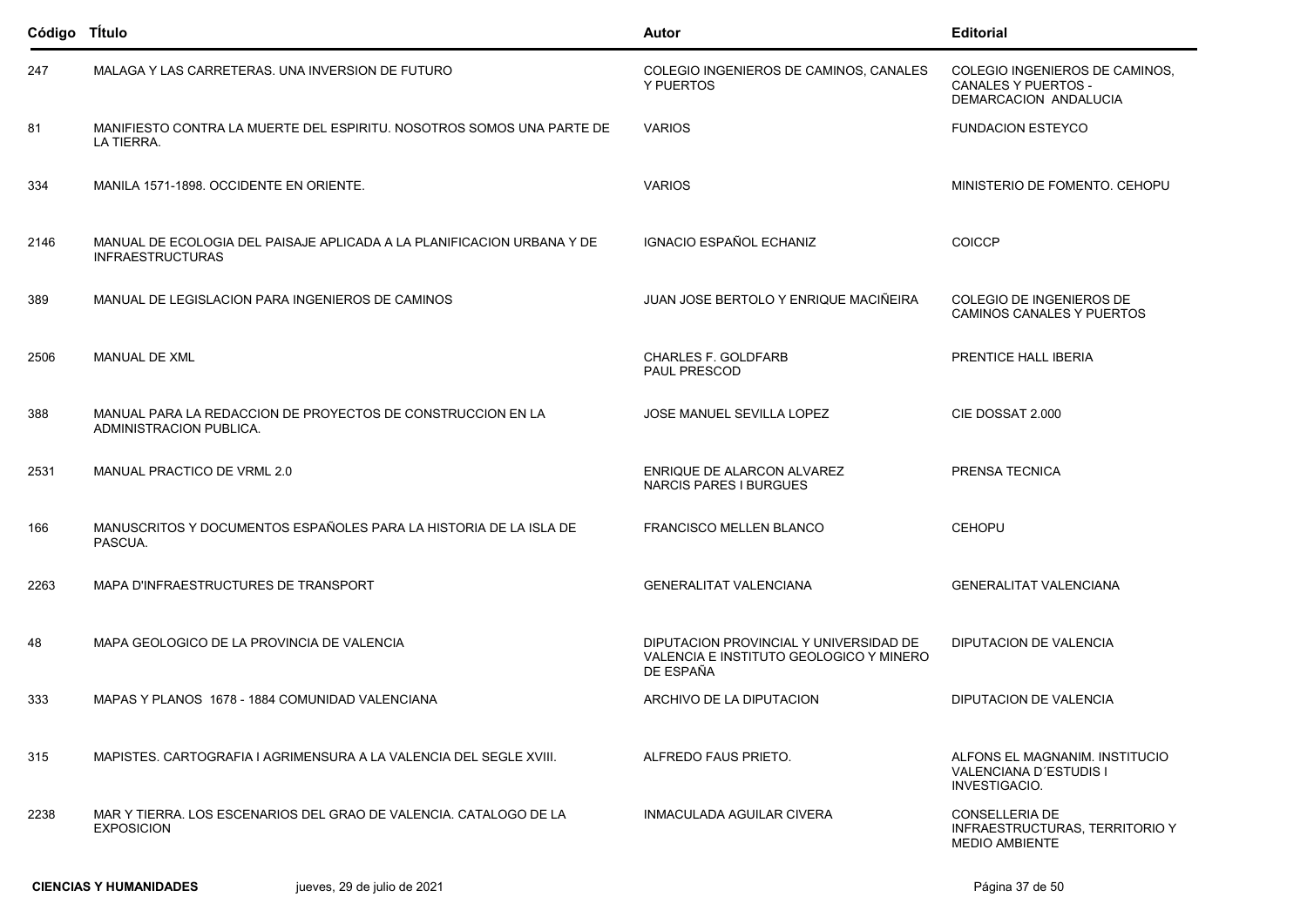| Código TÍtulo |                                                                                                                                         | Autor                                                                          | <b>Editorial</b>                                                                   |
|---------------|-----------------------------------------------------------------------------------------------------------------------------------------|--------------------------------------------------------------------------------|------------------------------------------------------------------------------------|
| 358           | MASTER UNIVERSITARIO EN CONSULTORIA DE INGENIERIA CIVIL                                                                                 | <b>VARIOS</b>                                                                  | <b>UPV</b>                                                                         |
| 2505          | <b>MASTERING</b><br>VISUAL C++ 6                                                                                                        | MICHAEL J. YOUNG                                                               | <b>SYBEX</b>                                                                       |
| 2633          | MATEMATICA ASISTIDA POR ORDENADOR<br>CALCULO INFINITESIMAL                                                                              | PEDRO PEREZ CARRERAS                                                           | UNIVERSIDAD POLITECNICA DE<br><b>VALENCIA</b>                                      |
| 2611          | MECANICA DEL SOLIDO RIGIDO                                                                                                              | CARLOS F. GONZALEZ FERNANDEZ                                                   | <b>ARIEL CIENCIA</b>                                                               |
| 2609          | MECANICA VECTORIAL PARA INGENIEROS                                                                                                      | FERDINAND P. BEER<br>E. RUSSELL JOHNSTON, JR                                   | EDICIONES DEL CASTILLO                                                             |
| 2240          | MEMORIA ANUAL 2010-2011. ESCUELA TECNICA SUPERIOR DE INGENIEROS CAMINOS.<br><b>CANALES Y PUERTOS</b>                                    |                                                                                | UNIVERSITAT POLITECNICA DE<br><b>VALENCIA</b>                                      |
| 184           | MEMORIA DESCRIPTIVA DE LAS OBRAS DEL PUERTO BEL MUSEL POR ALEJANDRO<br>OLANO.                                                           | <b>VARIOS</b>                                                                  | <b>CEHOPU</b>                                                                      |
| 265           | MEMORIA GRAFICA DE LAS OBRAS PUBLICAS EN LA COMUNIDAD VALENCIANA I, II, III:<br><b>PUERTOS Y FAROS</b><br>CAMINOS, PUENTES Y CARRETERAS | <b>VARIOS</b>                                                                  | COLEGIO INGENIEROS DE CAMINOS,<br>CANALES Y PUERTOS. DEM.<br>COMUNIDAD VALENCIANA. |
| 13            | METODO DE LOS ELEMENTOS FINITOS EN LA ENERGIA CIVIL.                                                                                    | C.A. BREBBIA Y J.J. CONNOS (TRADUCIDO AL<br>INGLES)                            | C.P.P.E DEL COLEGIO DE<br>INGENIEROS DE CAMINOS, CANALES<br>Y PUERTOS.             |
| 2617          | <b>METODO Y PROGRAMAS.</b><br>ELIMINACION DE PARTES OCULTAS.<br>APROXIMACION DE CURVAS POR EL METODO DE BEZIER Y DE LAS B-SPLINES       | <b>ROBERT DONY</b>                                                             | <b>MASSON</b>                                                                      |
| 353           | METODOLOGIA GENERAL PARA LA EVOLUCION DE PROYECTOS DE INVERSION<br><b>PUBLICA</b>                                                       | SECRETARIA GENERAL TECNICA DEL<br>MINISTERIO DE OBRAS PUBLICAS Y<br>URBANISMO. | MINISTERIO DE OBRAS PUBLICAS Y<br>URBANISMO.                                       |
| 106           | metro@rte03/04/09-30/04/09                                                                                                              | varios                                                                         | FERROCARRILES DELA GENERALITAT<br>VALENCIANA                                       |
| 64            | <b>MICROECONOMIA</b>                                                                                                                    | <b>JESUS LIDON CAMPILLO</b>                                                    | <b>U.POLITECNICA DE VALENCIA</b>                                                   |
| 97            | MISLATA CUNA DE GRANDES ARTISTAS                                                                                                        | LUIS MAÑAS BORRAS                                                              | <b>AYUNTAMIENTO DE MISLATA</b>                                                     |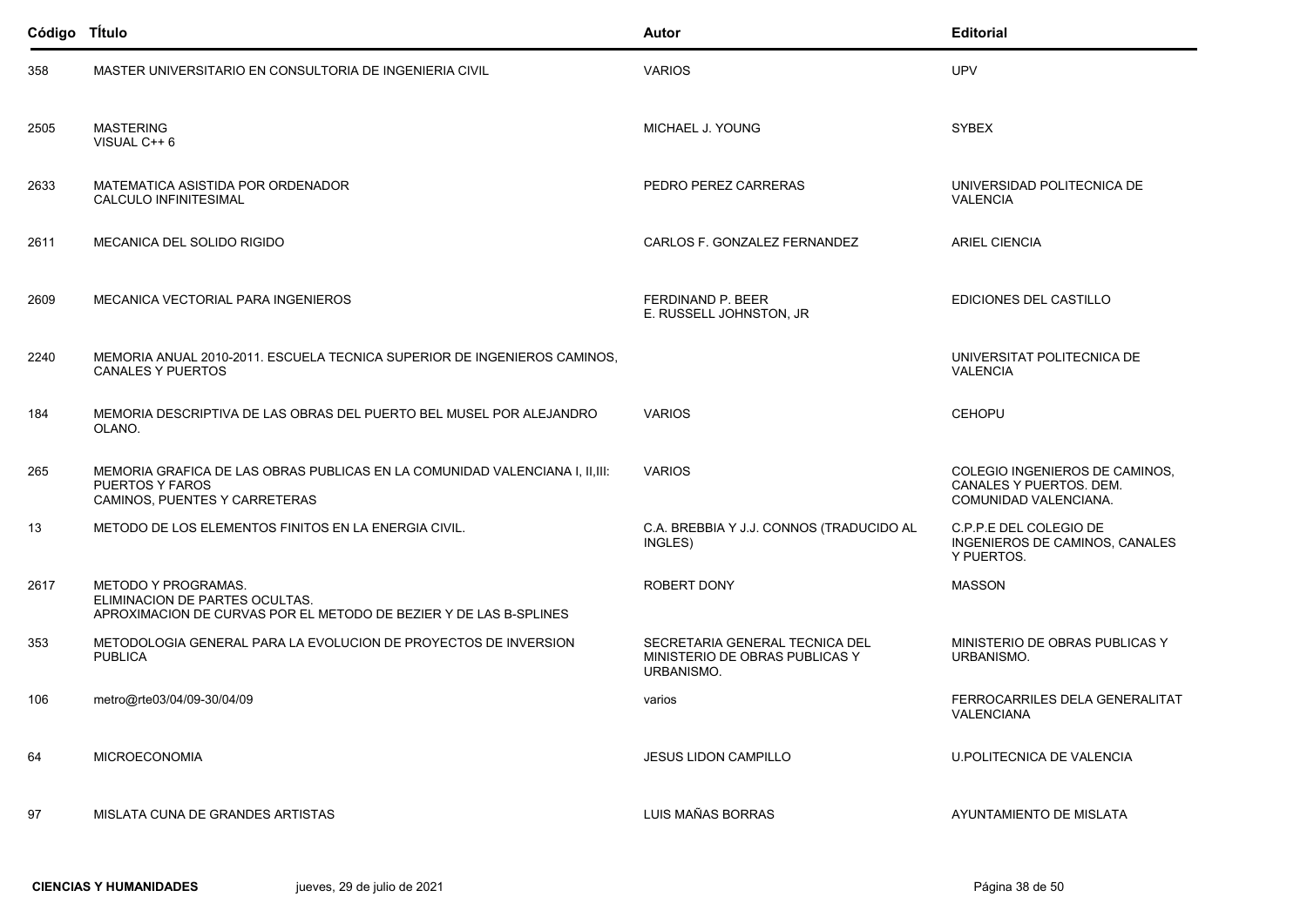| Código Título |                                                                                                                 | <b>Autor</b>                                          | <b>Editorial</b>                                                                    |
|---------------|-----------------------------------------------------------------------------------------------------------------|-------------------------------------------------------|-------------------------------------------------------------------------------------|
| 2651          | MITOLOGIAS DE LAS ESTEPAS, DE LOS BOSQUES Y DE LAS ISLAS                                                        | P. GRIMAL                                             | <b>PALA</b><br><b>LAROUSSE</b>                                                      |
| 59            | MODELOS DE ECONOMIA DE LA EMPRESA EN HOJA DE CALCULO                                                            | <b>J.MARIA TORRALBA MARTINEZ</b>                      | UNIVERSIDAD POLITECNICA DE<br><b>VALENCIA</b>                                       |
| 2202          | MONUMENTOS ARQUITECTONICOS DE ESPAÑA MONASTERIO DE SAN JUAN DE LOS<br><b>REYES</b>                              | <b>VARIOS</b>                                         | <b>INSTITUTO JUAN DE HERRERA</b><br>ESCUELA SUPERIOR DE<br>ARQUITECTURA UNIVERSIDAD |
| 43            | MOVIMIENTOS SISMICOS Y ESTRUCTURAS MURARIAS. ORIGEN EFECTOS Y<br>EVALUACION DE DAÑOS EN LA VIVIENDA TRADICIONAL | HIGINIO ARCOS TRANCHO, MARIA CRISTINA<br><b>PORCU</b> | CONSORCIO DE COMPENSACION DE<br><b>SEGUROS</b>                                      |
| 86            | MUSICA E HISTORIA: LOS FUNDAMENTOS DE LA MUSICA OCCIDENTAL                                                      | <b>JOAQUIN ARNAU AMO</b>                              | UNIVERSIDAD POLITECNICA DE<br><b>VALENCIA</b>                                       |
| 229           | MZA: HISTORIA DE SUS ESTACIONES                                                                                 | MERCEDES LOPEZ GARCIA                                 | COLECCION CIENCIAS, HUMANIDADES<br>E INGENIERIA, Nº 22. C.I.C.C.P                   |
| 36            | N.B.E-C.A-88.CONDICIONES ACUSTICAS EN LOS EDIFICIOS                                                             | N.B.E CA-88                                           | MINISTERIO DE FOMENTO                                                               |
| 2138          | NATURALMENTE ARTIFICIAL                                                                                         | <b>CESAR LANZA</b>                                    | CESAR LANZA, TECNOVA I.S.                                                           |
| 236           | NAVE PARA EJERCICIOS ECUESTRE                                                                                   | AGUSTIN DE BETANCOURT Y MOLINA                        | COLEGIO INGENIEROS DE CAMINOS,<br><b>CANALES Y PUERTOS</b>                          |
| 2201          | NORMA UNE 197001 CRITERIOS GENERALES PARA LA ELABORACION DE INFORMES Y<br><b>DICTAMENES PERICIALES</b>          | <b>AENOR</b>                                          | <b>AENOR</b>                                                                        |
| 9             | <b>NORMAS AL DIA</b>                                                                                            | <b>AENOR</b>                                          | <b>AENOR</b>                                                                        |
| 4             | NORMAS ISO 9000; 9001                                                                                           | <b>ISO 1999</b>                                       | INST. VALENCIANO DE CERTIFICACION                                                   |
| 12            | NORMAS U.N.E.                                                                                                   | <b>AENOR</b>                                          | <b>AENOR</b>                                                                        |
| 2148          | NORMATIVA DE LA CORTE DE ARBITRAJE Y MEDIACION DE VALENCIA                                                      | <b>VARIOS</b>                                         | CAMARA DE COMERCIO, INDUSTRIA Y<br>NAVEGACION DE VALENCIA                           |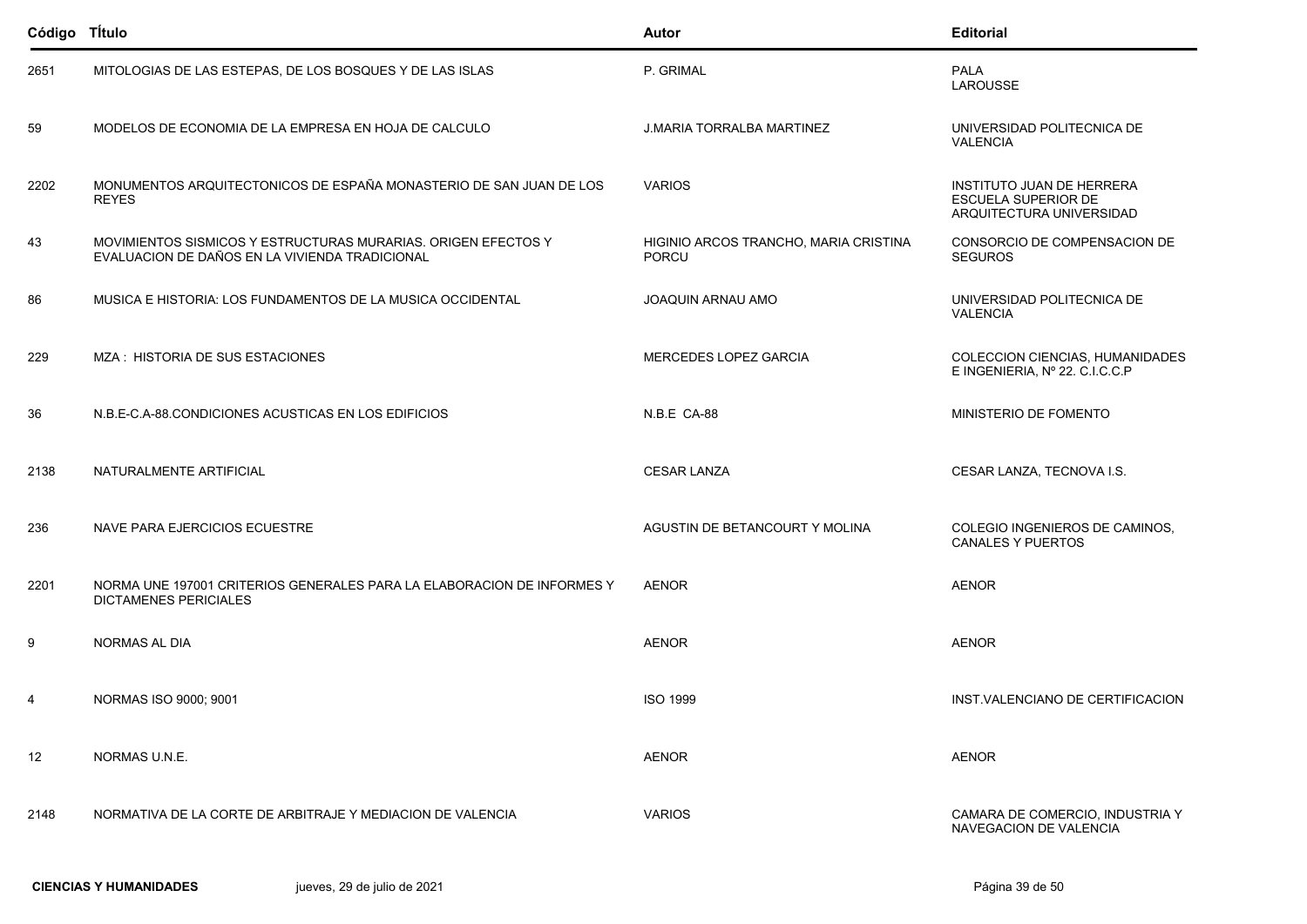| Código TÍtulo |                                                                                                                               | Autor                                                                    | <b>Editorial</b>                                                                               |
|---------------|-------------------------------------------------------------------------------------------------------------------------------|--------------------------------------------------------------------------|------------------------------------------------------------------------------------------------|
| 289           | NUMERALES VASCOS                                                                                                              | ENRIQUE UNDIANO SANTA CRUZ                                               | COLEGIO INGENIEROS DE CAMINOS,<br><b>CANALES Y PUERTOS.</b>                                    |
| 2547          | NUMERICAL RECIPES IN C<br>THE ART OF SCIENTIFIC COMPUTING                                                                     | <b>WILLIAM H. PRESS</b><br><b>BRIAN P. FLANNERY</b><br>SAUL A. TEUKOLSKY | <b>CAMBRIDGE UNIVERSITY PRESS</b>                                                              |
| 340           | OBLIGATORIEDAD DEL ESTUDIO DEL IMPACTO AMBIENTAL EN LOS PROYECTOS DE<br><b>OBRAS PUBLICAS</b>                                 | <b>VARIOS</b>                                                            | COLEGIO INGENIEROS DE CAMINOS,<br><b>CANALES Y PUERTOS</b>                                     |
| 210           | OBRA CIVIL EN ULTRAMAR DEL REAL CUERPO DE INGENIEROS. TOMO I.<br>VIRREINATOS NUEVA ESPAÑA Y NUEVA GRANADA                     | <b>CARLOS LAORDEN RAMOS</b>                                              | MINISTERIO DE DEFENSA                                                                          |
| 211           | OBRA CIVIL EN ULTRAMAR DEL REAL CUERPO DE INGENIEROS. TOMO II.<br>VIRREINATOS DEL PERU, RIO DE LA PLATA, ANTILLAS Y FILIPINAS | <b>CARLOS LAORDEN RAMOS</b>                                              | MINISTERIO DE DEFENSA                                                                          |
| 174           | OBRAS HIDRAULICAS EN AMERICA COLONIAL                                                                                         | <b>VARIOS</b>                                                            | <b>CEHOPU</b>                                                                                  |
| 171           | OBRAS HIDRAULICAS EN AMERICA COLONIAL. MAQUETAS                                                                               | ANA VAZQUEZ DE LA CUEVA                                                  | <b>CEHOPU</b>                                                                                  |
| 253           | OBRAS HIDRAULICAS PREHISPANICAS Y COLONILES EN AMERICA - TOMO 1                                                               | INSTITUTO DE LA INGENIERIA ESPAÑOLA                                      | <b>DRAGADOS Y CONSTRUCCIONES -</b><br>COLEGIO INGENIEROS DE CAMINOS,<br>CANALES Y PUERTOS.     |
| 204           | OBRAS PUBLICAS - FOLLETOS DE LAS EJECUTADAS EN LA C.VALENCIANA                                                                | <b>VARIOS</b>                                                            | M.O.P.U - GENERALITAT<br>VALENCIANA - RENFE - FEDER                                            |
| 293           | OBRAS PUBLICAS E INGENIEROS EN ARAGON DURANTE EL PRIMER TERCIO DEL<br>SIGLO XX                                                | LUIS GERMAN ZUBERO                                                       | <b>INSTITUCION FERNANDO EL</b><br>CATOLICO (EXCMA. DIPUTACION<br>ZARAGOZA ) C.I.C.C.P (ARAGON) |
| 207           | OBRAS PUBLICAS EN CASTILLA LA MANCHA                                                                                          | <b>VARIOS</b>                                                            | MINISTERIO DE FOMENTO, CASTILLA<br>LA MANCHA Y COLEGIO I.C.C.P.                                |
| 2117          | PALAU DE LA MÚSICA DE VALENCIA: 20 AÑOS                                                                                       | <b>VARIOS</b>                                                            | CENTRO DOCUMENTAL DEL PALAU<br>DE LA MÚSICA                                                    |
| 2239          | PASADO, PRESENTE Y FUTURO DE LA PRUEBA PERICIAL EN EL PROCESO CIVIL. LA<br>PERICIA COMO PRUEBA SOBRE LA PRUEBA                | PURIFICACION MARTORELL ZULUETA                                           | REAL ACADEMIA VALENCIANA DE<br><b>JURISPRUDENCIA Y LEGISLACION</b>                             |
| 2354          | PASEANDO POR VIAS Y CAMINOS. PLANES, INFRAESTRUCTURAS Y ARQUITECTURA.<br>RUSSAFA DESDE 1777                                   | CESAR JIMENEZ ALCAÑIZ                                                    | <b>GENERALITAT VALENCIANA</b>                                                                  |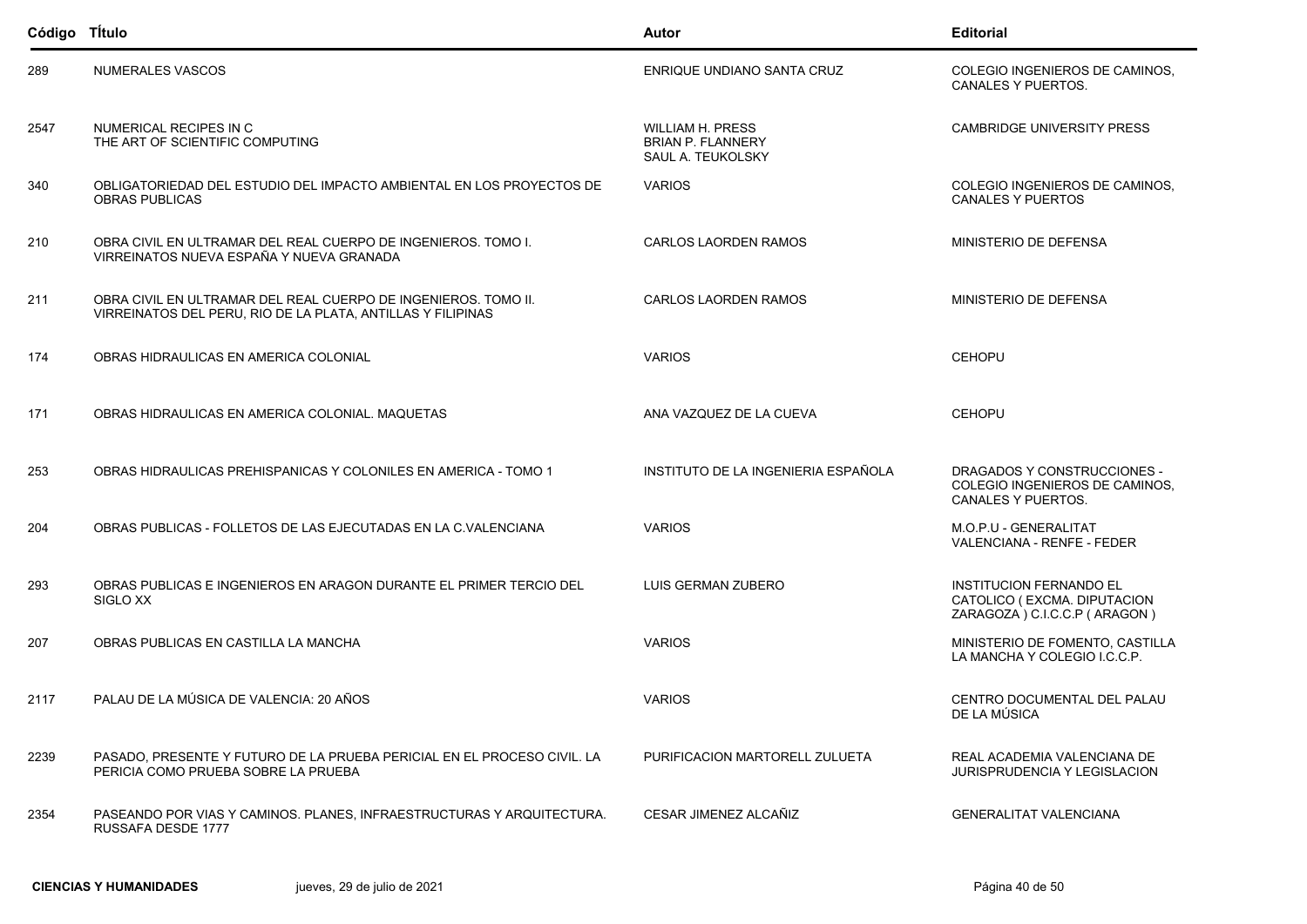| Código Título |                                                                                                     | Autor                                                             | <b>Editorial</b>                                                          |
|---------------|-----------------------------------------------------------------------------------------------------|-------------------------------------------------------------------|---------------------------------------------------------------------------|
| 135           | PATRIMONIO HISTORICO ESPAÑOL: REAL DECRETO 111/89 DE 10/1/1986                                      | B.O.E. 27 Y 28 ENERO 1986                                         |                                                                           |
| 298           | PEDRO BERNARDO VILLAREAL DE BERRIZ (1669 - 1740)                                                    | ESTIBALIZ RUIZ DE AZUA Y MARTINEZ DE<br><b>EXQUERECOCHA</b>       | FUNDACION JUANELO TURRIANO.<br>EDITORIAL CASTALIA.                        |
| 125           | PEDRO LUIS ESCRIVA, CABALLERO VALENCIANO, CONSTRUCTOR DE CASTILLOS                                  | ANTONIO SANCHEZ GIJOSN                                            | AYUNTAMIENTO DE VALENCIA                                                  |
| 278           | PENSAR LA INGENIERIA. ANTOLOGIA DE TEXTOS DE JOSE ANTONIO FERNANDEZ<br>ORDOÑEZ                      | JOSE RAMON NAVARRO VERA                                           | COLEGIO DE INGENIEROS DE<br>CAMINOS CANALES Y PUERTOS                     |
| 2144          | PENSIONES ORDINARIAS DE JUBILACION, VIUDEDAD                                                        | <b>JORGE FANLO NICOLAS</b>                                        | MONOGRAFIAS Nº 18, COLEGIO<br>INGENIEROS DE CAMINOS, CANALES<br>Y PUERTOS |
| 385           | PLIEGO DE CLAUSULAS ADMINISTRATIVAS GENERALES PARA LA CONTRATACION DE<br>OBRAS DEL ESTADO           | DECRETO 3854/1970 DE 31 DEL 12 (B.O.E)<br>40/71 DE 16 DE FEBRERO) | FOTOCOPIA DEL COLEGIO<br>INGENIEROS DE CAMINOS, CANALES<br>Y PUERTOS      |
| 386           | PLIEGO DE CLAUSULAS ADMINISTRATIVAS PARA LA CONTRATACION DE ESTUDIOS Y<br><b>SERVICIOS TECNICOS</b> | ORDEN MINISTERIAL DE 8 DE MARZO DE 1972<br>(B.O.E 30-3-72)        | M.O.P                                                                     |
| 2183          | POR LA HISTORIA DE ESPAÑA                                                                           | JOSE ENRIQUE RUIZ DOMENEC Y JOAQUIN<br><b>BERCHEZ</b>             | <b>FUNDACION BANCAJA</b>                                                  |
| 93            | PREMIOS DE ARQUITECTURA, COLEGIO OFICIAL DE ARQUITECTOS DE LA<br>COMUNIDAD VALENCIANA 1986.         | VARIOS.                                                           | COLEGIO OFICIAL DE ARQUITECTOS<br>DE LA COMUNIDAD VALENCIANA.             |
| 2581          | PREVISION, PRESUPUESTO Y CUOTAS DE VENTAS                                                           | LUIS ROIG SANCHO                                                  | <b>DEUSTO</b>                                                             |
| 2518          | PRINCIPLES OF INTERACTIVE COMPUTER GRAPHICS<br><b>SECOND EDITION</b>                                | WILLIAM M. NEWMAN<br>ROBERT F. SPROULL                            | MCGRAW-HILL                                                               |
| 359           | PROCESO DE FORMULACION DE LAS POLITICAS DE DESARROLLO LOCAL                                         | <b>VARIOS</b>                                                     | M.O.P.U - INSTITUTO DEL TERRITORIO<br>Y URBANISMO                         |
| 76            | PROCESOS ESTOCASTICOS EN INGENIERIA CIVIL                                                           | EMILIO DE LA ROSA OLIVER Y RAFAEL<br><b>BLAZQUEZ MARTINEZ</b>     | COLEGIO INGENIEROS DE CAMINOS.<br><b>CANALES Y PUERTOS</b>                |
| 2110          | PROGRAMA DE DESARROLLO DIRECTIVO PARA INGENIEROS DE CAMINOS                                         | <b>LAURENT OGEL</b>                                               | CICCP COMUNIDAD VALENCIANA                                                |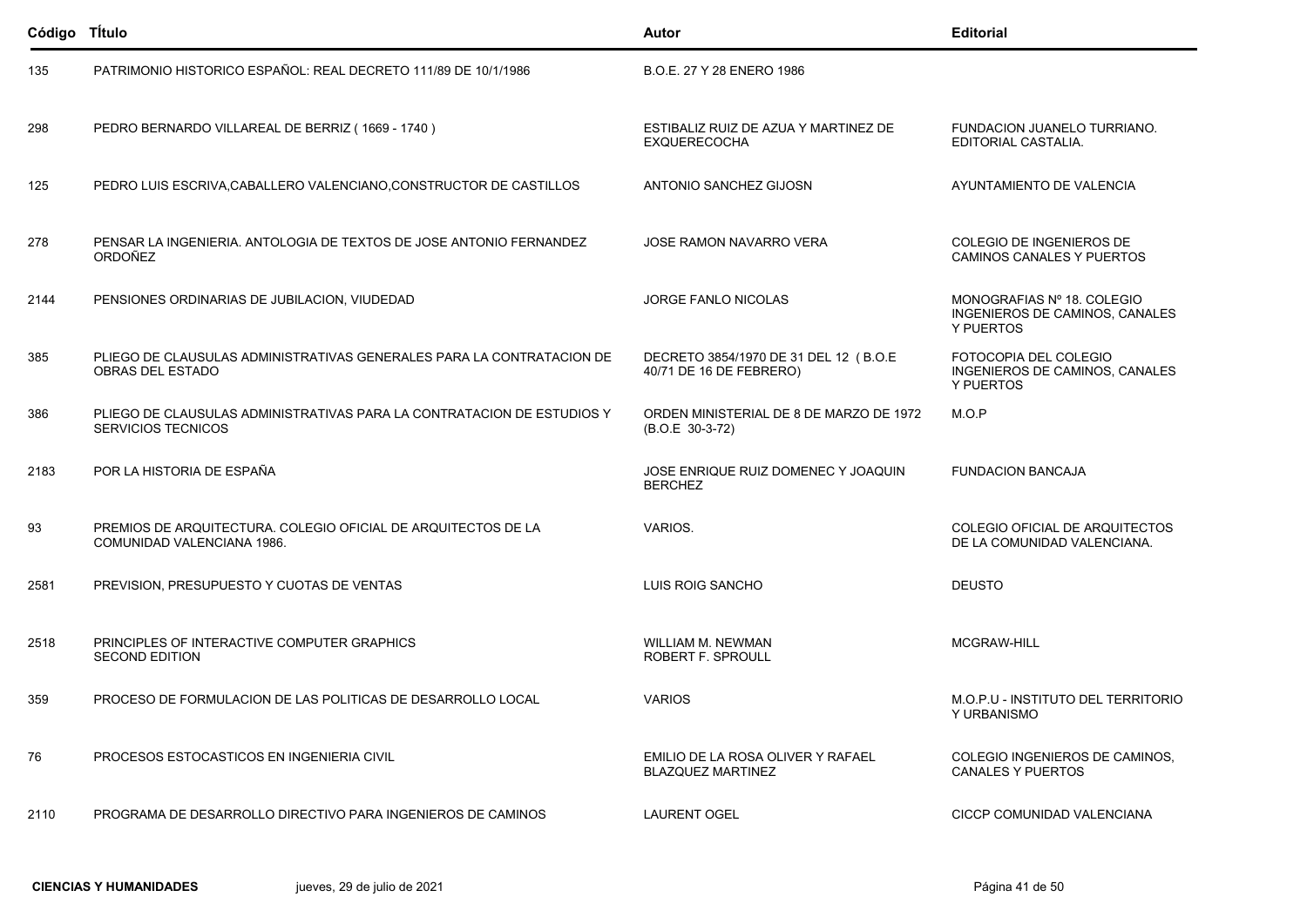| Código TÍtulo |                                                                                              | Autor                                                                  | <b>Editorial</b>                                                                          |
|---------------|----------------------------------------------------------------------------------------------|------------------------------------------------------------------------|-------------------------------------------------------------------------------------------|
| 2523          | PROGRAMACION AVANZADA CON MICROSOFT VISUAL C++ .NET                                          | <b>GEORGE SHEPHERD</b><br><b>DAVID KRUGLINSKI</b>                      | MCGRAW-HILL                                                                               |
| 2502          | PROGRAMACION DE BASES DE DATOS CON VISUAL BASIC 6                                            | <b>EVANGELOS PETROUTSOS</b>                                            | ANAYA                                                                                     |
| 2527          | PROGRAMACION EN OFFICE 2000 CON VBA                                                          | <b>PAUL MCFEDRIES</b>                                                  | ANAYA                                                                                     |
| 2629          | PROGRAMACION LINEAL                                                                          | SAUL I. GASS                                                           | COMPAÑÍA EDITORIAL CONTINENTAL.<br>S.A.                                                   |
| 2579          | PROGRAMACION ORGANIZACIÓN Y CONTROL DE LA ACTIVIDAD COMERCIAL                                | <b>ANTONIO STELLATELLI</b>                                             | <b>DEUSTO</b>                                                                             |
| 2576          | PROGRAMACION, ORGANIZACIÓN Y CONTROL                                                         | WILLIAM H. NEWMAN                                                      | <b>DEUSTO</b>                                                                             |
| 2524          | PROGRAMMING IN 3 DIMENSIONS<br>3-D GRAPHICS, RAY TRACING, AND ANIMATION                      | CHRISTOPHER D. WATKINS<br><b>LARRY SHARP</b>                           | M&T PUBLISHING, INC                                                                       |
| 2311          | PROSPERO LAFARGA Y LA LONJA DE PESCADO DE ALICANTE. CUADERNOS DEL<br>MUSEO DEL TRANSPORTE 19 | SUSANA CLIMENT VIGUER, MIREIA SANCHEZ<br><b>BARRACHINA</b>             | <b>CONSELLERIA DE</b><br><b>INFRAESTRUCTURAS, TERRITORIO Y</b><br>MEDIO AMBIENTE. CATEDRA |
| 220           | PUENTES Y SUS CONSTRUCTORES                                                                  | DAVID B. STEINMAN Y SARA RUTH                                          | COLECCION CIENCIAS, HUMANIDADES<br>E INGENIERIA, Nº 10. C.I.C.C.P                         |
| 129           | PUENTES DE ALAVA - ARABAKO ZUBIALE                                                           | A.AZKARATE GARAI - OLAUN - V.PALACIOS<br><b>MENDOZA</b>                | DEPARTAMENTO DE CULTURA -<br><b>GOBIERNO VASCO</b>                                        |
| 241           | PUENTES HISTORICOS DE GALICIA                                                                | SEGUNDO ALVARADO BLANES, MANUEL<br>DURAN FUENTES Y CARLOS NARDIZ ORTIZ | COLEGIO INGENIEROS DE CAMINOS,<br>CANALES Y PUERTOS - XUNTA DE<br><b>GALICIA</b>          |
| 130           | PUENTES REALIZADOS EN EL PERIODO 92/96*                                                      | DIPUTACION DE VALENCIA.                                                | DIPUTACION DE VALENCIA.                                                                   |
| 177           | PUERTOS ESPAÑOLES EN LA HISTORIA                                                             | <b>VARIOS</b>                                                          | <b>CEHOPU</b>                                                                             |
| 181           | PUERTOS Y FORTIFICACIONES EN AMERICA Y FILIPINAS. ACTAS DEL SEMINARIO 1984.                  | <b>VARIOS</b>                                                          | <b>CEHOPU</b>                                                                             |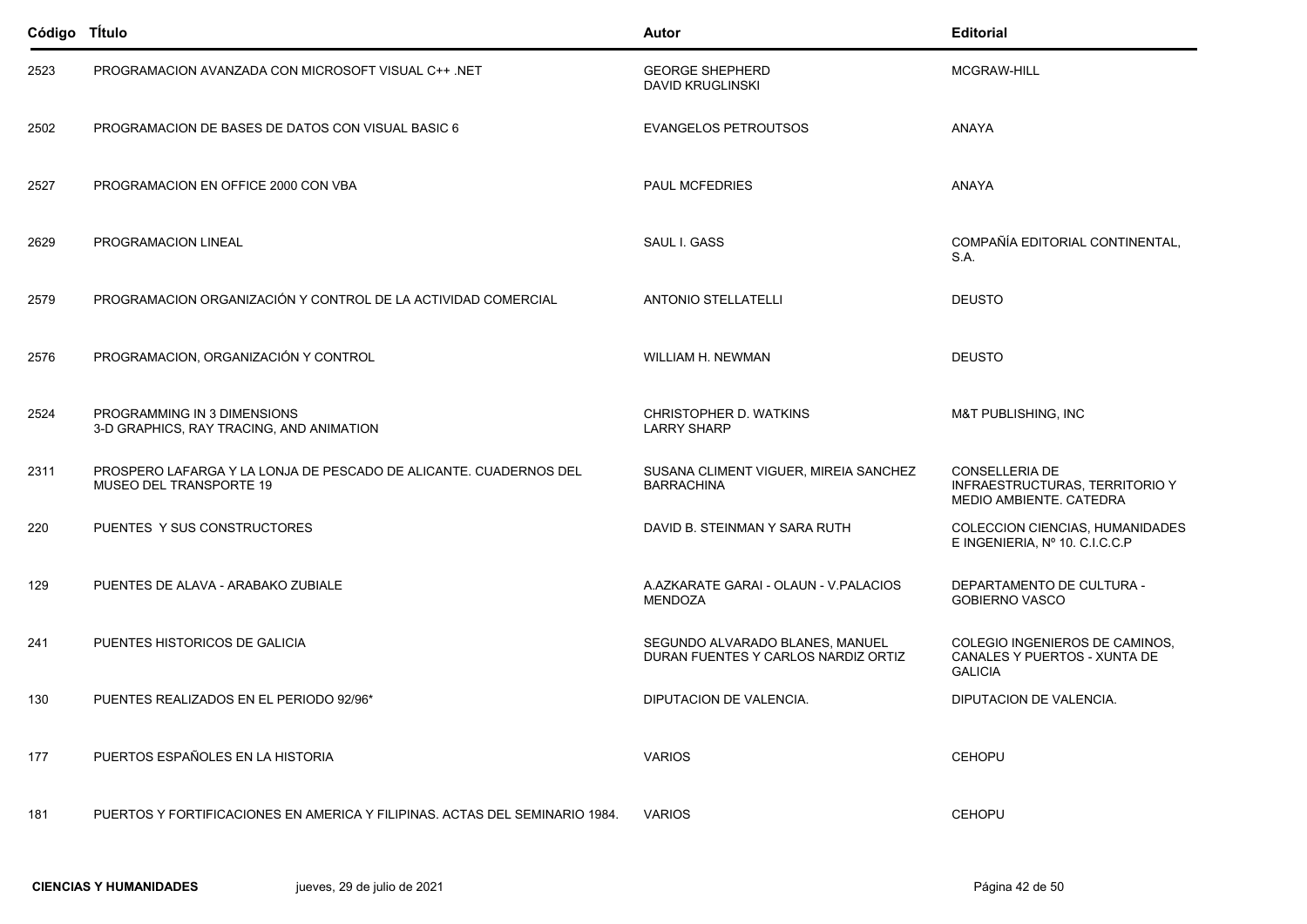| Código TÍtulo |                                                                                                               | <b>Autor</b>                                                             | <b>Editorial</b>                                                                  |
|---------------|---------------------------------------------------------------------------------------------------------------|--------------------------------------------------------------------------|-----------------------------------------------------------------------------------|
| 175           | PUERTOS Y SISTEMAS PORTUARIOS (S. XVI - XX). ACTAS DEL COLOQUIO<br>INTERNACIONAL EL SISTEMA PORTUARIO ESPAÑOL | <b>VARIOS</b>                                                            | MINISTERIO DE FOMENTO. CEHOPU                                                     |
| 2214          | QUERALBS, JORDI FABREGAT I UBACH                                                                              | <b>JORDI FABREGAT I UBACH</b>                                            | <b>FUNDACION ESTEYCO</b>                                                          |
| 2604          | <b>QUIMICA BASICA</b>                                                                                         | JOHN C. BAILAR, JR<br><b>THERALD MOELLER</b><br><b>JACOB KLEINBERG</b>   | <b>ALHAMBRA</b>                                                                   |
| 2384          | QUINCE AÑOS DE ACTIVIDADES EN LA CATEDRA DEMETRIO RIBES                                                       | <b>CATEDRA DEMETRIO RIBES</b>                                            | CATEDRA DEMETRIO RIBES                                                            |
| 2580          | RATIOS, FINANCIACION Y FONDO DE MANIOBRA                                                                      | <b>JUAN JORDANO</b>                                                      | <b>DEUSTO</b>                                                                     |
| 2168          | REALIZACIONES ESPAÑOLAS. DIEZ AÑOS DE INGENIERIA ESTRUCTURAL 1998-2008                                        | <b>VARIOS</b>                                                            | ACHE/CICCP                                                                        |
| 419           | RECOMENDACIONES REFERENTES A LOS PLIEGOS DEL REGIMEN DE CONCESION DE<br><b>OBRA PUBLICA</b>                   | <b>CICCP</b>                                                             | <b>CICCP</b>                                                                      |
| 57            | RECONOCIMIENTO GEOLOGICOS EN LAS OBRAS PUBLICAS                                                               | MATEO G. ELORZ - JORDI COROMINAS<br>DULCET - LUIS I. GONZALEZ DE VALLEJO | COLEGIO INGENIEROS DE CAMINOS,<br><b>CANALES Y PUERTOS.</b>                       |
| 2583          | REFLOTANDO LA EMPRESA<br>CORPORATE TURNAROUND                                                                 | PEDRO NUENO                                                              | <b>DEUSTO</b>                                                                     |
| 157           | REGADIO. PRODUCCION Y PODER EN LA RIBERA DEL XUQUER                                                           | TOMAS PERIS ALBENTOSA                                                    | <b>GENERALITAT VALENCIANA -</b><br>CONFEDERACION HIDROGRAFICA<br><b>DEL JUCAR</b> |
| 384           | REGLAMENTO DE INSTALACIONES DE GAS E INSTRUCCIONES TECNICAS<br><b>COMPLEMENTARIAS</b>                         |                                                                          | liteam                                                                            |
| 383           | REGLAMENTO DE SEGURIDAD PARA PLANTAS E INSTALACIONES FRIGORIFICAS                                             | <b>LITEAM</b>                                                            | <b>LITEAM</b>                                                                     |
| 25            | REGLAMENTO ELECTROTECNICO DE BAJA TENSION                                                                     | LITEAM                                                                   | <b>LITEAM</b>                                                                     |
| 23            | REGLAMENTO ELECTROTECNICO PARA BAJA TENSION                                                                   | MINISTERIO DE INDUSTRIA Y ENERGIA                                        | CENTRO DE PUBLICACIONES DEL<br>MINISTERIO DE INDUSTRIA                            |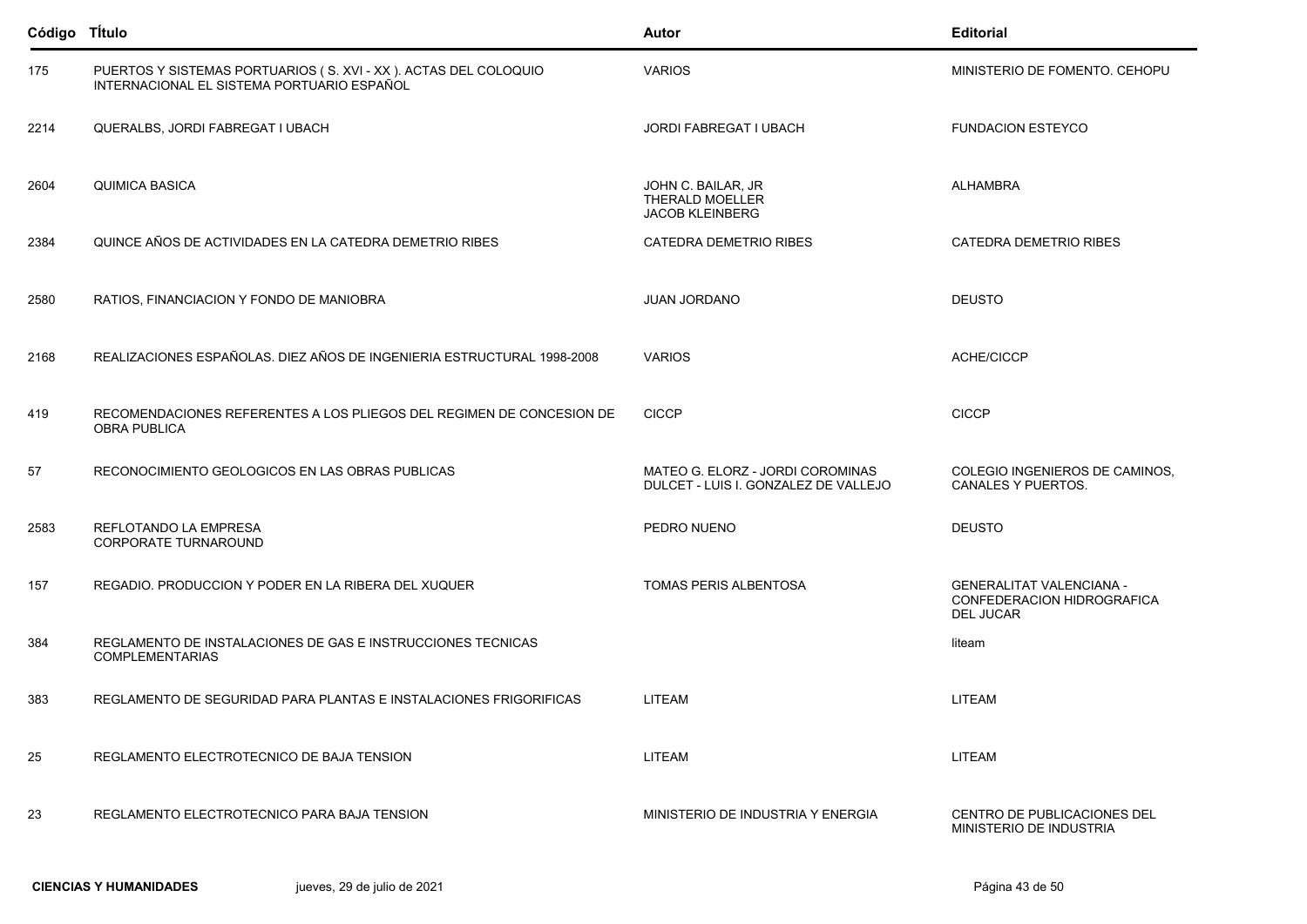| Código TÍtulo |                                                                                                                                | Autor                                               | <b>Editorial</b>                                                                                |
|---------------|--------------------------------------------------------------------------------------------------------------------------------|-----------------------------------------------------|-------------------------------------------------------------------------------------------------|
| 24            | REGLAMENTO SOBRE CENTRALES ELECTRICAS, SUBESTACIONES Y CENTROS DE<br><b>TRANSFORMACION</b>                                     | LITEAM                                              | LITEAM                                                                                          |
| 418           | RELACION DE NORMATIVA TECNICA APLICABLE A LA INGENIERIA DE CAMINOS,<br><b>CANALES Y PUERTOS</b>                                | <b>CICCP</b>                                        | <b>CICCP</b>                                                                                    |
| 2209          | REPARACION DE LAS PILAS DEL PUENTE DE LA CV-500 SOBRE EL NUEVO CAUCE DEL<br><b>TURIA</b>                                       | <b>CYES</b>                                         | <b>CYES</b>                                                                                     |
| 2213          | RESEÑA HISTORICA DE LAS ESCUELAS DE INGENIEROS DE CAMINOS, CANALES Y<br>PUERTOS Y DE OBRAS PUBLICAS DE MADRID                  | <b>JESUS FRAILE MORA</b>                            | FUNDACION JUAN-MIGUEL VILLAR MIR                                                                |
| 2295          | RESONANCIA (RESONATE). COMO PRESENTAR HISTORIAS VISUALES QUE<br>TRANSFORMEN A TU AUDIENCIA                                     | NANCY DUARTE                                        | GESTION 2000                                                                                    |
| 199           | RESTAURACION Y AMPLIACION DEL PUENTE SOBRE EL RIO ALBAIDA.                                                                     | DIPUTACION DE VALENCIA.                             | DIPUTACION DE VALENCIA.                                                                         |
| 2220          | RESTAURONET. AMENAGEMENTET GOUVERNEMENT DU POLYCENTRISME<br>HISTORIQUE DE LA MEDITERRANE. CAHIERS DES LABORATOIRES THEMATIQUES | <b>VARIOS</b>                                       | <b>RESTAURONET</b>                                                                              |
| 2356          | REVISTA DE EXPRESION GRAFICA ARQUITECTONICA Nº 31 AÑO 22/2017.<br>CONVERSANDO CON MOMOYO KAIJIMA                               | <b>VARIOS</b>                                       | UNIVERSITAT POLITECNICA DE<br><b>VALENCIA</b>                                                   |
| 414           | REVISTA DE LA CORTE ESPAÑOLA DE ARBITRAJE 1985                                                                                 |                                                     | CONSEJO SUPERIOR DE CAMARAS<br>DE COMERCIO, INDUSTRIA Y<br>NAVEGACION EN ESPAÑA                 |
| 212           | REVISTA DE OBRAS PUBLICAS                                                                                                      | ESCUELA DE INGENIEROS DE CAMINOS -<br><b>MADRID</b> | ESCUELA DE INGENIEROS DE<br>CAMINOS, CANALES Y PUERTOS                                          |
| 258           | REVISTA DE OBRAS PUBLICAS - 1853                                                                                               | <b>VARIOS</b>                                       | COLECCION CIENCIAS, HUMANIDADES<br>E INGENIERIA, Nº 49. COLEG. ING.<br>CAMINOS, CAN. Y PUERTOS. |
| 2283          | REVISTA EXPRESION GRAFICA ARQUITECTONICA Nº 21. AÑO 18/2013                                                                    | <b>VARIOS</b>                                       | UNIVERSIDAD POLITECNICA DE<br>VALENCIA                                                          |
| 2296          | REVISTA EXPRESION GRAFICA ARQUITECTONICA Nº 24, AÑO 19/2014                                                                    | <b>VARIOS</b>                                       | UNIVERSIDAD POLITECNICA DE<br><b>VALENCIA</b>                                                   |
| 2331          | REVISTA EXPRESION GRAFICA ARQUITECTONICA Nº 28 AÑO 21/2016                                                                     | <b>VARIOS</b>                                       | UNIVERSITAT POLITECNICA DE<br><b>VALENCIA</b>                                                   |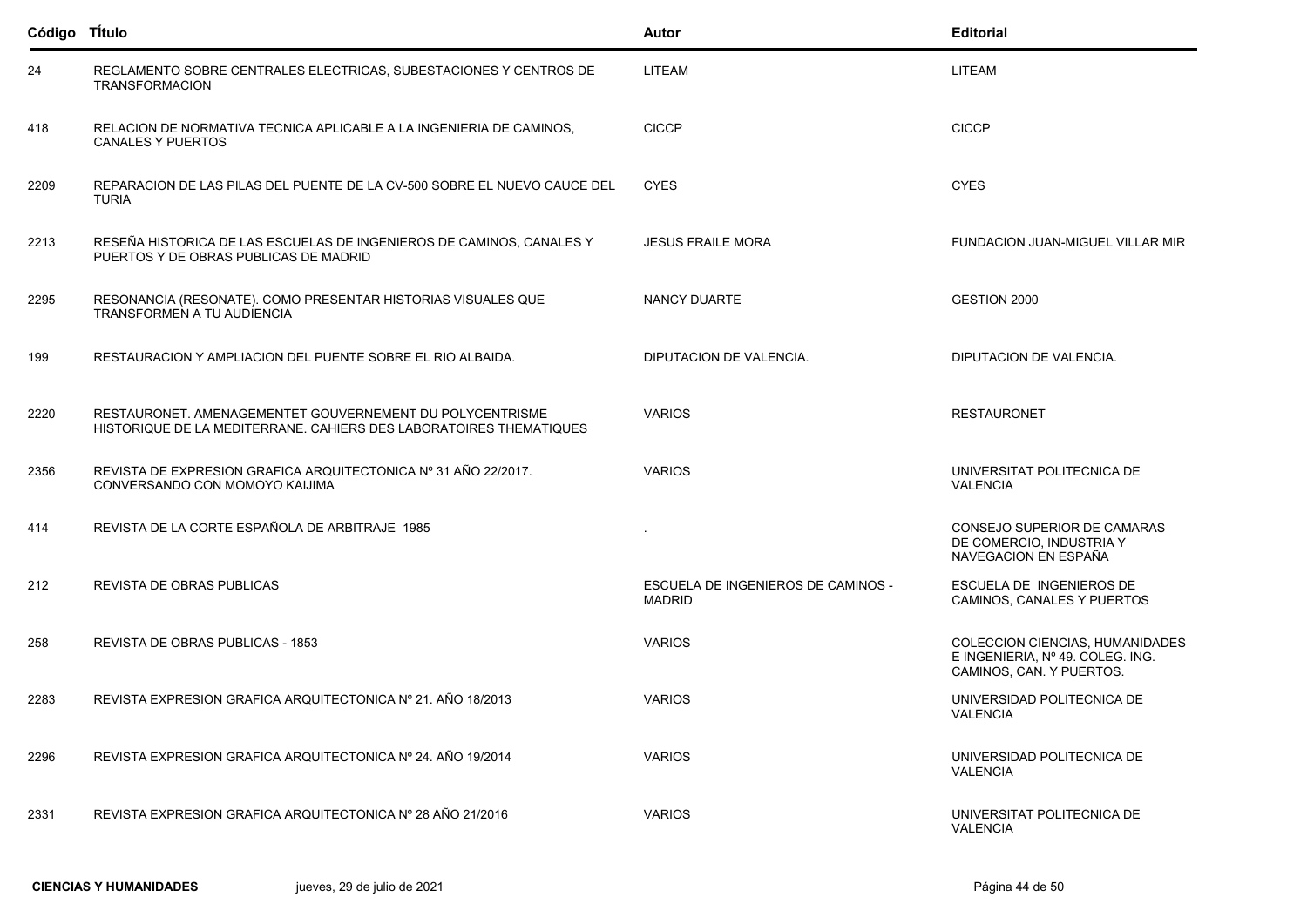| Código Título |                                                                                                         | Autor               | <b>Editorial</b>                                                                      |
|---------------|---------------------------------------------------------------------------------------------------------|---------------------|---------------------------------------------------------------------------------------|
| 2343          | REVISTA EXPRESION GRAFICA ARQUITECTONICA Nº 29 AÑO 22/2017. CONVERSANDO<br><b>CON KATHRYN GUSTAFSON</b> | <b>VARIOS</b>       | UNIVERSITAT POLITECNICA DE<br><b>VALENCIA</b>                                         |
| 2361          | REVISTA EXPRESION GRAFICA ARQUITECTONICA Nº 30 AÑO 22/2017                                              | <b>VARIOS</b>       | UNIVERSIDAD POLITECNICA DE<br><b>VALENCIA</b>                                         |
| 2364          | REVISTA EXPRESION GRAFICA ARQUITECTONICA Nº 32 AÑO 23/2018                                              | <b>VARIOS</b>       | UNIVERSIDAD POLITECNICA DE<br><b>VALENCIA</b>                                         |
| 2377          | REVISTA EXPRESION GRAFICA ARQUITECTONICA Nº 34 AÑO 23/2018                                              |                     | ANGELA GARCIA CODOÑER - JORGE<br><b>LLOPIS VERDU</b>                                  |
| 2399          | REVISTA EXPRESION GRAFICA ARQUITECTONICA Nº 36 AÑO 24/2019                                              | <b>VARIOS</b>       | ANGELA GARCIA CODOÑER - JORGE<br><b>LLOPIS VERDU</b><br>UNIVERSIDAD POLITECNICA DE    |
| 2425          | REVISTA EXPRESION GRAFICA ARQUITECTONICA<br>$N^{\circ}$ 39<br>AÑO 25 / 2020                             | <b>VARIOS</b>       | ANGELA GARCIA CODOÑER - JORGE<br>LLOPIS VERDU<br>UNIVERSIDAD POLITECNICA DE           |
| 2118          | REVISTA EXPRESION GRAFICA ARQUITECTONICA, AÑO 14/2009                                                   | <b>VARIOS</b>       | UNIVERSIDAD POLITECNICA DE<br><b>VALENCIA</b>                                         |
| 2199          | REVISTA EXPRESION GRAFICA ARQUITECTONICA. Nº 17 AÑO 16/2011. CONVERSANDO<br>CON  BENEDETTA TAGLIABUE    | <b>VARIOS</b>       | UNIVERSIDAD POLITECNICA DE<br><b>VALENCIA</b>                                         |
| 2200          | REVISTA EXPRESION GRAFICA ARQUITECTONICA. Nº 18 AÑO 16/2011. CONVERSANDO<br>CON MVRDV                   | <b>VARIOS</b>       | UNIVERSIDAD POLITECNICA DE<br><b>VALENCIA</b>                                         |
| 2246          | REVISTA EXPRESION GRAFICA ARQUITECTONICA. Nº 20. AÑO 17/2012                                            | <b>VARIOS</b>       | UNIVERSIDAD POLITECNICA DE<br><b>VALENCIA</b>                                         |
| 2424          | REVISTA EXPRESION GRAFICA ARQUITECTONICA.<br>$N^{\circ}38$<br>AÑO 25 / 2020                             | <b>VARIOS</b>       | ANGELA GARCIA CODOÑER - JORGE<br><b>LLOPIS VERDU</b><br>UNIVERSIDAD POLITECNICA DE    |
| 2413          | RIOS POR EL AIRE.<br>ACUEDUCTOS DE LA COMUNITAT VALENCIANA EN IMÁGENES                                  |                     | <b>CONSELLERIA DE POLITICA</b><br>TERRITORIAL, OBRAS PUBLICAS Y<br>MOVILIDAD.         |
| 115           | <b>SAGASTA INGENIERO</b>                                                                                | <b>VARIOS</b>       | COLEGIO INGENIEROS DE CAMINOS,<br>CANALES Y PUERTOS, CIENCIAS Y<br>HUMANIDADES Nº 67. |
| 2205          | SANTO DOMINGO DE LA CALZADA. INGENIERO Y GUIA EN EL CAMINO                                              | ARTURO CALVO ESPIGA | CATEDRAL "EL SALVADOR" DE SANTO<br>DOMINGO DE LA CALZADA                              |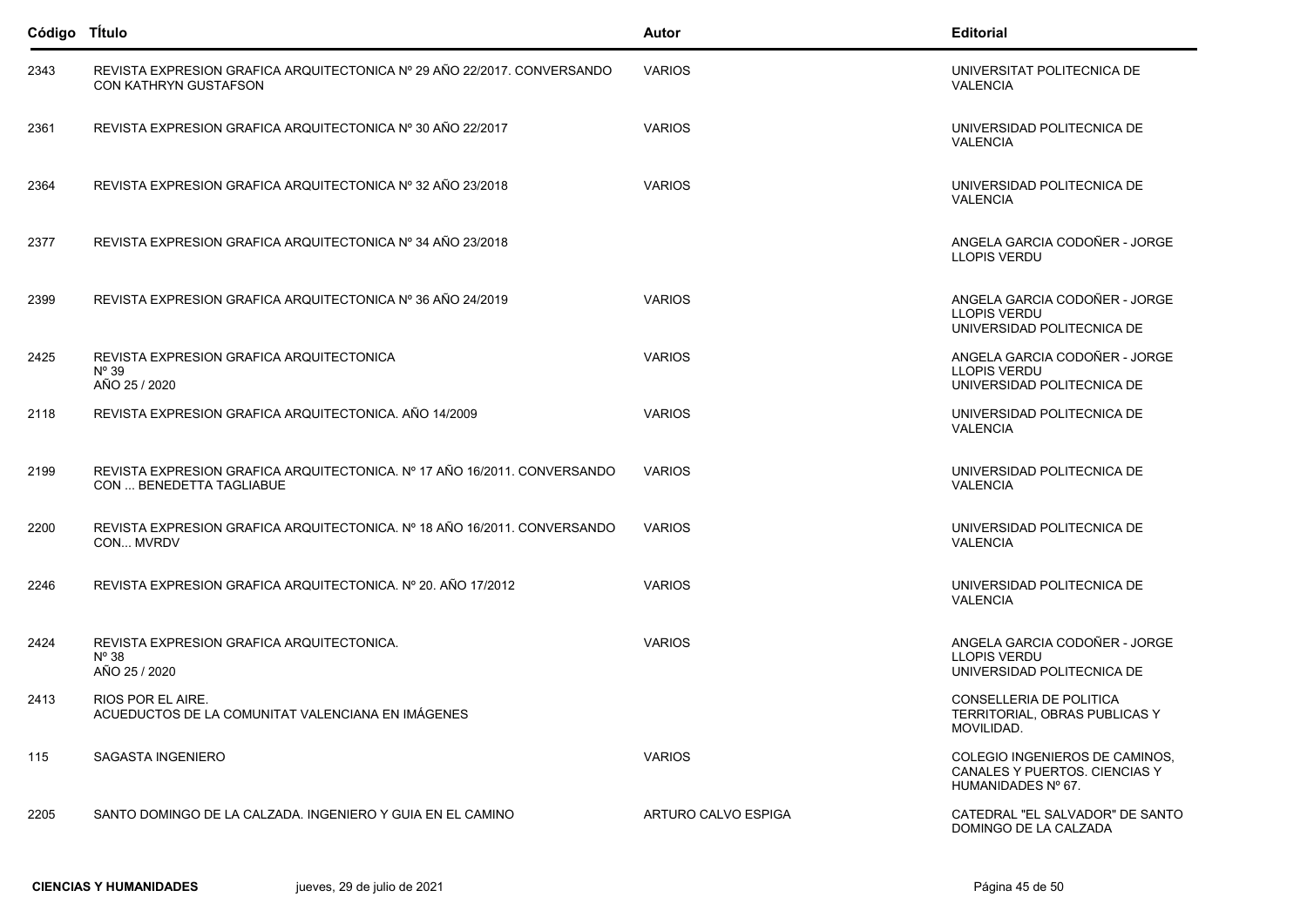| Código TÍtulo |                                                                                                                        | Autor                                                        | <b>Editorial</b>                                                                        |
|---------------|------------------------------------------------------------------------------------------------------------------------|--------------------------------------------------------------|-----------------------------------------------------------------------------------------|
| 2260          | SCOTTISH TALENT. LOS INGENIEROS QUE CAMBIARON EL MUNDO                                                                 | DAVID BOYLE                                                  | <b>IBERDROLA</b>                                                                        |
| 230           | SEGOVIA, EVOLUCION DE UN PAISAJE URBANO                                                                                | EDUARDO MARTINEZ DE PISON                                    | COLECCION CIENCIAS, HUMANIDADES<br>E INGENIERIA, Nº 3. C.I.C.C.P - MADRID               |
| 296           | SELECCION DE LAS VIVENCIAS POETICAS                                                                                    | MANUEL ARNAU RODRIGUEZ                                       | MANUEL ARNAU RODRIGUEZ                                                                  |
| 71            | SEMINARIO DE FINANCIACION DE INFRAESTRUCTURAS                                                                          | <b>VARIOS</b>                                                | <b>GENERALITAT VALENCIANA -</b><br>COLEGIO INGENIEROS DE CAMINOS,<br>CANALES Y PUERTOS. |
| 362           | SEMINARIO EL SECTOR DE LA CONSTRUCCION DESDE EL PUNTO DE VISTA DE LA<br>ECONOMIA Y ANTE LA UNION ECONOMICA Y MONETARIA | <b>VARIOS</b>                                                | COLEGIO DE INGENIEROS DE<br><b>CAMINOS</b>                                              |
| 400           | SEMINARIO SOBRE LA LEY DE CONTRATOS DE LAS ADMINISTRACIONES PUBLICAS                                                   | <b>VARIOS</b>                                                | F.E.V.E.C FEDERACION VALENCIANA<br>DE EMPRESARIOS DE LA<br>CONSTRUCCION                 |
| 360           | SEMINARIO SOBRE TECNICAS DE NEGOCIACION                                                                                | D. LEOPOLDO ALANDETE                                         | COLEGIO INGENIEROS DE CAMINOS,<br><b>CANALES Y PUERTOS</b>                              |
| 404           | SEMINARIO: INSTITUCIONES PUBLICAS Y SERVICIOS DE INGENIERIA.                                                           | URIA & MENENDEZ. ABOGADOS.                                   | AVINCO. (ASOCIACION VALENCIANA<br>DE INGENIEROS CONSULTORES)                            |
| 2584          | SI NO ESTA ROTO, ROMPALO<br><b>IDEAS NO CONVENCIONALES PARA UN MUNDO DE NEGOCIOS CAMBIANTE</b>                         | <b>ROBERT J. KRIEGEL</b><br><b>LOUIS PATLER</b>              | AMAT                                                                                    |
| 341           | SIMPOSIO SOBRE IMPACTO AMBIENTAL DE LAS CARRETERAS                                                                     | <b>VARIOS</b>                                                | COLEGIO INGENIEROS DE CAMINOS,<br>CANALES Y PUERTOS. - DEL PAIS<br><b>VASCO</b>         |
| 6             | SISTEMAS DE GESTION DE LA CALIDAD. DIRECTRICES PARA LA MEJORA DEL<br>DESEMPEÑO. ISO 9004:2000                          | COMITE EUROPEO DE NORMALIZACION                              | <b>AENOR</b>                                                                            |
| 5             | SISTEMAS DE GESTION DE LA CALIDAD. REQUISITOS. ISO 9001.2000                                                           | COMITE EUROPEO DE NORMALIZACION                              | <b>AENOR</b>                                                                            |
| 325           | SISTEMAS DE POSICIONAMIENTO GLOBAL GPS EN TRABAJOS DE INGENIERIA                                                       | ELISA LOPEZ-CANTI CASAS<br>PABLO VALDES FERNANDEZ DE ALARCON | <b>INTEMAC</b>                                                                          |
| 2578          | SISTEMAS DE PRODUCCION<br>PLANEACION, ANALISIS Y CONTROL                                                               | JAMES L. RIGGS                                               | LIMUSA                                                                                  |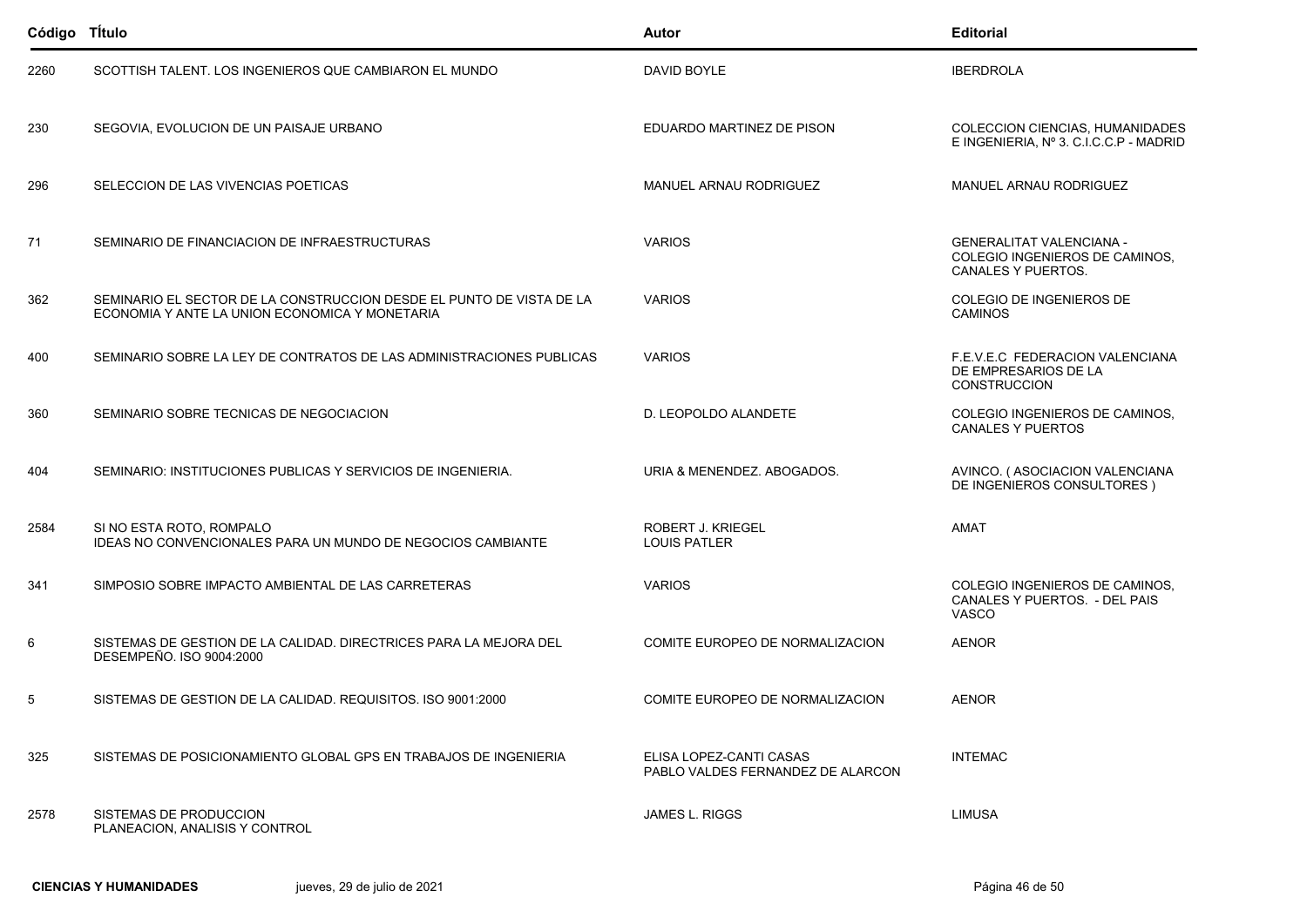| Código TÍtulo |                                                                                                                          | <b>Autor</b>                                                                                            | <b>Editorial</b>                                                                                |
|---------------|--------------------------------------------------------------------------------------------------------------------------|---------------------------------------------------------------------------------------------------------|-------------------------------------------------------------------------------------------------|
| 2528          | SQL MANUAL DE REFERENCIA                                                                                                 | <b>JAMES R. GROFF</b><br>PAUL N. WEINBERG                                                               | MCGRAW-HIL                                                                                      |
| 252           | SUPERVIVENCIA DE UNA OBRA HIDRAULICA - EL ACUEDUCTO DE SEGOVIA                                                           | AURELIO RAMIREZ GALLARDO                                                                                | COLECCION CIENCIAS, HUMANIDADES<br>E INGENIERIA, Nº 40. COLEG. ING.<br>CAMINOS, CAN. Y PUERTOS. |
| 2272          | TASAS JUDICIALES: UN DERECHO DE PAGO                                                                                     | <b>ARANZADI</b>                                                                                         | ARANZADI                                                                                        |
| 300           | TEATRO DE LA ESTETICA. FRAGMENTO DE UNA OBRA DE TEATRO INGENIERIL EN<br><b>DOS ACTOS</b>                                 | JAVIER MUÑOZ ALVAREZ                                                                                    | COICCP DEMARCACION DE MURCIA                                                                    |
| 391           | TEMARIO COMUN. ESCALA ADMINISTRACION ESPECIAL (INGENIEROS) DE<br><b>CORPORACIONES LOCALES</b>                            | FERNANDO MARTOS NAVARRO Y OTROS                                                                         | M. A. D.                                                                                        |
| 87            | TEMARIO DE GEOMETRIA DESCRIPTIVA Y DIBUJO TECNICO                                                                        | ROBERTO V.GIMENEZ MORELL - M.DOLORES<br><b>VIDAL</b>                                                    | UNIVERSIDAD POLITECNICA DE<br><b>VALENCIA</b>                                                   |
| 393           | TEMARIO. GRUPO A DE ADMINISTRACION ESPECIAL. BLOQUE GENERAL.<br>GENERALIDAD VALENCIANA.                                  | FERNANDO MARTOS NAVARRO Y OTROS                                                                         | MAD.                                                                                            |
| 2166          | TEORIA UNIFICADA DE LOS IMPACTOS (UTI).                                                                                  | CARLOS GARAU SAGRISTA                                                                                   | CICCP. COLECCION SEINOR                                                                         |
| 387           | TEORIA Y PRACTICA DEL PERITAJE JUDICIAL                                                                                  | PURIFICACION MATORELL ZULUETA Y<br>ASESORIA JURIDICA DEL COLEGIO DE<br>INGENIEROS DE CAMINOS, CANALES Y | COLEGIO DE INGENIEROS DE<br>CAMINOS, CANALES Y PUERTOS                                          |
| 2310          | TERRITORIO Y RED VIARIA. EVOLUCION HISTORICA DE LAS CARRETERAS<br><b>VALENCIANAS (1900-2013)</b>                         | VANESA CAMARA BOLUDA. RAFAEL BAU<br><b>IZQUIERDO</b>                                                    | <b>GENERALITAT VALENCIANA</b>                                                                   |
| 128           | TESIS DOCTORAL - PLANIFICACION, CONSTRUCCION Y ESTETICA DE LAS<br>CARRETERAS EN LAS COMARCAS DEL SUR DEL PAIS VALENCIANO | <b>JOSE RAMON NAVARRO VERA</b>                                                                          | <b>JOSE RAMON NAVARRO VERA</b>                                                                  |
| 392           | TEST DEL TEMARIO. GRUPO A DE ADMINISTRACION ESPECIAL. BLOQUE GENERAL.<br>GENERALIDAD VALENCIANA                          | FERNANDO MARTOS NAVARRO Y OTROS                                                                         | M. A. D.                                                                                        |
| 390           | TEST TEMARIO COMUN. ESCALA ADMINISTRACION (INGENIEROS) DE<br>CORPORACIONES LOCALES.                                      | FERNANDO MARTOS NAVARRO                                                                                 | M. A. D.                                                                                        |
| 276           | TEXTOS DE GEOGRAFIA E HISTORIA, INGENIERIA Y URBANISMO                                                                   | <b>CLEMENTE SAENZ RIDRUEJO</b>                                                                          | <b>COICCP DE MURCIA</b>                                                                         |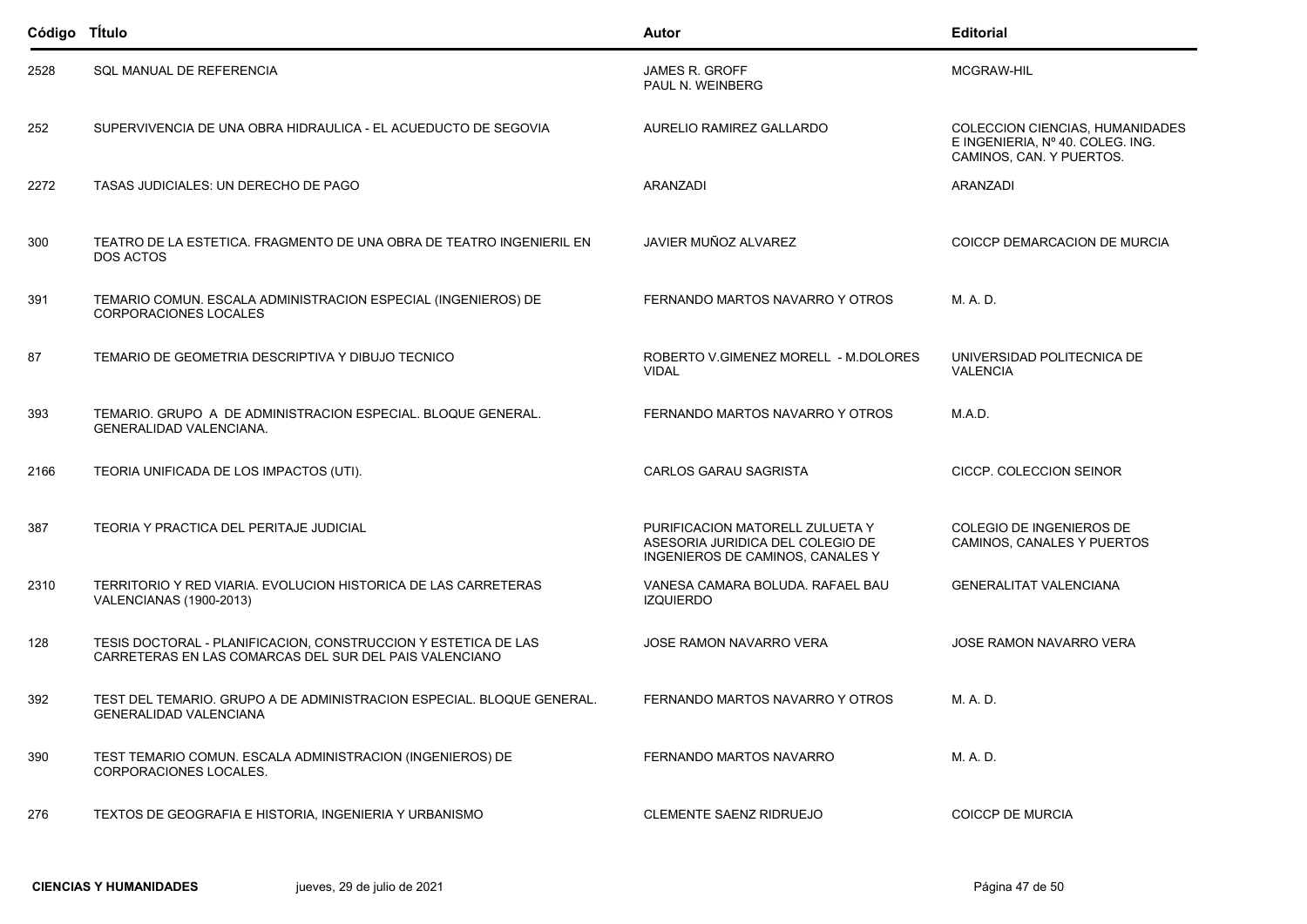| Código TÍtulo |                                                                                                          | <b>Autor</b>                                       | <b>Editorial</b>                                                                                |
|---------------|----------------------------------------------------------------------------------------------------------|----------------------------------------------------|-------------------------------------------------------------------------------------------------|
| 371           | TEXTOS LEGALES: CRONOLOGICO                                                                              | MINISTERIO DE TRABAJO Y ASUNTOS<br><b>SOCIALES</b> | INSTITUTO NACIONAL DE SEGURIDAD<br>E HIGIENE EN EL TRABAJO                                      |
| 2539          | THE ART OF COMPUTER PROGRAMMING<br>SEMINUMERICAL ALGORITHMS<br><b>VOLUMEN 2</b>                          | DONALD E. KNUTH                                    | ADDISON-WESLEY PUBLISHING<br><b>COMPANY</b>                                                     |
| 2543          | THE FINITE ELEMENT METHOD<br>THIRD EDITION                                                               | O. C. ZIENKIEWICZ                                  | MACGRAW-HILL                                                                                    |
| 249           | THE HERITAGE OF SPANISH DAMS                                                                             | NORMAN A.F. SMITH                                  | COLECCION CIENCIAS, HUMANIDADES<br>E INGENIERIA, Nº 45. COLEG. ING.<br>CAMINOS, CAN. Y PUERTOS. |
| 255           | THE TWENTY-ONE BOOKS OF DEVICES AND OF MACHINES II                                                       | JUANELO TURRIANO - JOSE A. GARCIA DIEGO            | COLECCION CIENCIAS, HUMANIDADES<br>E INGENIERIA                                                 |
| 287           | THESAURUS (ESPAÑOL-INGLES)                                                                               | <b>ENGINEERIG INFORMATION</b>                      |                                                                                                 |
| 156           | TIBI UN PANTANO SINGULAR                                                                                 | EDUARDO CAMARERO CASAS - MARIUS BEVIA<br>Y GARCIA  | <b>GENERALITAT VALENCIANA.</b><br>CONSELLERIA D'OBRES PUBLIQUES,<br>URBANISME I TRANSPORT       |
| 261           | TIERRA SOBRE EL AGUA                                                                                     | LEONARDO FERNANDEZ TROYANO                         | COLECCION CIENCIAS, HUMANIDADES<br>E INGENIERIA, Nº 55. COLEG. ING.<br>CAMINOS, CAN. Y PUERTOS. |
| 102           | TORRENT ARQUITECTURA HABLADA. PONENCIAS DEL SEMINARIO ARQUITECTURA<br>PARA EL DEPORTE                    | ESTEVE BONELL Y OTROS                              | AYUNTAMIENTO DE TORRENTE                                                                        |
| 354           | TRATADO LEGAL Y POLITICO DE CAMINOS PUBLICOS Y POSADAS.                                                  | THOMAS MANUEL FERNANDEZ DE MESA (<br>1755/56).     | JOFEPH THOMAS LUCAS.                                                                            |
| 176           | TRES TRATADOS SOBRE FORTIFICACIONES Y MILICIA                                                            | CRISTOBAL DE ROJAS                                 | <b>CEHOPU</b>                                                                                   |
| 410           | TRIBUNAL CONSTITUCIONAL                                                                                  | <b>VARIOS</b>                                      | BOLETIN OFICIAL DEL ESTADO                                                                      |
| 2115          | UN PASEO POR CHOVAR. SENDERISMO Y CICLOTURISMO EN LA SIERRA DE ESPADAN                                   | <b>JOSE MARTI CORONADO</b>                         | <b>JOSE MARTI CORONADO</b>                                                                      |
| 2333          | UNA HISTORIA DE LA ESCUELA DE CAMINOS. LA ESCUELA DE CAMINOS DE MADRID A<br>TRAVES DE SUS PROTAGONISTAS. | FERNANDO SAENZ RIDRUEJO                            | COLECCIÓN CIENCIAS HUMANIDADES<br>E INGENIERIA 94. CICCP                                        |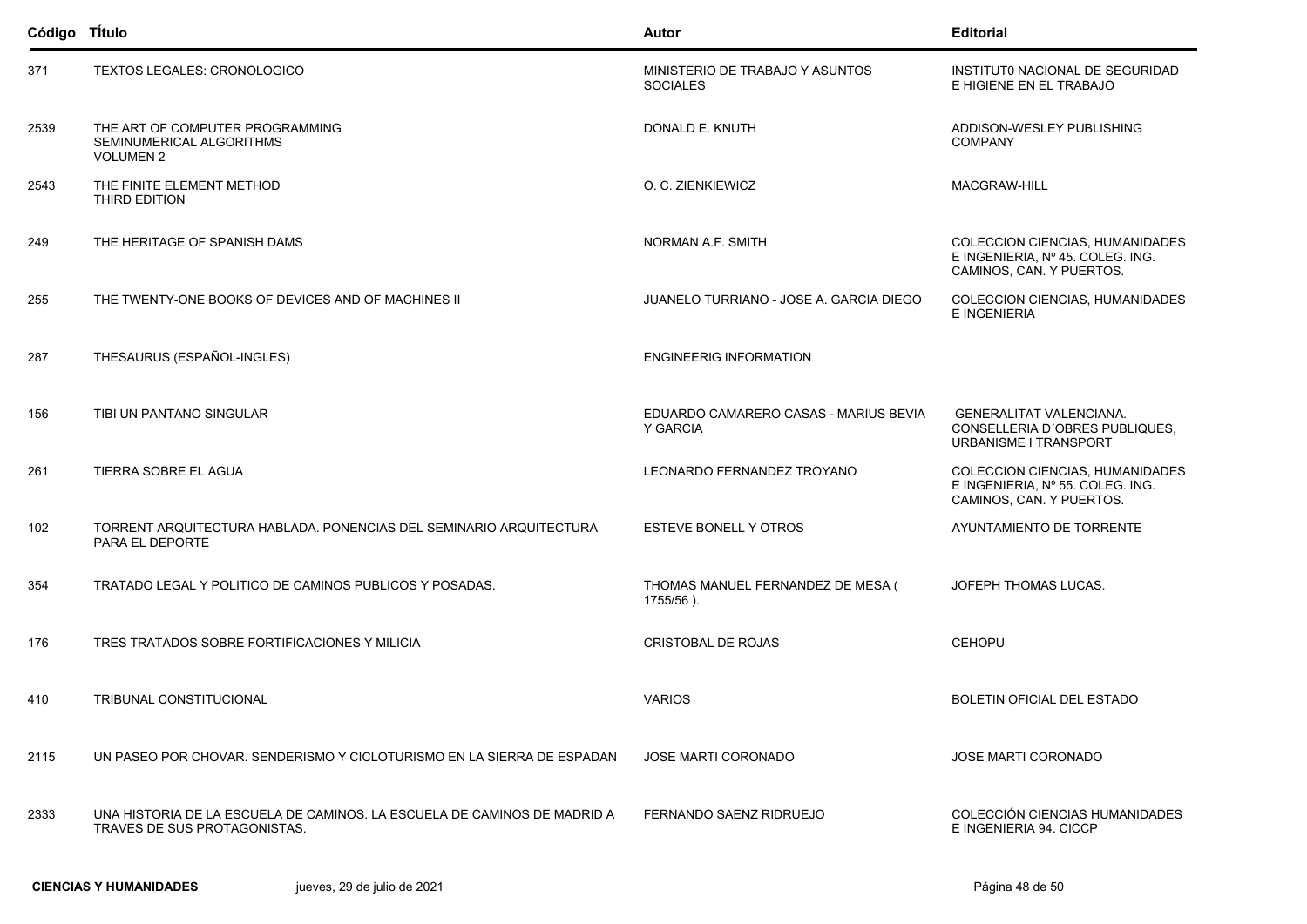| Código Título  |                                                                                                                         | Autor                                                             | <b>Editorial</b>                                                  |
|----------------|-------------------------------------------------------------------------------------------------------------------------|-------------------------------------------------------------------|-------------------------------------------------------------------|
| 311            | UNA MIRADA GLOBAL. JOSE ECHEGARAY EIZAGUIRRE                                                                            | <b>VARIOS</b>                                                     | C.O.I.C.C.P.                                                      |
| $\overline{2}$ | UNIDADES DE MEDIDA - NORMAS UNE (SISTEMA INTERNACIONAL DE UNIDADES -S.I)                                                | AENOR - (ASOCIACION ESPAÑOLA DE<br>NORMALIZACION Y CERTIFICACION) | <b>AENOR</b>                                                      |
| 2173           | UNIVERSITAT ES FUTUR                                                                                                    | XARXA VIVES D'UNIVERSITATS                                        | <b>XARXA VIVES D'UNIVERSITATS</b>                                 |
| 244            | URCI - LA CIUDAD PERDIDA EN LA HISTORIA                                                                                 | FELIX LUIS PAREJA MUÑOZ                                           | COLECCION CIENCIAS, HUMANIDADES<br>E INGENIERIA, Nº 39. C.I.C.C.P |
| 190            | URUGUAY, DEFENSAS Y COMUNICACIONES EN EL PERIODO HISPANO                                                                | <b>VARIOS</b>                                                     | <b>CEHOPU</b>                                                     |
| 2259           | <b>VALORACION PERICIAL</b>                                                                                              | PURIFICACION MARTORELL ZULUETA                                    | UNIVERSIDAD POLITECNICA DE<br><b>VALENCIA</b>                     |
| 62             | VALORACIONES INMOBILIARIAS - GUIA BASICA                                                                                | JUAN VICENTE GARCIA CASTILLO                                      | ICARO- COLEGIO TERRITORIAL DE<br>ARQUITECTOS DE VALENCIA          |
| 2407           | VESPASIANO GONZAGA COLONNA Y LAS FORTIFICACIONES ESPAÑOLAS DEL SIGLO<br>XVI                                             | ANTONIO GIL ALBARRACIN                                            | <b>GRISELDA BONET GIRABET. G.B.G.</b>                             |
| 217            | VIA18. REVISTA DEL COLEGIO DE INGENIEROS DE CAMINOS, CANALES Y PUERTOS<br>DE GALICIA Nº 12, 23 y 32                     | <b>VARIOS</b>                                                     | CICCP. GALICIA                                                    |
| 2208           | VIAJE A ESPAÑA POR CHARLES GARNIER, CON LA COLABORACION DE LOUISE<br>GARNIER, GUSTAVE BOULANGER Y AMBROISE BAUDRY, 1868 | FERNANDO MARIAS Y VERONIQUE GERARD-<br><b>POWELL</b>              | <b>IBERDROLA</b>                                                  |
| 286            | <b>VICENTE MORTES</b>                                                                                                   | MIGUEL ALVAREZ MORALES                                            | <b>PALABRA</b>                                                    |
| 2210           | VICENTE PERIS. ESTACION DE MERCADO / ALICANTE                                                                           | <b>VARIOS</b>                                                     | FERROCARRILES DE LA<br><b>GENERALITAT VALENCIANA</b>              |
| 2280           | <b>VICTOR MARTINEZ SEGOVIA INGENIERO</b>                                                                                | <b>VARIOS</b>                                                     | MSFPA INGENIERIA Y ARQUITECTURA<br><b>SA</b>                      |
| 2503           | VRML BIBLIOTECA DEL PROGRAMADOR                                                                                         | <b>KRIS JAMSA</b><br>PHIL SCHMAUDER<br><b>NELSON YEE</b>          | MCGRAW-HILL                                                       |